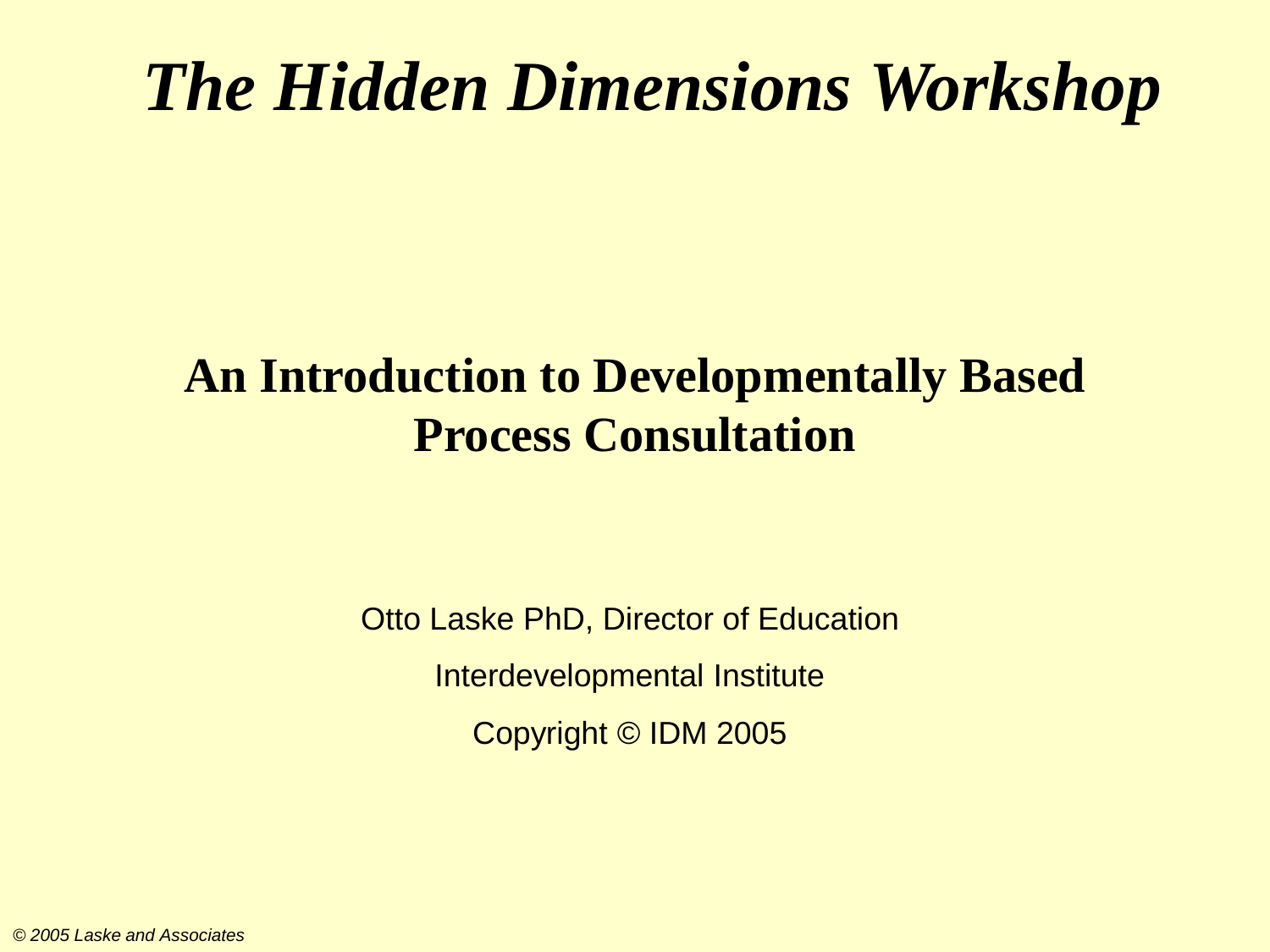## *Benefits of the Workshop*

- You are beginning the journey of becoming an 'evidence based process consultant' who is working not just from intuition, but from a comprehensive conceptual framework.
- You will begin to understand your own (now hidden) developmental profile as a key to your success as a consultant and coach.
- You will understand better why something is important for your clients, and where their 'problems' come from.
- You will be better able to move clients individuals, teams, and larger groups -- toward the realization of their developmental resources.
- You will begin to learn how to guide clients through developmental conflicts and challenges that presently hinder their performance or diminish their quality of life.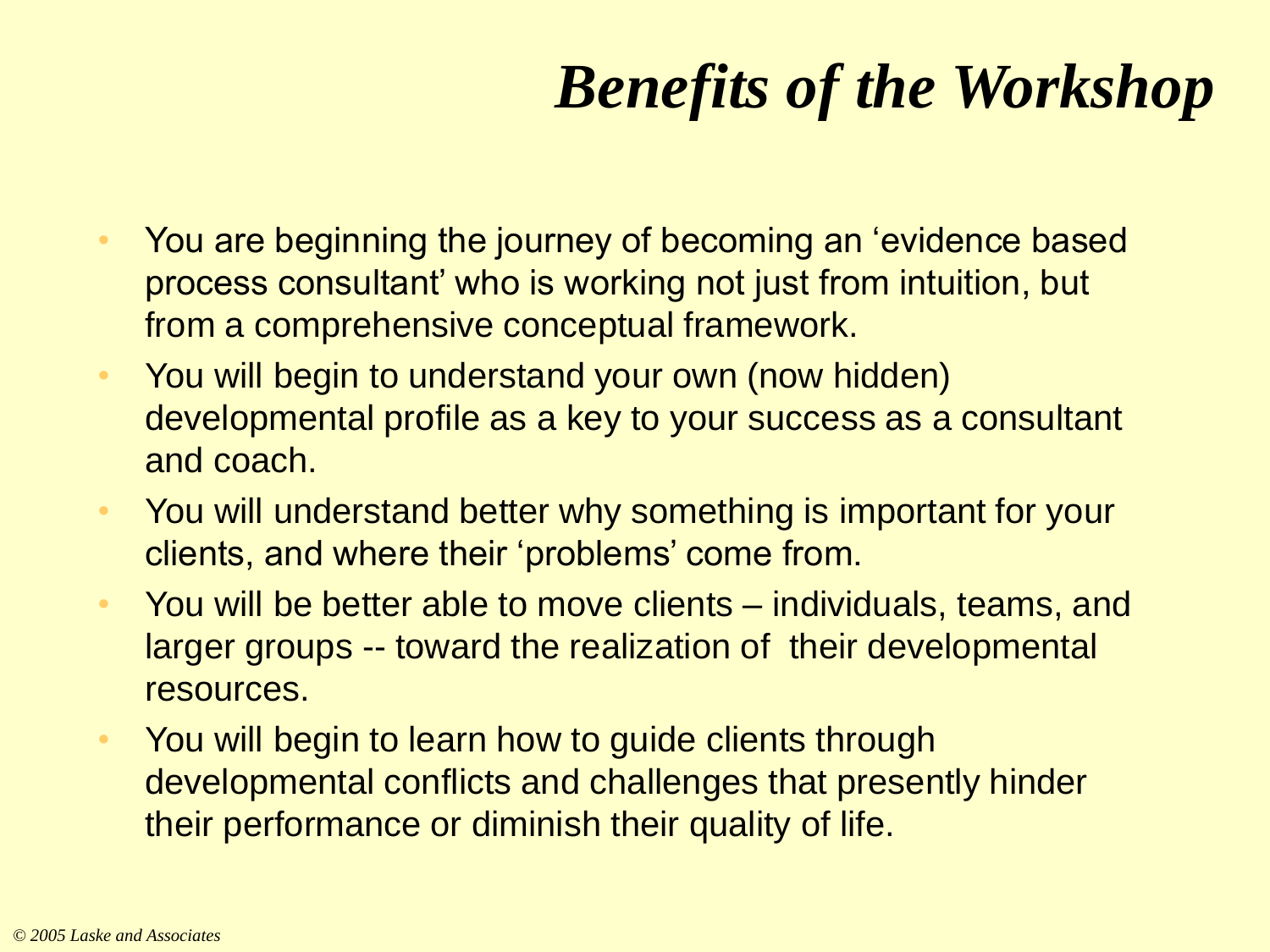## *Practice Reflection*

- What do you presently consider to be the source of your effectiveness with clients?
- How, in your present work, do you assess the crucial issue of how the world "shows up" for your client?
- Can you consult to your clients' mental process without getting 'bogged down' in the many voices – internalized others – within yourself?
- Have you wondered how you could design more engaging conversations that open clients to the possibility of making a developmental shift?
- How deep is your insight into corporate culture and its roots in the developmental level of the individuals composing it?
- In your present work as a consultant and/or coach, how do you assess whether you are developmentally compatible with your client?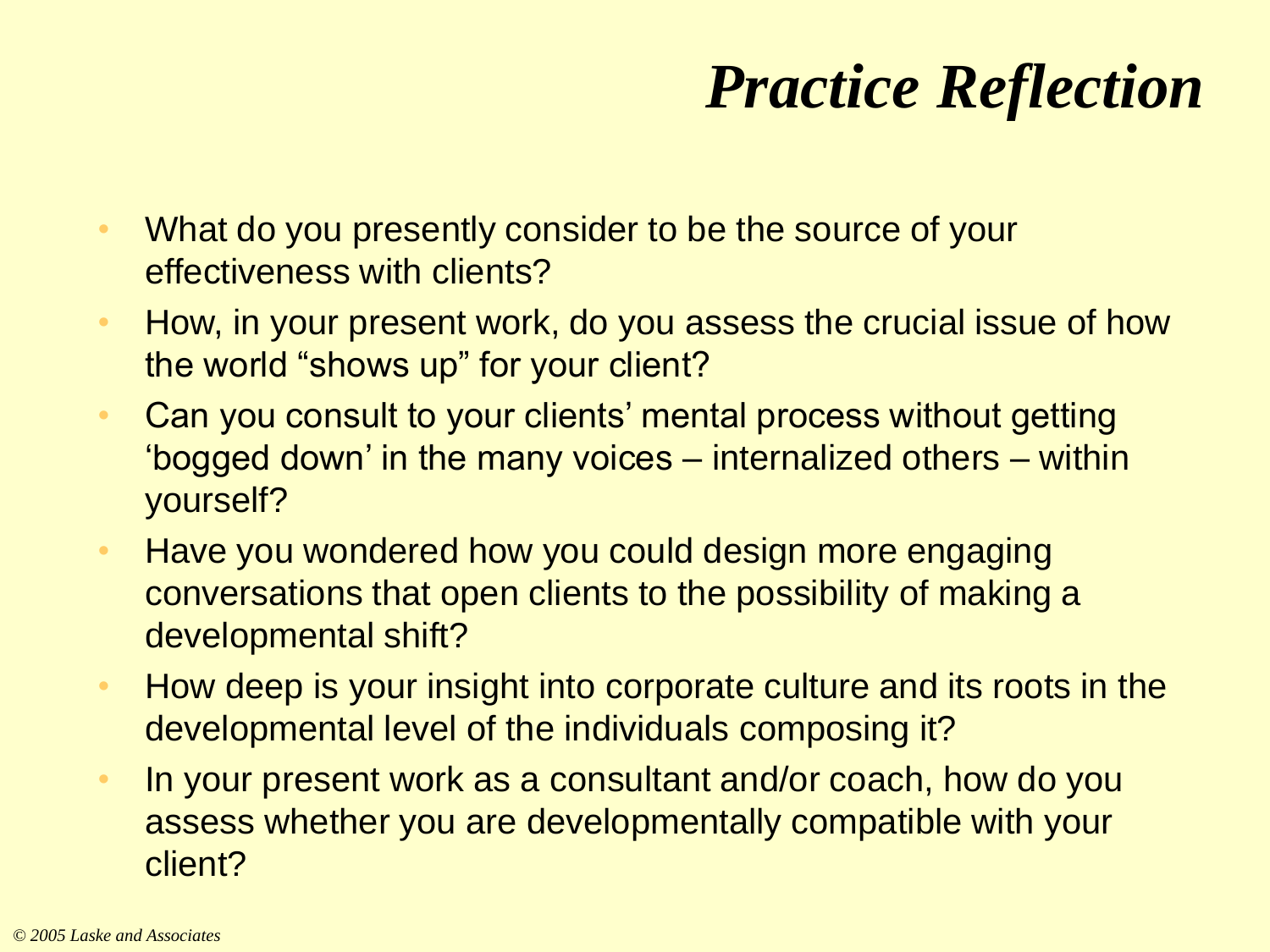# *Workshop Objectives*

- Deepen your competencies in working with adults in all walks of life and work.
- Enrich your HR and coaching practice by providing new tools and perspectives deriving from use of social science evidence.
- Develop a more systemic view of teams and companies based on evidence-based developmental perspectives.
- Provide elementary ways of "wearing developmental glasses" when building a relationship, giving feedback, and evaluating team, larger groups, and entire companies.
- Enable you to work with clients of high developmental level and emotional intelligence.
- Reflect on your own developmental profile and needs as a consultant and/or coach.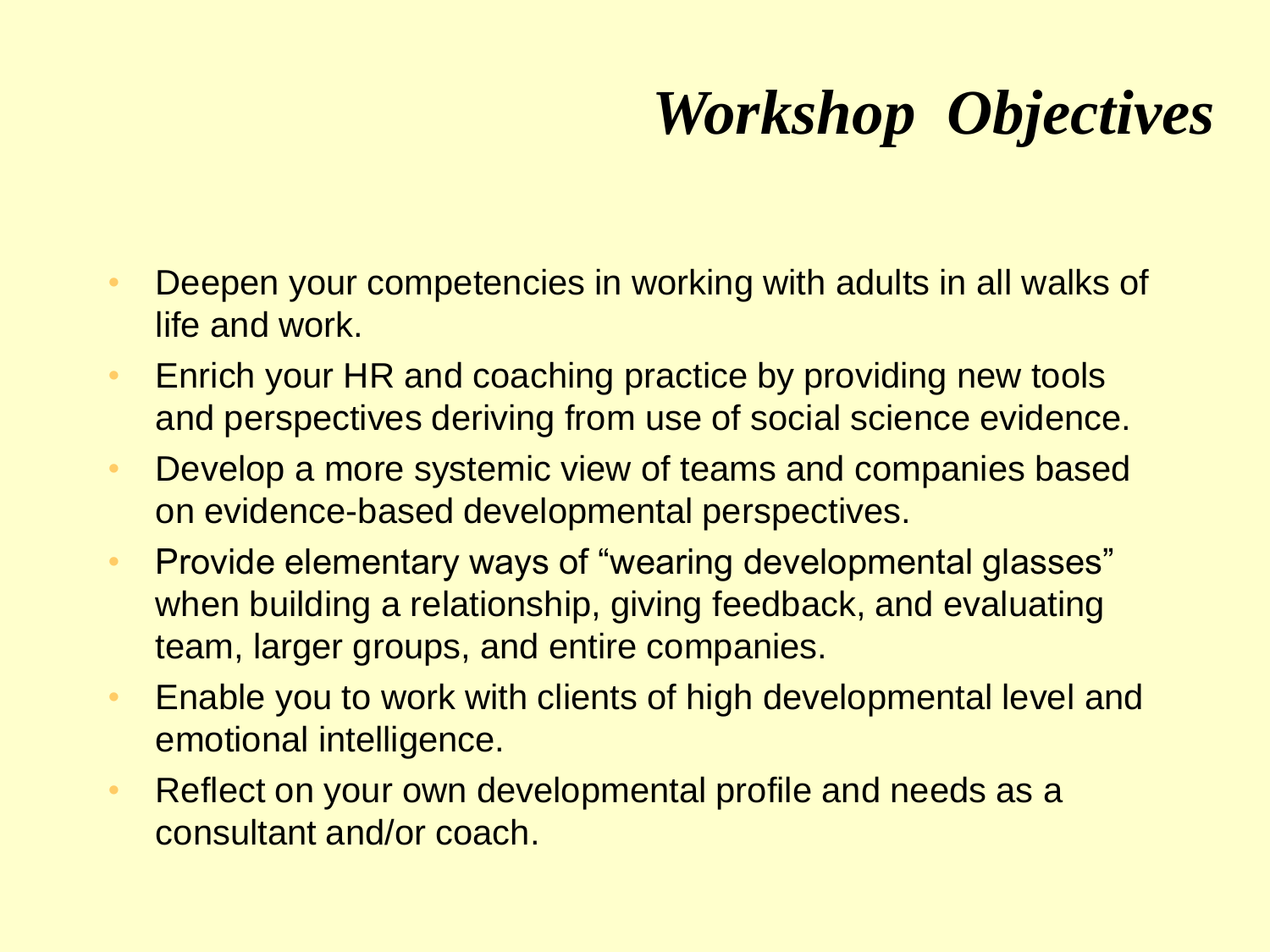## *Relationship to Gateway*

- The Workshop is not a certification course as is Gateway (which is presupposed in Program One); it prepares for Gateway.
- However, Workshop participants can use Workshop credit to enter Gateway [with a tuition reduction], to deepen what was learned in the Workshop.
- Gateway comprises two tracks, both leading to Program One:
	- Developmental Assessment and Coaching
	- **HR and OD Interpreters Course**
- Gateway extends the Workshop in two ways:
	- Extending knowledge to intermediate stages (from ranges between main stages)
	- Broadening the professional view to issues beyond coaching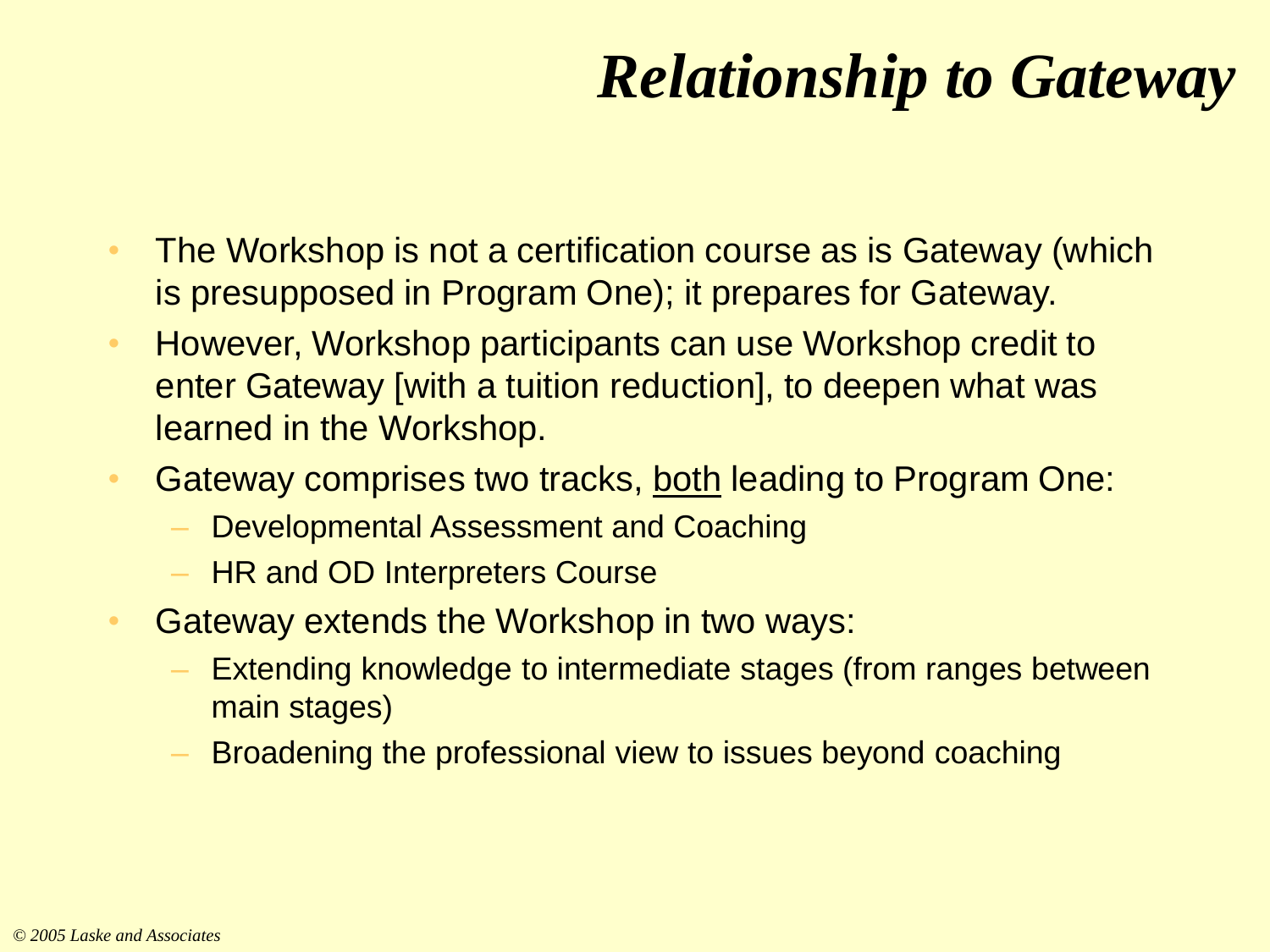## *Workshop Agenda*

- **Session I** Introduction to the Developmental Consulting and Coaching Model with reference to your own life and professional experience (slides 8-27)
- Session II Exploration of developmental ranges and their impact on the practice of coaching (slides 28-59)
- Session III Exercises in understanding how clients make sense of their life and work experiences as a function of their present developmental range (slides 60-77)
- Session IV First steps in developmental interviewing using verbal prompts (slides 78-87)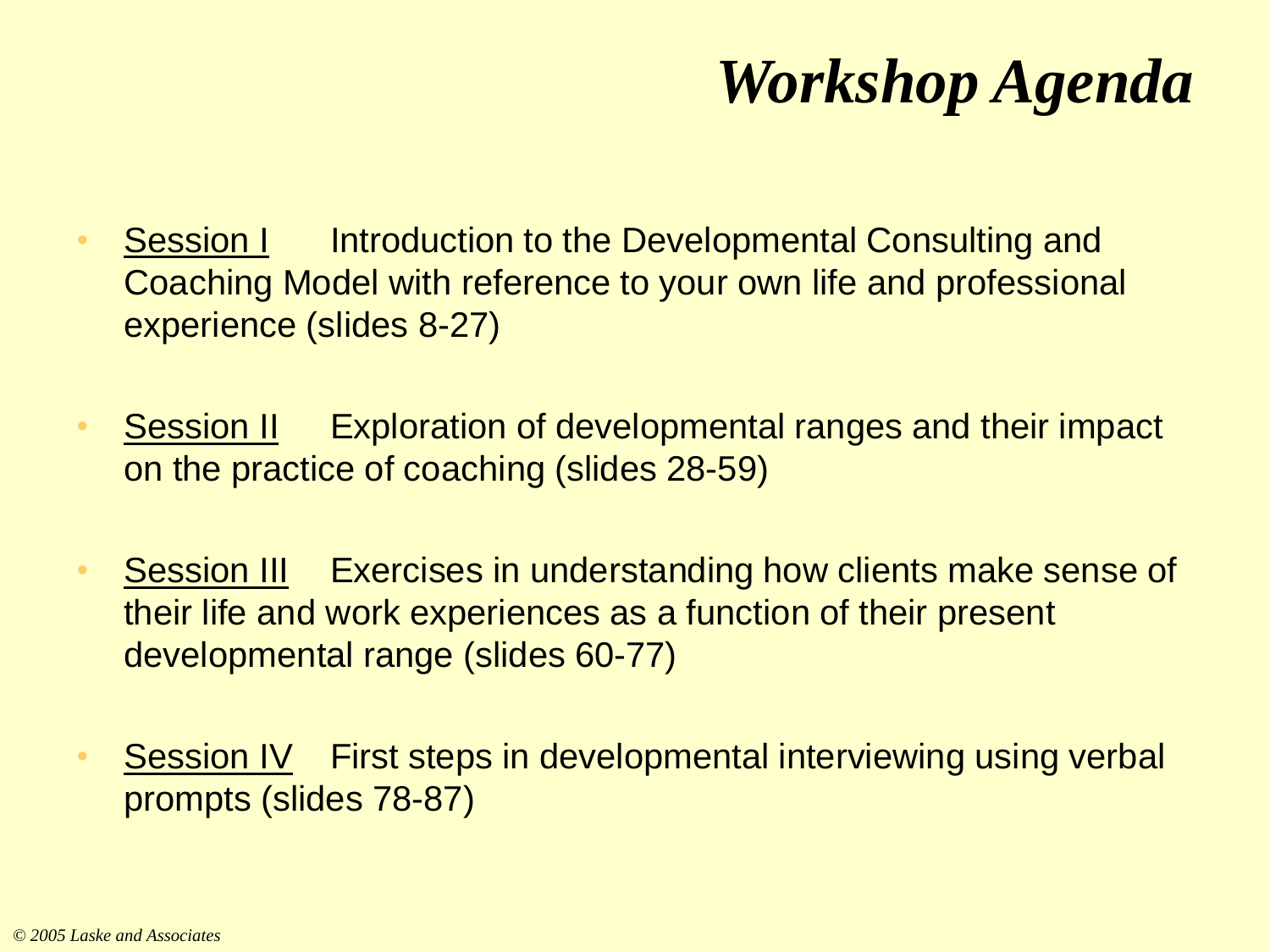## *Pre-Workshop Readings*

- Robert Kegan (1982). *The evolving self.* Cambridge, MA: Harvard University Press.
- Ken Wilber (2000). *Integral psychology.* Boston, MA: Shambhala.
- Otto Laske (2005). *Measuring Hidden Dimensions: The Art and Science of Fully Engaging Adults,* IDM Press.
- Otto Laske (1999). *An integrated model of developmental coaching.* Consulting Psychology Journal [upon request via otto@interdevelopmentals.org].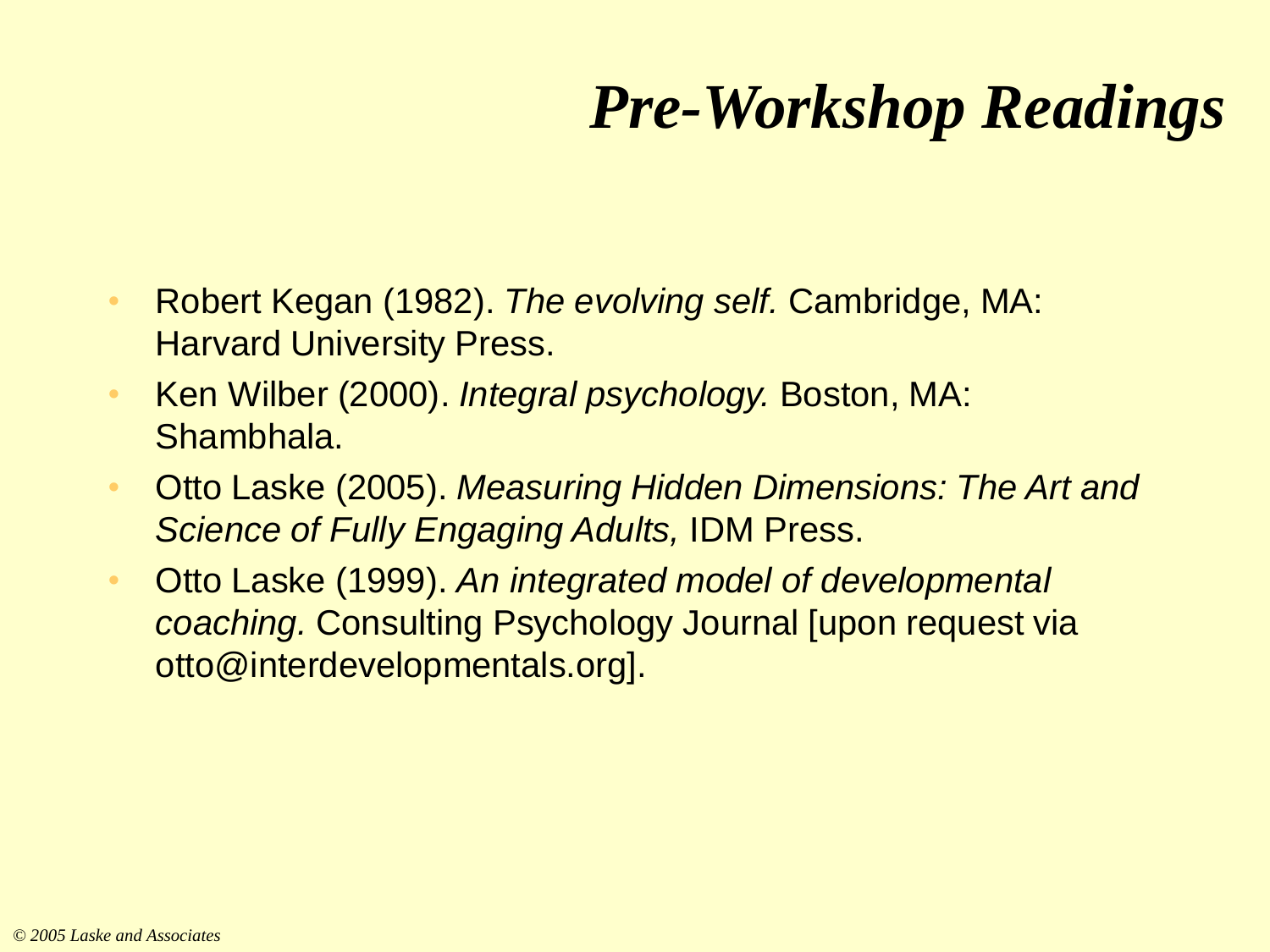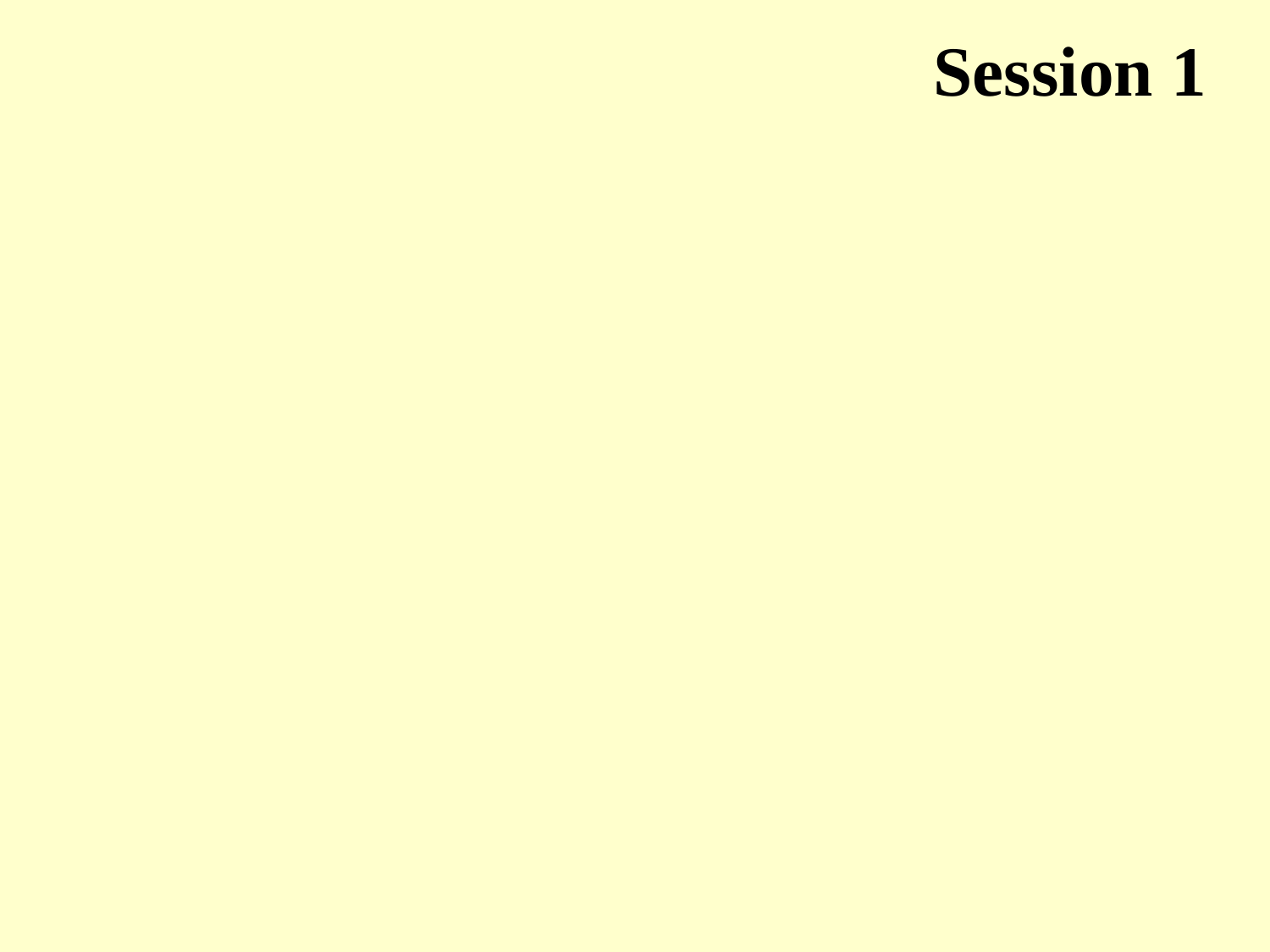#### *Four Models of Consultation*

• **The Expert Model – a known problem is given over to a consultant assuming responsibility for solving the problem**

• **The Doctor-Patient Model – both parties engage in diagnosis, and the client retains some responsibility for the problem (in following instructions)**

• **The Process Consultation Model (PC) – the client owns the problem, and the consultant's task is to consult to the client's mental process where the problem originates**

• **The Developmental Process Consultation Model (DPC) – the client fully owns the problem; the consultant's task is to understand the client's process** *developmentally and behaviorally***, and to assist the client in revising the Frame of Reference which produced the problem in the first place, within which the problem – by definition -- cannot be solved. This requires a developmental shift.**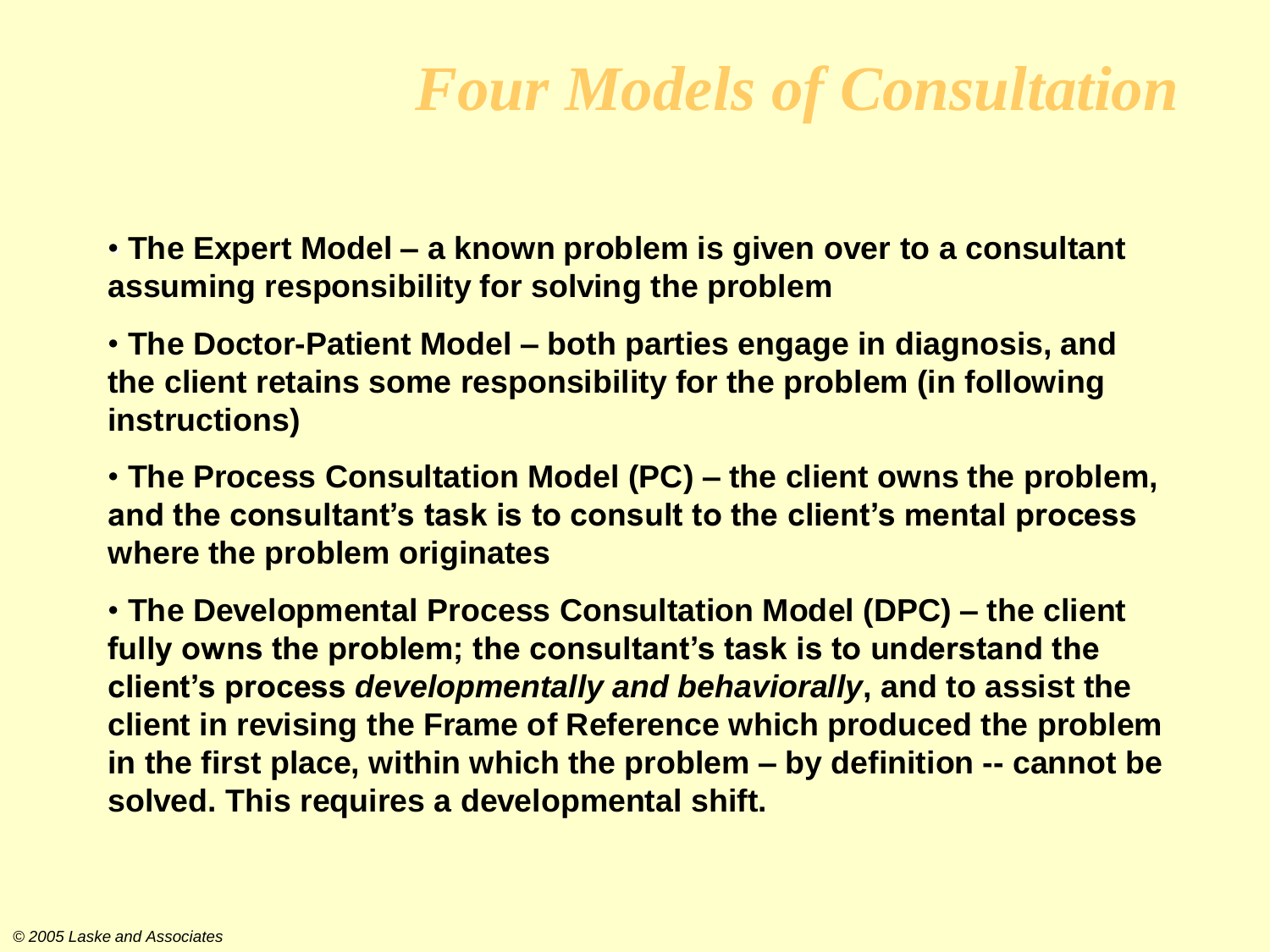## *What is Developmental Process Consultation?*

- A conceptual framework for viewing clients as engaged in a journey over their lifespan in which they realize their developmental potential
- A model of the client based on research, revealing how clients make developmental shifts:
	- The developmental dimension is HIDDEN because it is not available to consciousness
	- The dimension is HIDDEN also since it becomes observable only with special tools, such as interviewing by a third party
- In contrast to *linear* behavioral change, a model of *discontinuous* shifts to higher developmental levels
- In the current model, there are shifts in two different but related dimensions:
	- $-$  CD = cognitive development
	- $-$  ED = social-emotional development
	- Correlated at about 0.6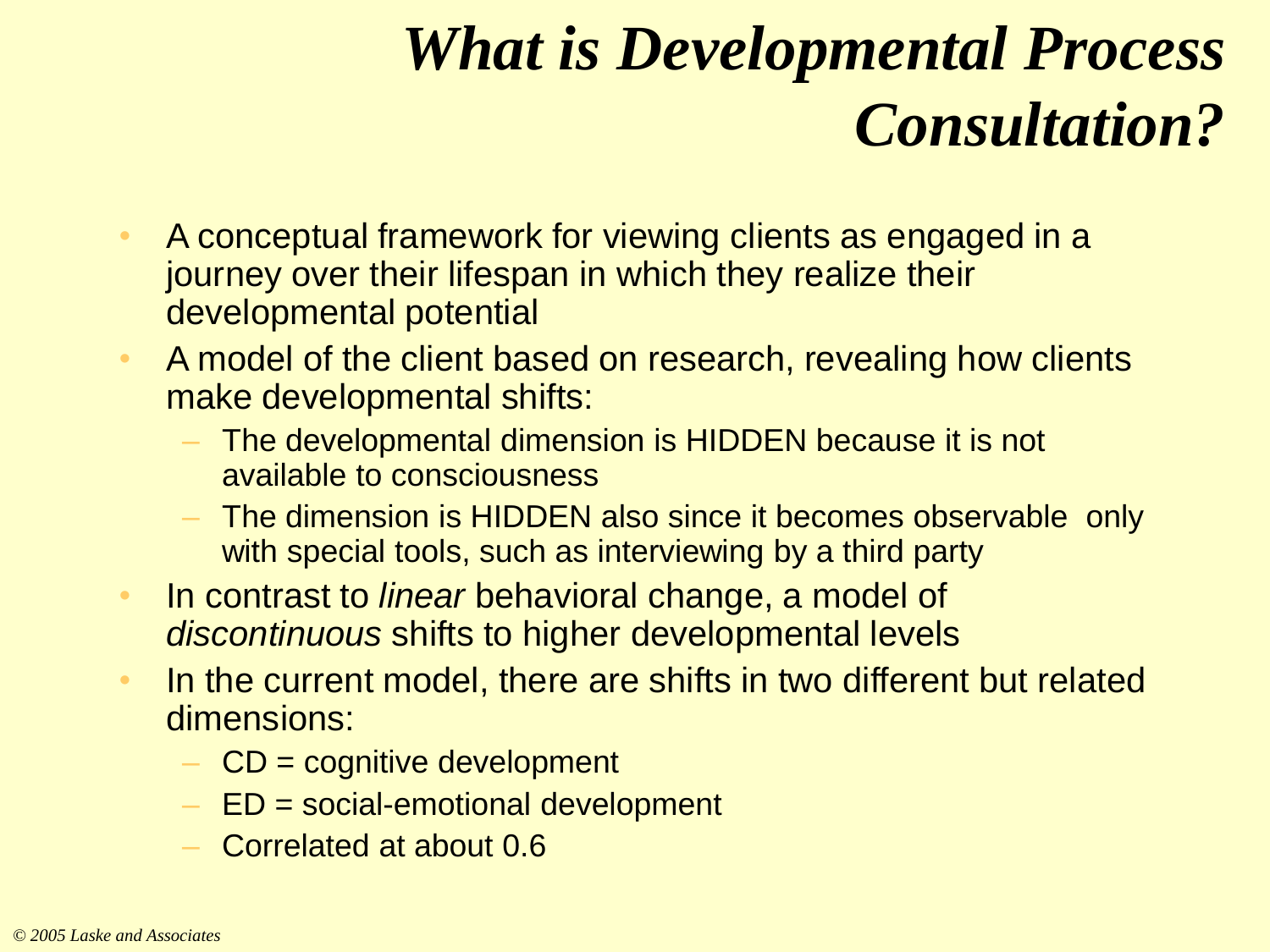## *What Clients Bring With Them*

- A full-fledged *meaning making system,* constructed by them since birth, that may not fit their present life or work challenge.
- A full-fledged *sense making system* ("cognitive") comprising thought forms both logical and dialectical.
- The potential to move beyond their present meaning making system, by reflecting upon it as an 'object' (moving from 'being a problem => to 'having a problem').
- An equivalent potential for resisting any move that would lead to a developmental shift.
- A certain cognitive profile that supports their present meaning making, and may, or may not, be powerful enough to lead to a developmental shift.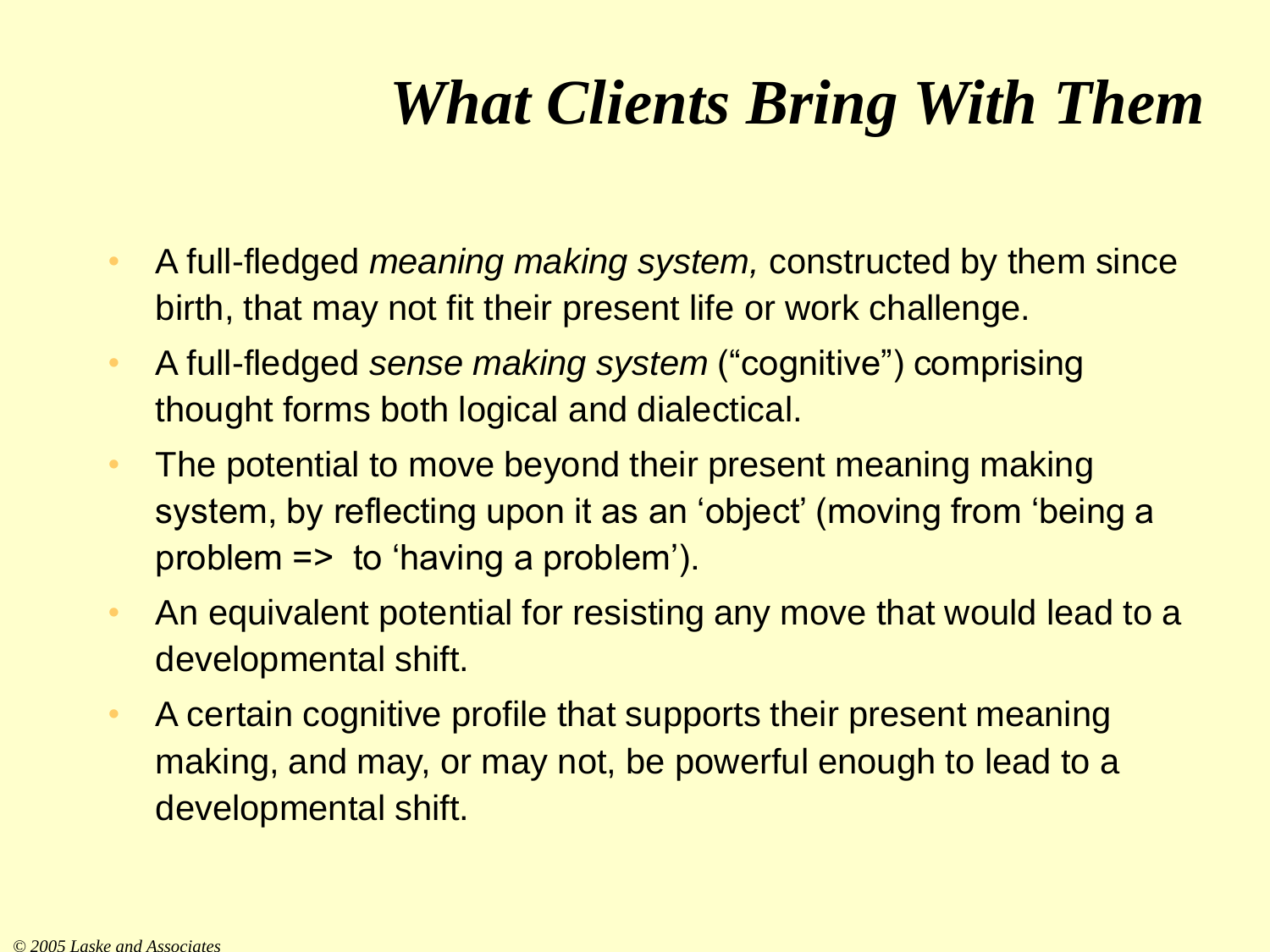## *Three Perspectives on Clients*

- **In order to engage with clients at a deep motivational level, you need to explore** *three aspects of their life***:**
	- **How, as a person, they answer the question "What should I do and for whom"? ("ED" – social-emotional development)**
	- **How, as a person, they make intellectual sense of things, to answer the question "What can I do"? ("CD" – cognitive development)**
	- **their self conduct, approach to tasks, and emotional intelligence that may help or hinder their success in work and life ("NPA" – need/press analysis)**
- **Together, these three perspectives give you a comprehensive grasp of how to have powerful conversations with clients**
- **In this workshop, we concentrate on the first of these aspects, this aspect being the ground of the other two (and the most thoroughly hidden)**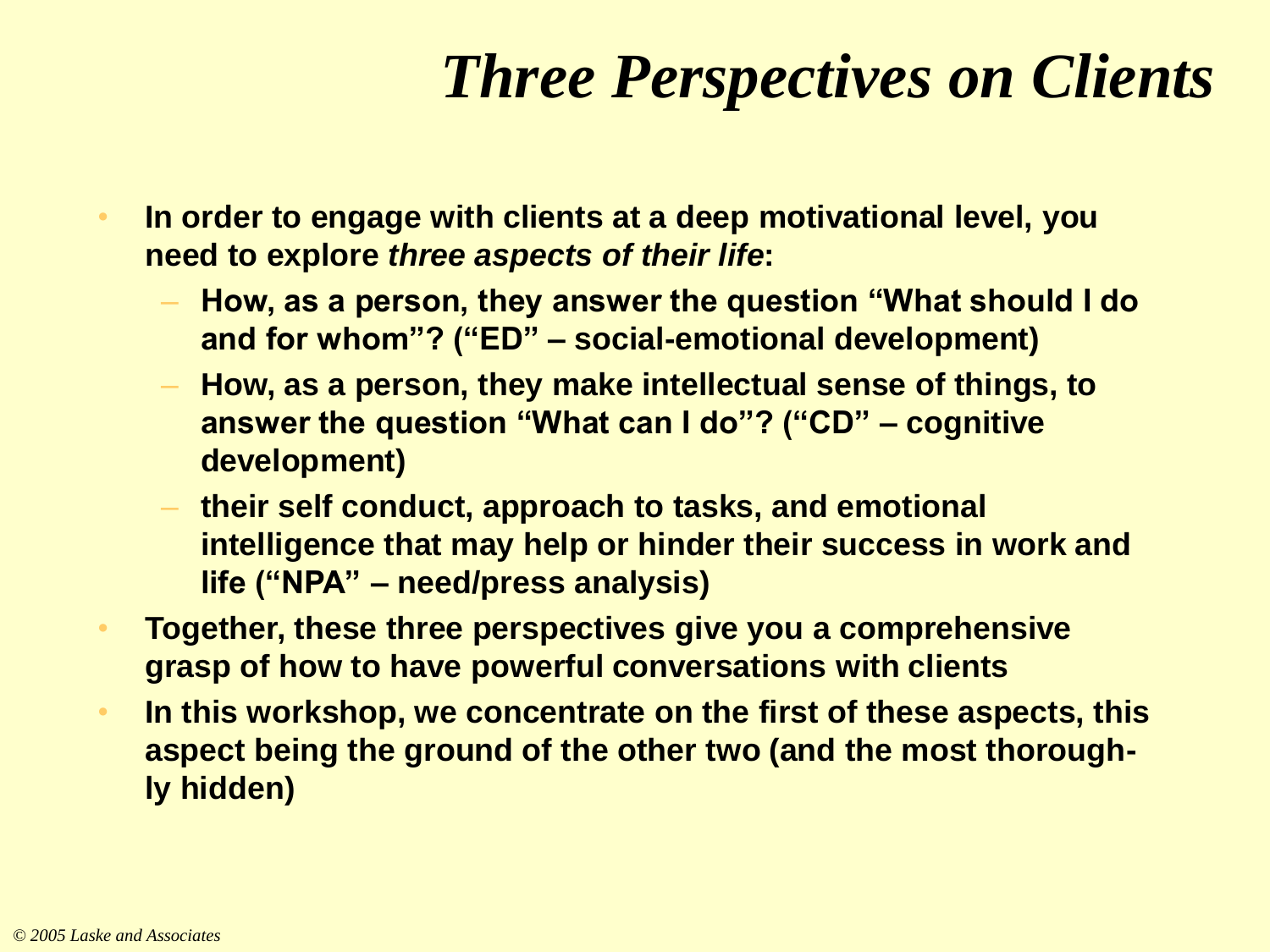## *Relationship of the Three Perspectives*



*© 2005 Laske and Associates*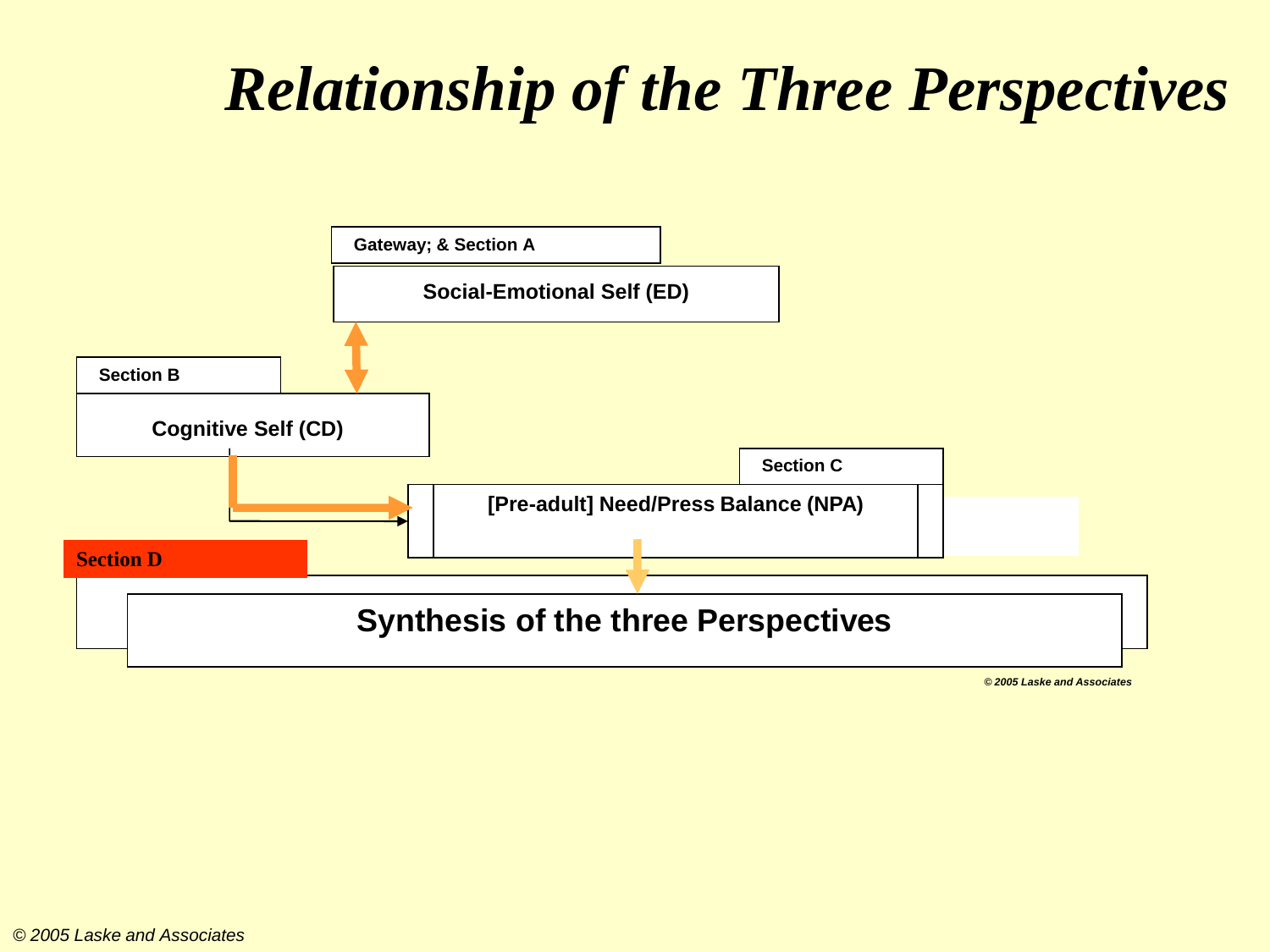# *Consultation Tasks Detailed Developmentally*

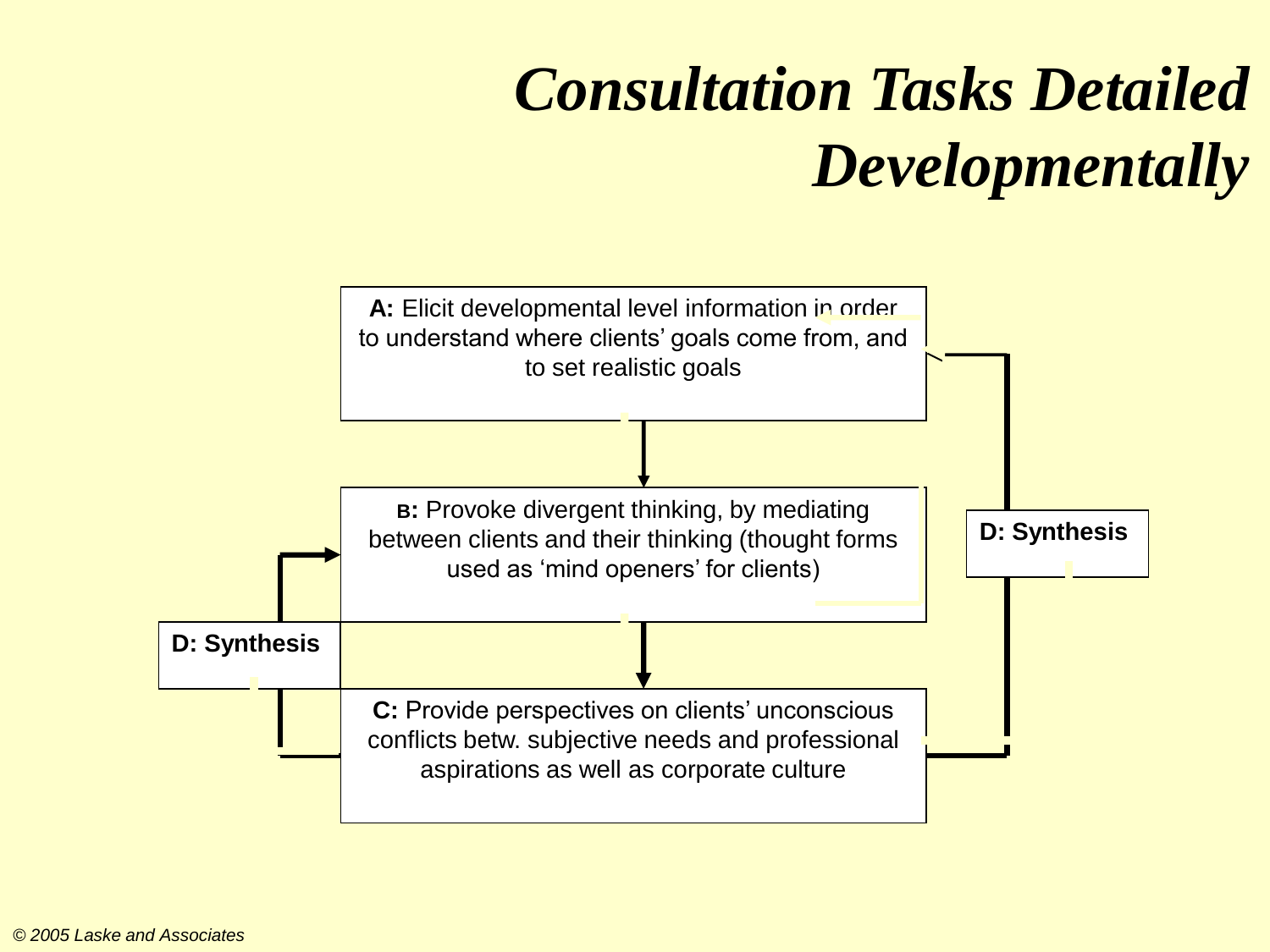#### *Viewing the Broader HR Landscape*

• **Within the broader landscape of 'human capital' or HR, we can AGGREGATE individual (and confidential) data to larger data sets comprising only the main developmental features of teams, larger groups, and entire organizations.**

• **This aggregated data can help us as consultants to bring clarity to many strategic problems, not only in HR, but focused there.**

• **We can begin to distinguish two aspects of Work Capability which we call CAPABILITY and COMPETENCE.**

• **Capability comprises ED and CD – the two crucial – and hidden – developmental dimensions of the workforce.**

• *Capability is a set of enablers of Competence.*

• **We can locate Capability in a vertical, and Competence in a horizontal, behavioral dimension.**

•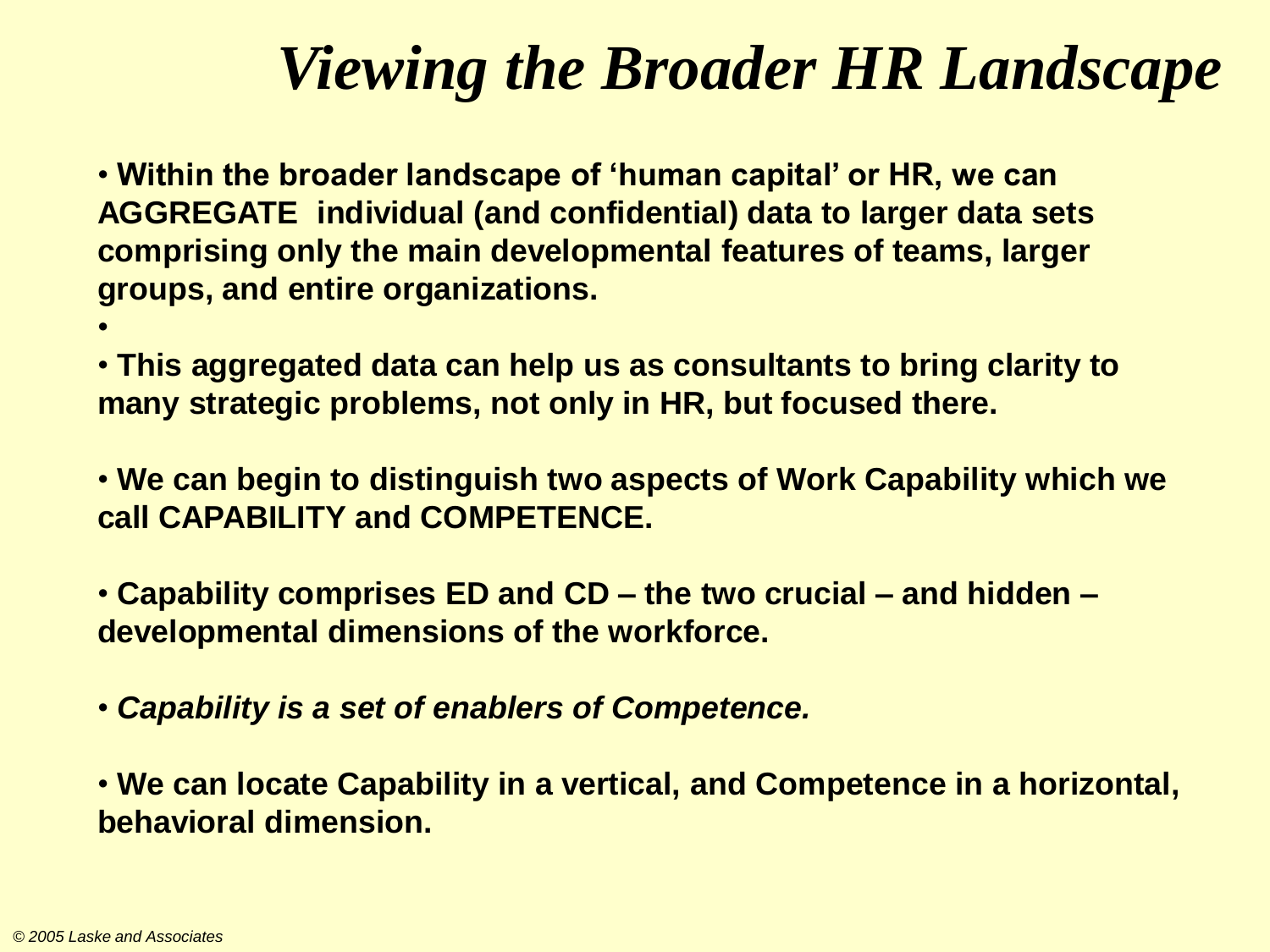## *Learning is 'horizontal,' Development is 'vertical'*

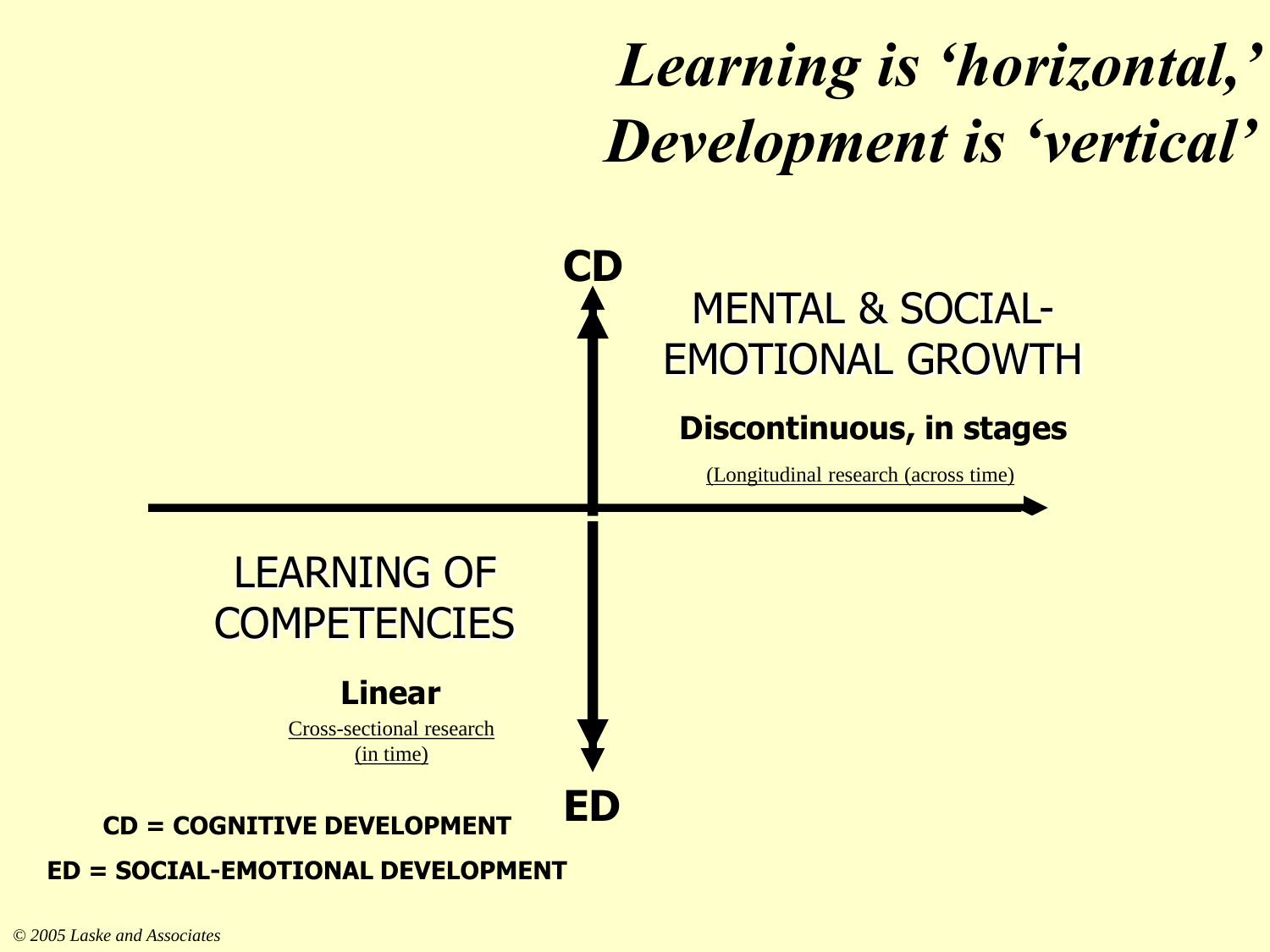## *Team Typology and Capability Metric*

• **Based on developmental assessments alone, we can gain new insights into organizational environments and corporate culture.**

• **In particular, we can predict team dynamics to a high degree, based on a developmentally based team typology.**

• **We can also calibrate the developmental profile of 'representative samples' of the workforce and display the result in Capability Metrics which:**

- **show the proportion of workers 'below,' 'at,' and 'above required developmental level**
- **suggest strategic ways in which to remove capability gaps, in order to arrive at requisite organization**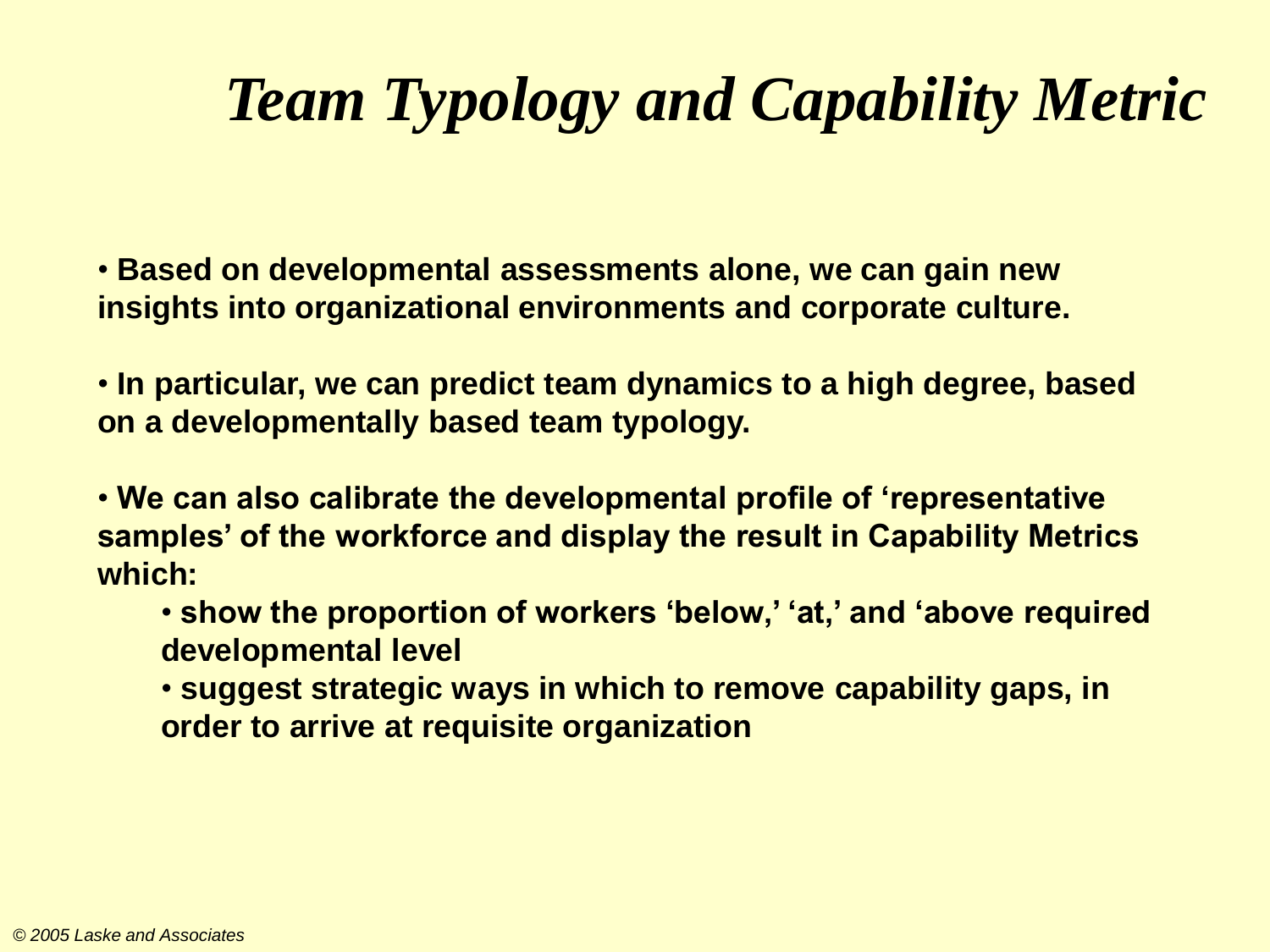## *Team Typology*

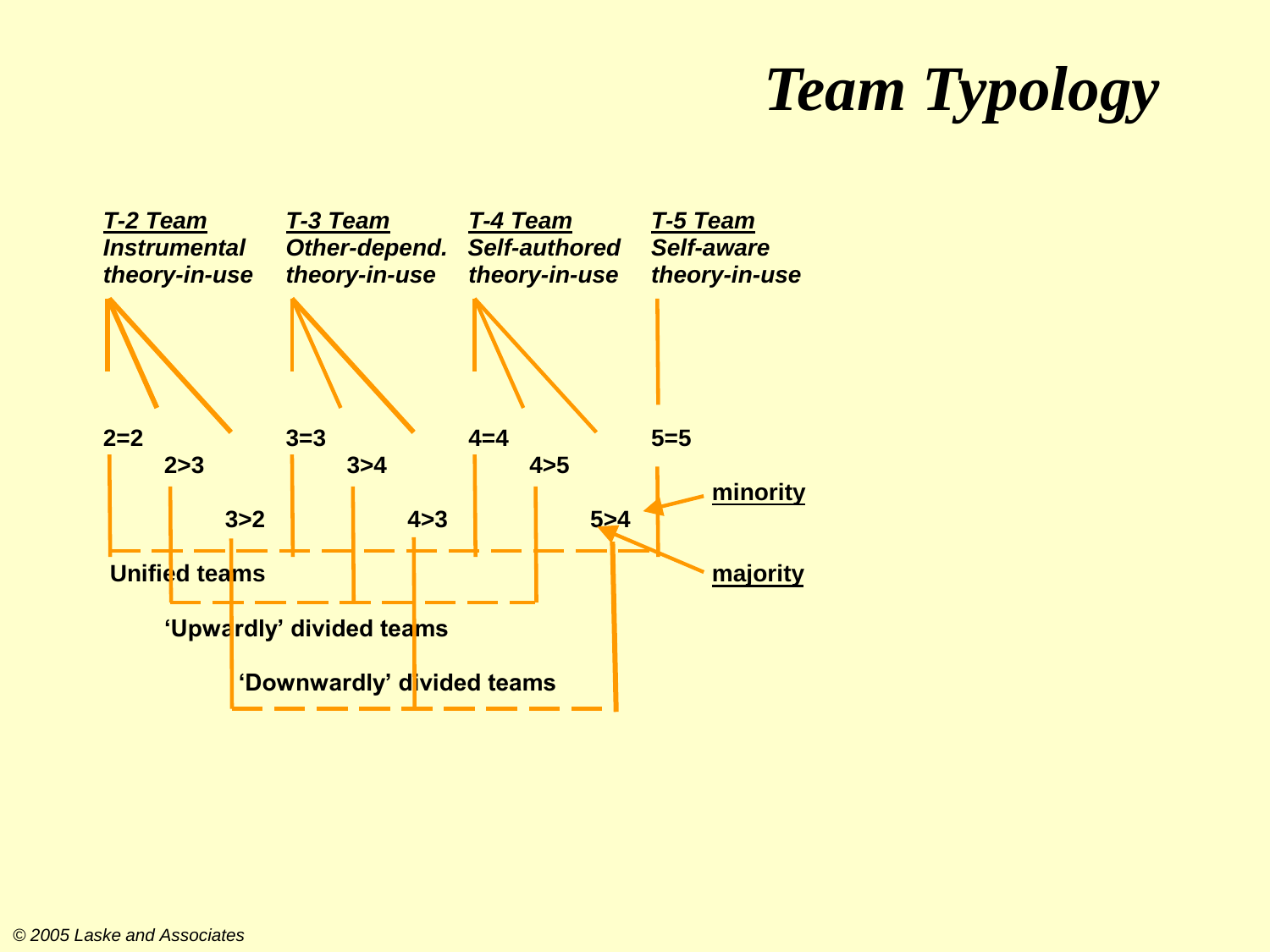# *The Team Typology Unfolded*

| <b>Type of Team</b> | <b>Description</b>                                                                                                                                                                                                                                                                                                                                                 |
|---------------------|--------------------------------------------------------------------------------------------------------------------------------------------------------------------------------------------------------------------------------------------------------------------------------------------------------------------------------------------------------------------|
| $T-2=2$             | Unified T-2 team: Group united by opportunistic strategy, but barely a<br>group since members' instrumental objectives hinder consensual action.<br>Fragility of group due to lack of truly common goal. No leadership.                                                                                                                                            |
| $T-2>3$             | Upwardly divided T-2 team: Most team members reside at S-2, a minority<br>closer to S-3. The majority's instrumental theory in use outweighs minority<br>strivings toward consensual action. Frequent espousal (faking) of common<br>goals occur where none exist. Argyris' Model-I self-sealing processes are<br>the rule. Inconsistent and temporary leadership. |
| $T-3>2$             | Downwardly divided T-3 team: Most team members reside at S-3, a<br>minority closer to S-2. The majority's shared context and consensus is<br>weakened or openly opposed by the minority's special interests. Majority<br>consensus postures as 'leadership.' Task process is chaotic, overrun by<br>interpersonal process.                                         |
| $T - 3 = 3$         | Unified T-3 team: Strongly consensual group without leader, unable to<br>transcend itself through principled action. Interpersonal process absorbs<br>task process. Leadership, if existent, is limited to carrying out group<br>consensus (with a largely managerial focus).                                                                                      |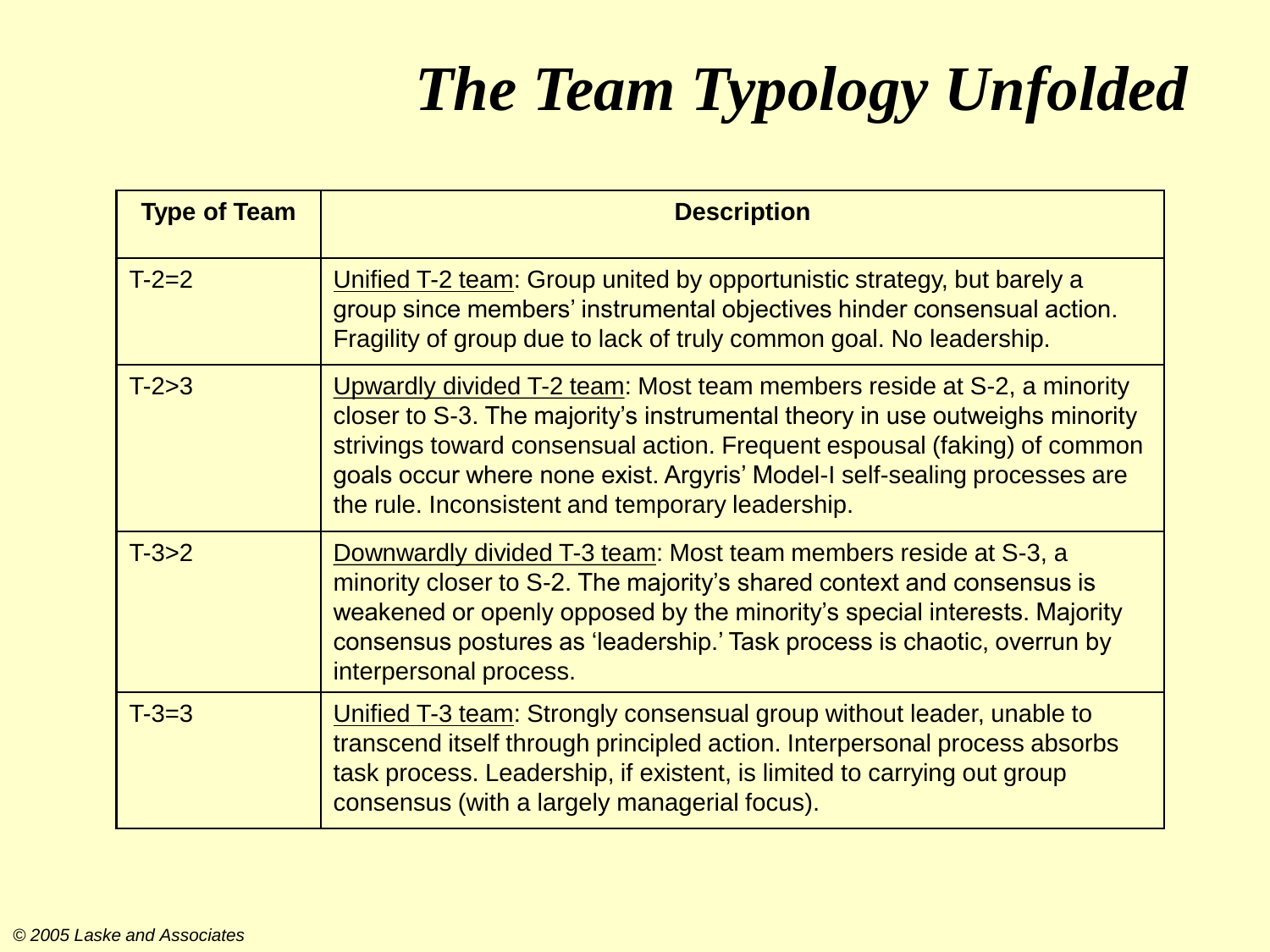| $T-3>4$     | Upwardly divided T-3 team: Most team members reside at S-3, a minority closer to<br>S-4 (and slightly beyond). Group with leadership potential groping toward a mission<br>beyond itself. Leadership is fragile since exerted by minority member(s) potentially<br>without power and support. Task process is largely determined by interpersonal<br>process.                                                                                                                                        |
|-------------|------------------------------------------------------------------------------------------------------------------------------------------------------------------------------------------------------------------------------------------------------------------------------------------------------------------------------------------------------------------------------------------------------------------------------------------------------------------------------------------------------|
| $T-4>3$     | Downwardly divided T-4 team: Most team members reside at S-4, a minority closer<br>to S-3. Group with hierarchical profile. Those defining guidelines beyond shared<br>context are seen as authorities to follow. Task process nearly independent of<br>interpersonal process.                                                                                                                                                                                                                       |
| $T - 4 = 4$ | Unified T-4 team: Status- and expertise-based group with respectful competition<br>between different ideological systems. Group favoring hierarchical ('top down')<br>solutions, unable to stand back from its own governing variables of action.<br>Resistance to consensual team work, since members prefer to 'go it alone.'                                                                                                                                                                      |
| $T-4>5$     | Upwardly divided T-4 team: Most team members reside at S-4, a minority closer to<br>S-5. Group minority is able to set transformational goals and exert leadership, but<br>the majority is afraid of 'opening flood gates,' thus resists leadership as potentially<br>self-threatening. Leader may use interpersonal process to advance task process, but<br>his or her hold on the group is a fragile one. Need for support of leader, and of<br>dealing with majority (Argyris' Model-I) defenses. |
| $T-5>4$     | Downwardly divided T-5 team: Most team members reside at S-5, a minority closer<br>to S-4. Group focused on self-transformation by empowering members. Focus on<br>how to strengthen self-transformation without dismantling authority, by scrutinizing<br>own governing variables of action. Interpersonal process absorbed into, and<br>balanced with, task process.                                                                                                                               |
| $T - 5 = 5$ | Unified T-5 team: TOO GOOD TO BE TRUE. Complete equilibrium of task and<br>interpersonal process, where mutual self-transformation leads to consensual<br>leadership, as in friendship. Risk: task process may get subordinated to<br>transpersonal goals.                                                                                                                                                                                                                                           |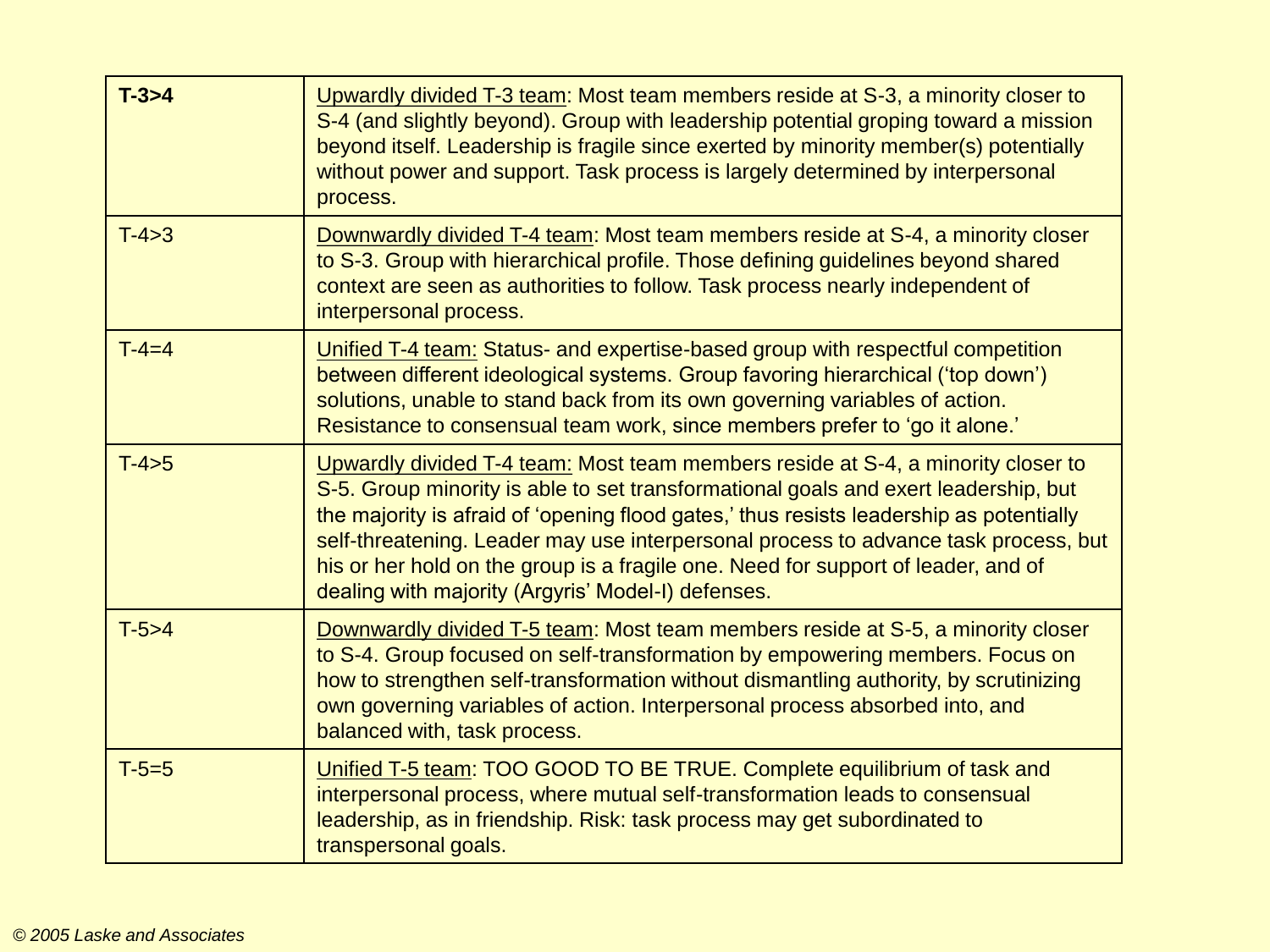#### *Two Organizational Architectures*

| <b>Level of</b><br>Work<br><b>Complexity *</b> | <b>Breadth of</b><br>Time Span * | $\mathbf C$<br>$\mathbf{D}$<br>R<br>E<br>M | <b>Formal Logic</b><br>$Type*$<br>[CD] | <b>Fluidity Score</b><br>$[CD]^{**}$ | <b>Develop-</b><br>mental Stage<br>$[ED]^{**}$ |
|------------------------------------------------|----------------------------------|--------------------------------------------|----------------------------------------|--------------------------------------|------------------------------------------------|
| <b>VIII</b>                                    | 50 yrs                           |                                            | C <sub>4</sub>                         | $>70$                                | 5(4)                                           |
| <b>VII</b>                                     | 25 yrs                           |                                            | C <sub>3</sub>                         | >60                                  | 5/4                                            |
| <b>VI</b>                                      | <b>10-20 yrs</b>                 |                                            | C <sub>2</sub>                         | 50-59                                | 4/5                                            |
| $\mathbf v$                                    | <b>5-10 yrs</b>                  |                                            | C1                                     | 40-49                                | 4(5)                                           |
| <b>IV</b>                                      | $2 - 5$ yrs                      |                                            | <b>B4</b>                              | 30-39                                | $\overline{\mathbf{4}}$                        |
| III                                            | $1 - 2$ yrs                      |                                            | <b>B3</b>                              | $20 - 29$                            | $4/3$ to $4(3)$                                |
| II                                             | 3 mo -1 yr                       |                                            | <b>B2</b>                              | $10 - 19$                            | $3(4)-3/4$                                     |
| $\mathbf I$                                    | 1 day - 3 mo                     |                                            | <b>B1</b>                              | $\leq 9$                             | $3(2)$ to 3                                    |

**Work: Complexity Architecture People: Capability Architecture**

\* Elliott Jaques (1996; 1994)

\*\* Otto Laske (1999), elaborating work by R. Kegan (1982, 1994) and M. Basseches (1984 f.) (1984)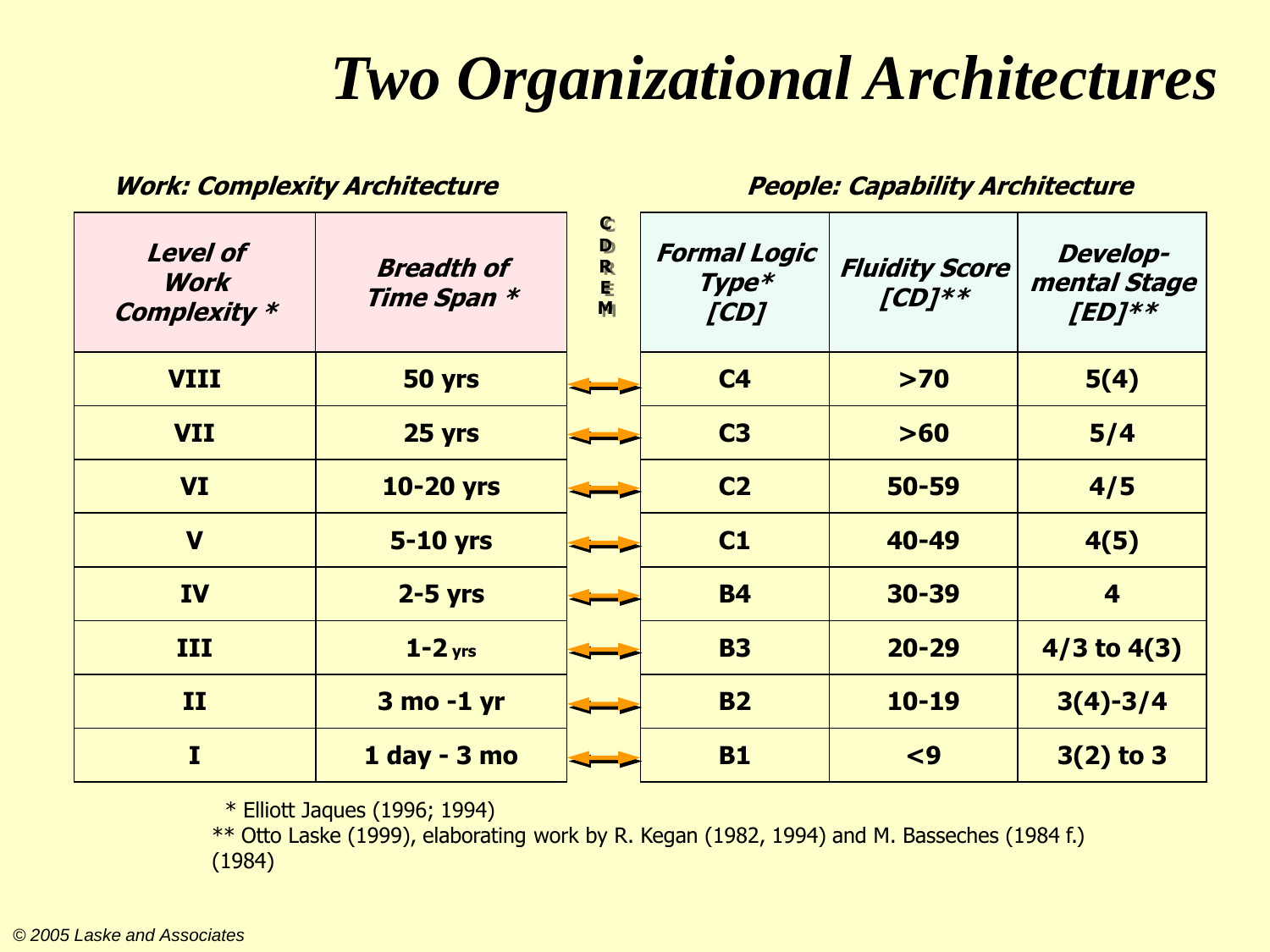#### **Profile of a Representative Sample at S-4**



Each bar represents the cumulative sample data for that particular Level variable.

- Gray  $=$  meets capability requirements (optimal engagement)
- $Pink =$  below capability requirements (performance risk)

Green =  $exceds$  capability requirements (wasted potential capability)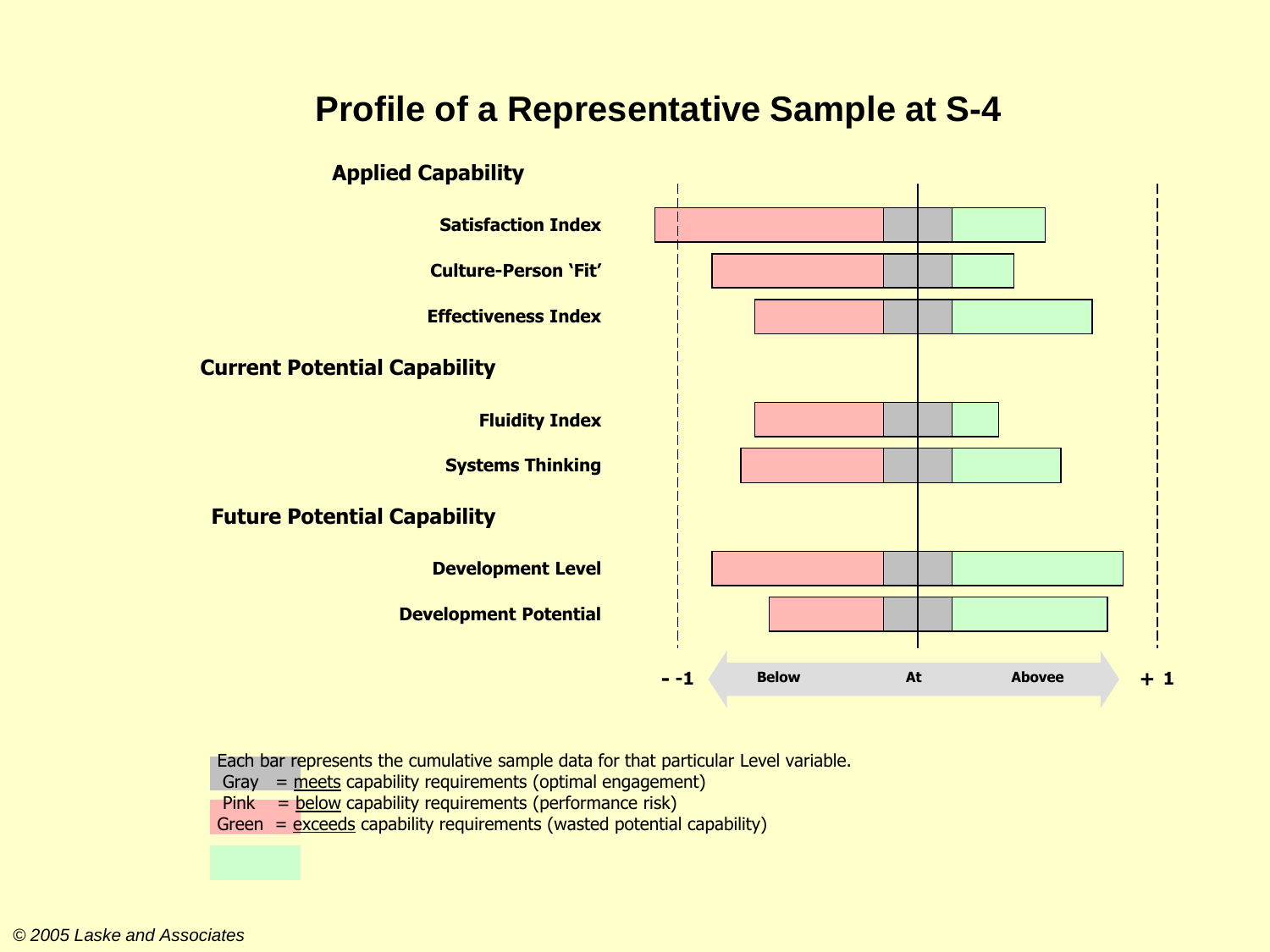#### *The Dynamics of Adult Development*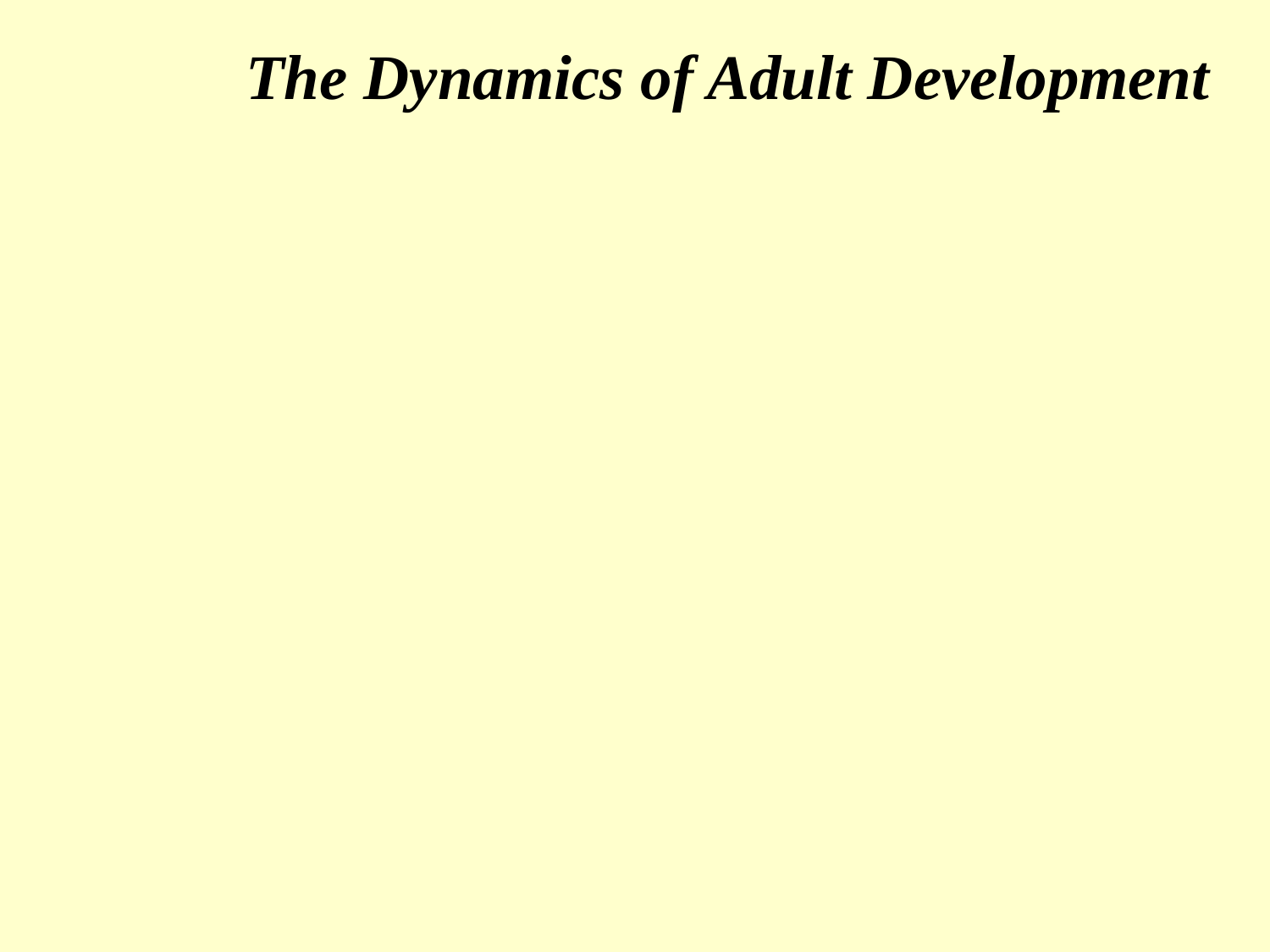## *What Has Been YOUR Development?*

Think back in your own life one decade, and reflect upon how you then saw the world, compared to now, and what you couldn't do that you can do now. *What has changed for you:*

- -- in your way of seeing yourself ('self image')?
- -- in your ability to be intimate ('emotional intelligence')?
- -- in your ability to think abstractly and systemically?
- -- in your sensitivity to the feeling and thinking of others?
- -- in your embeddedness in your environment?
- -- in your relationship to the cosmos at large?

-- in the way you proceed from observations to reactions to judgments to goal formulation and action ('behavioral cycle') in your work and life?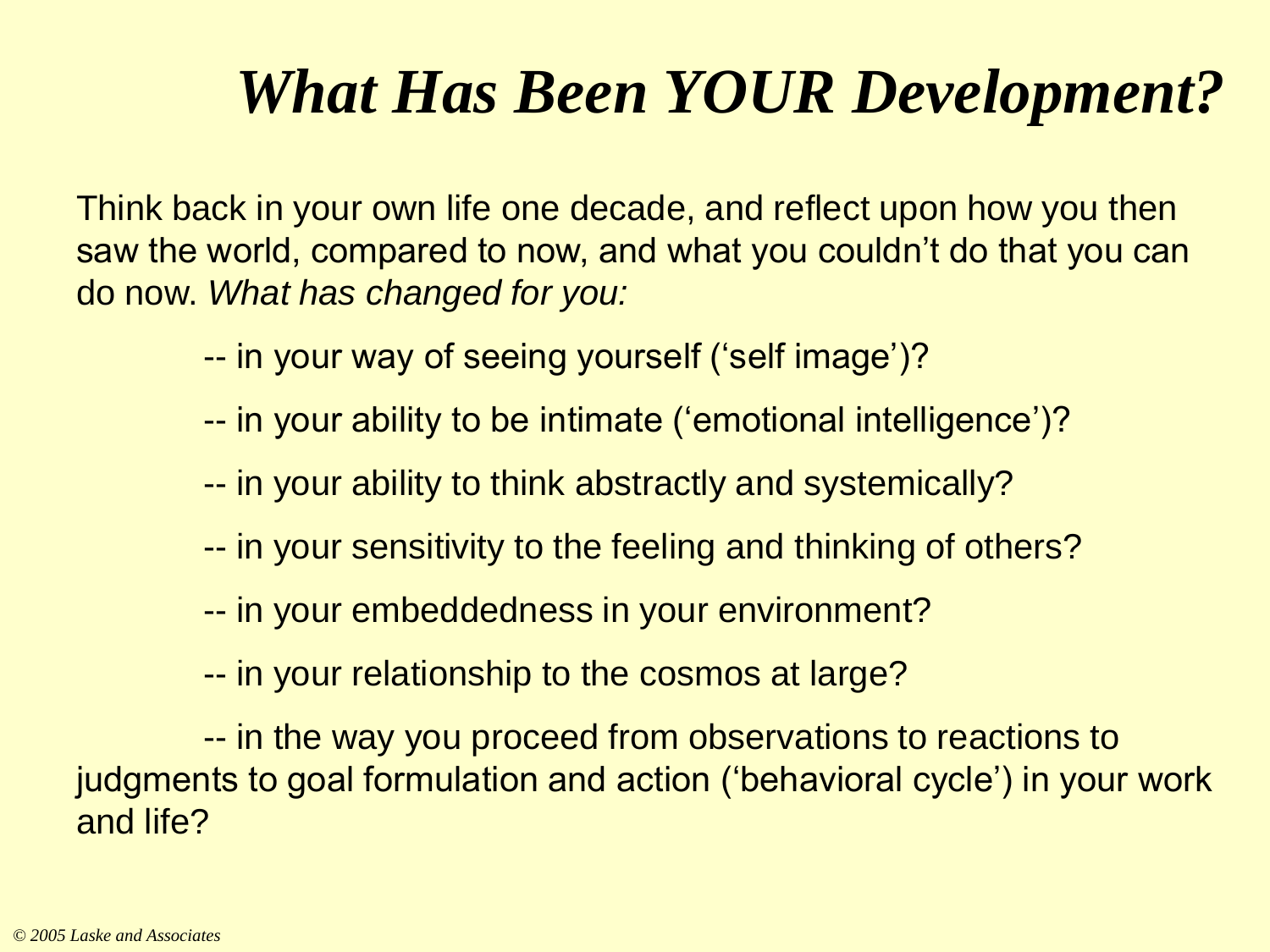#### *Levels of Social-Emotional Potential \**



**Level is NOT strictly bound to age!**

Toward Stage 5

Stage 4 (ca. 40 years)

Stage 3 (ca. 25 years)

Stage 2 (ca. 15 years)

\* R. Kegan, 1982

*© 2005 Laske and Associates*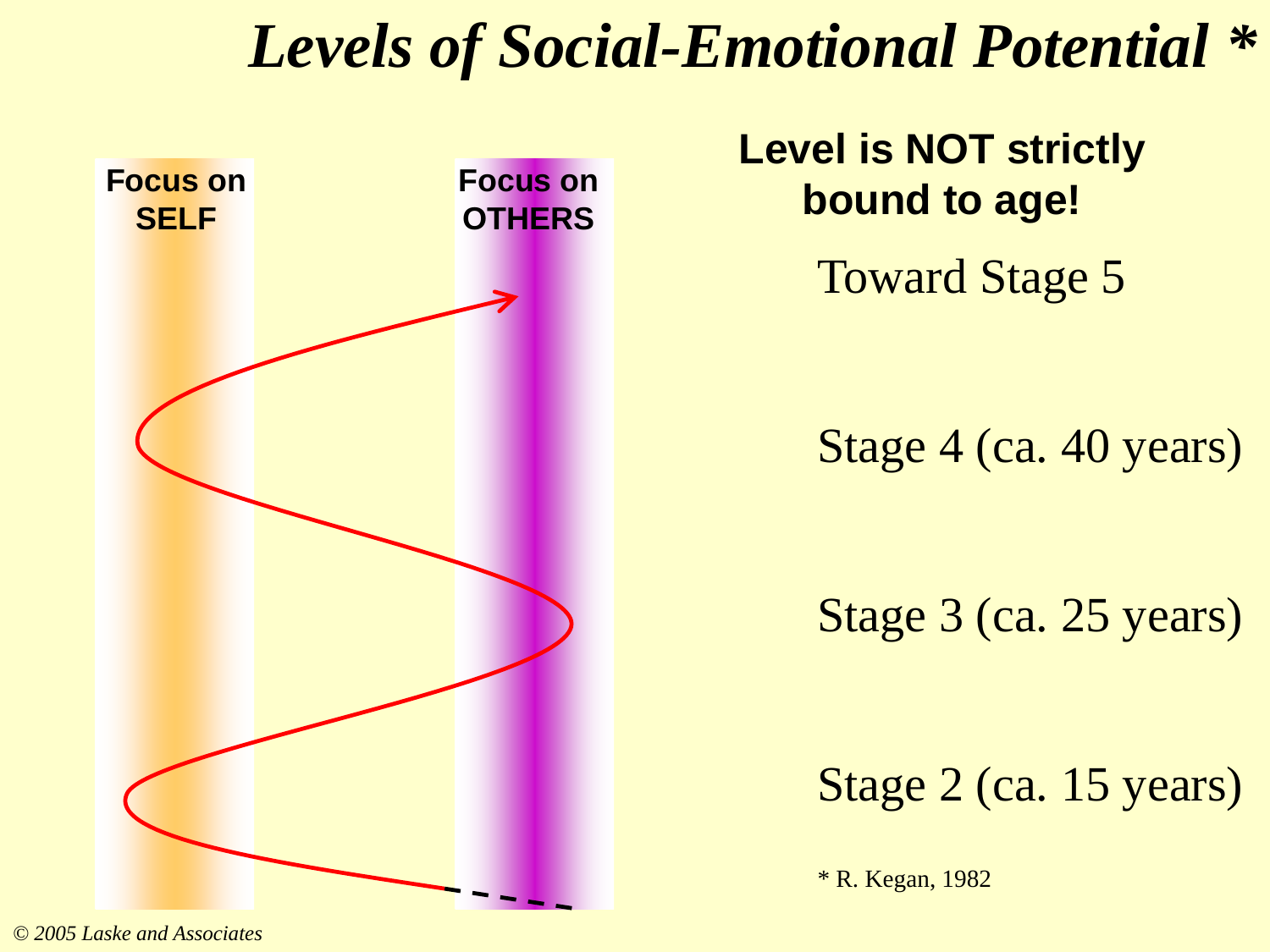# **Statistics of Adult Developmental Attainment**

**Self aware, transparent**

**Self authoring**

**Other-dependent**

**instrumental**

#### **Developmental Ceiling**



To the left are 4 adult levels, each comprising 4 intermediate steps. These sublevels indicate degrees of advancing toward the next following level. As the percentages on the right indicate, most individuals remain on level 3, while 25% of individuals reach level 4, and 8% reach level 5.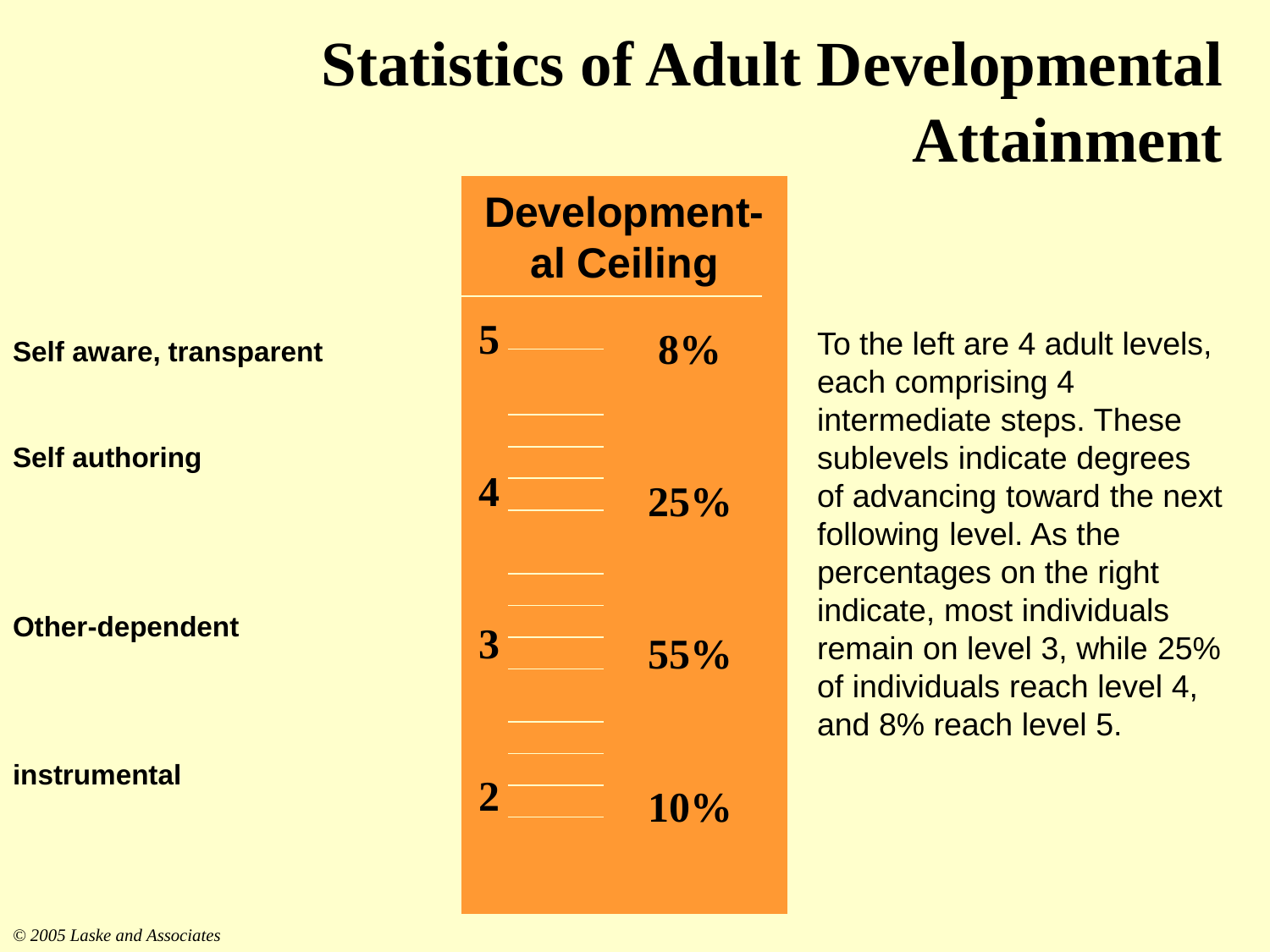#### *Homework #1*

- Think about one of your present consulting or coaching clients, and spell out what you think is the client's **Frame of Reference**, in terms of how the client positions him-/herself toward the world and others
- Get together with your class partner, role modeling the "coach and client couple," and interview the client in a way that you think will shed light on their present maturity level. Then report to the class.
- Taking into account the two kinds of potential capability (growth resources) outlined, -- cognitive and social-emotional -- which of these resources do you think are presently strongest in your client?
- Thinking of yourself in terms of social-emotional potential, are you presently more centered on self or on others in the way you make meaning of your experiences?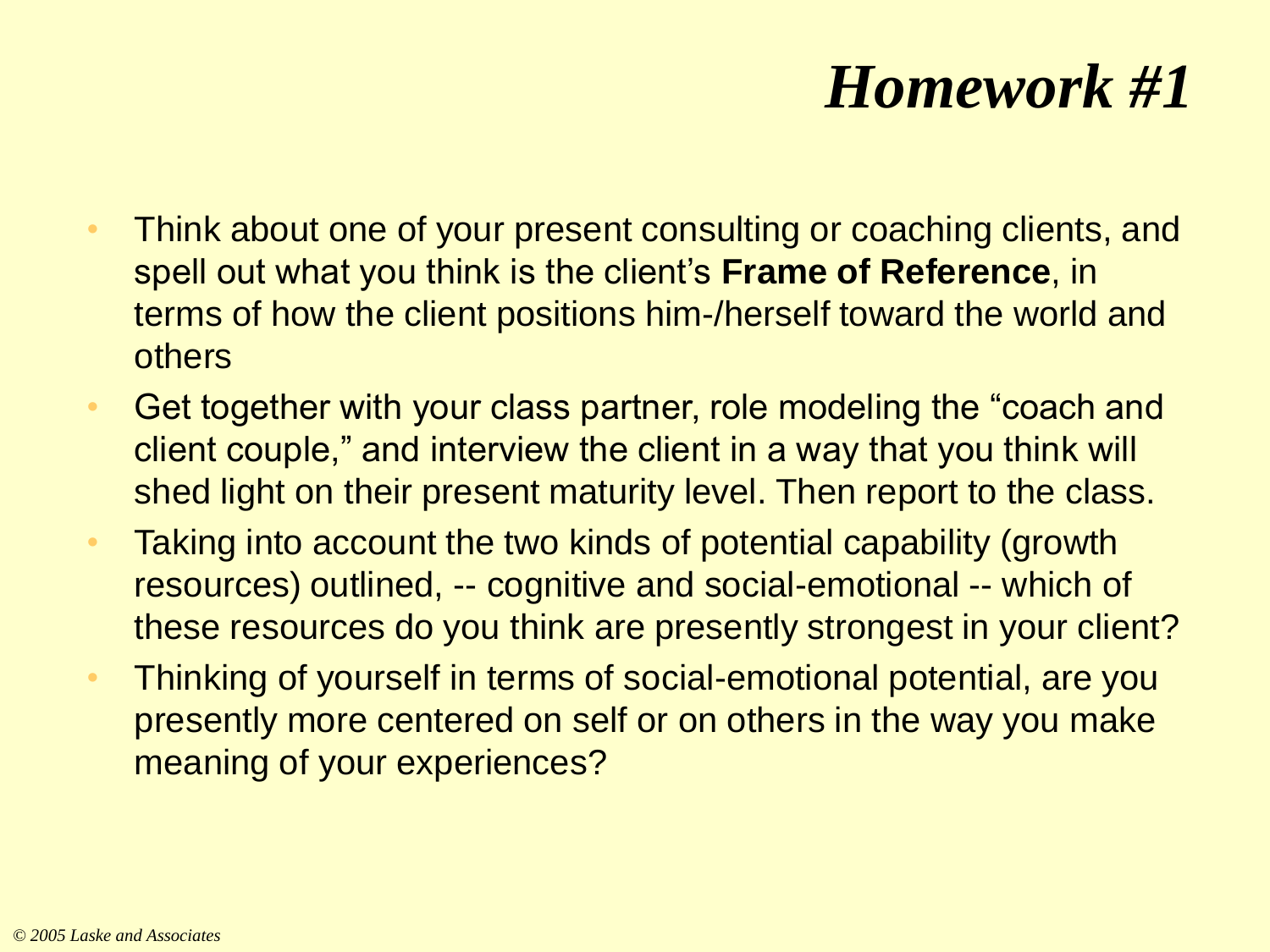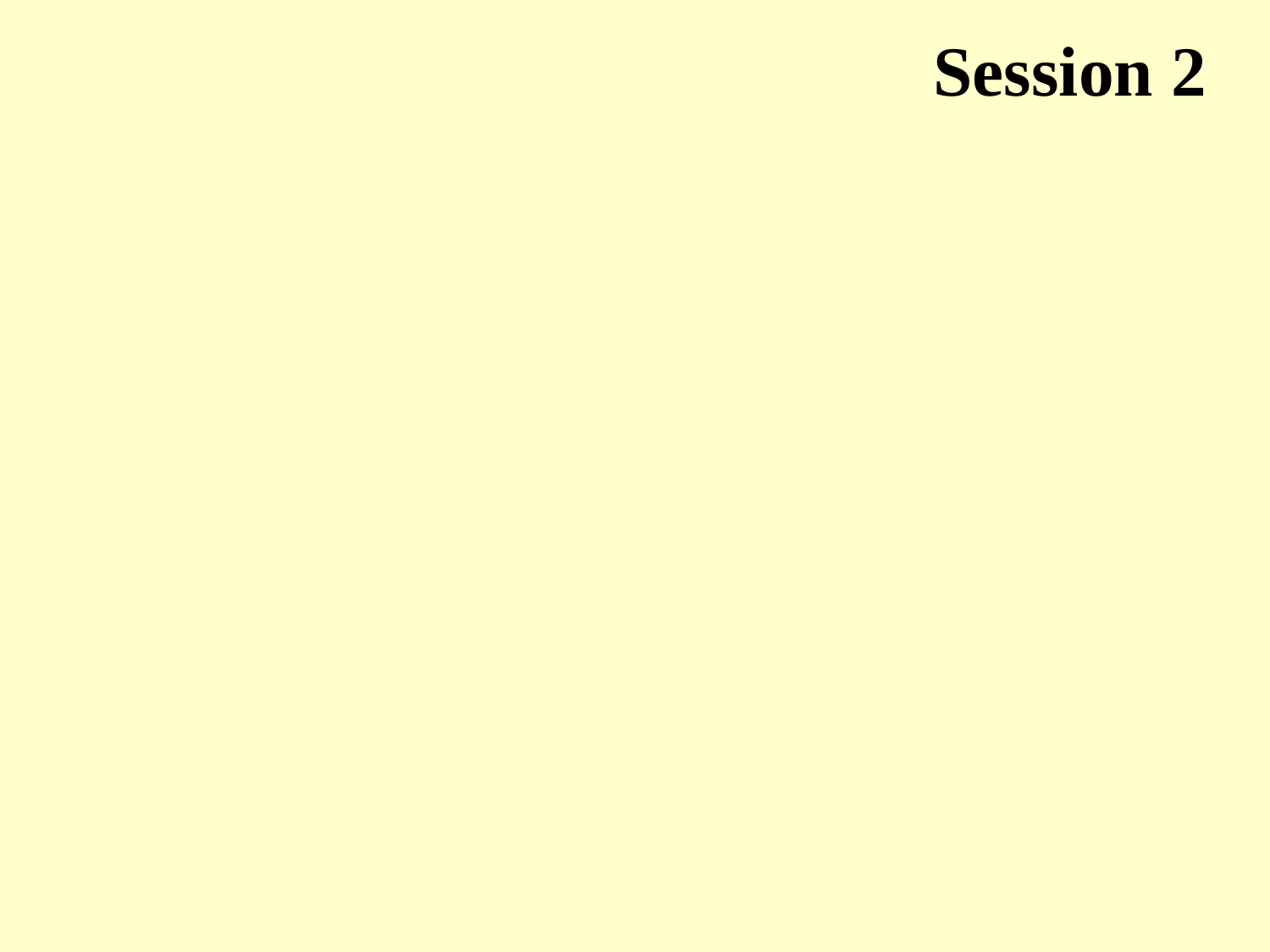## *Practice Reflection*

- What, for you, follows from the fact that consultants and clients alike "live" at different developmental levels (4 main, and altogether 15 intermediate & main levels)
- If consultants and clients "live" at different developmental levels, what follows for the way coaching is practiced?
- Should a consultant "live" at a level "below" the client's present way of making meaning, what are the consequences?
- What is your take on the ethical responsibility of consultants and coaches to know their own developmental level?
- Where along scale from 0 to 9 do you think you presently are at in terms of being able to "think developmentally" about yourself and/or your client?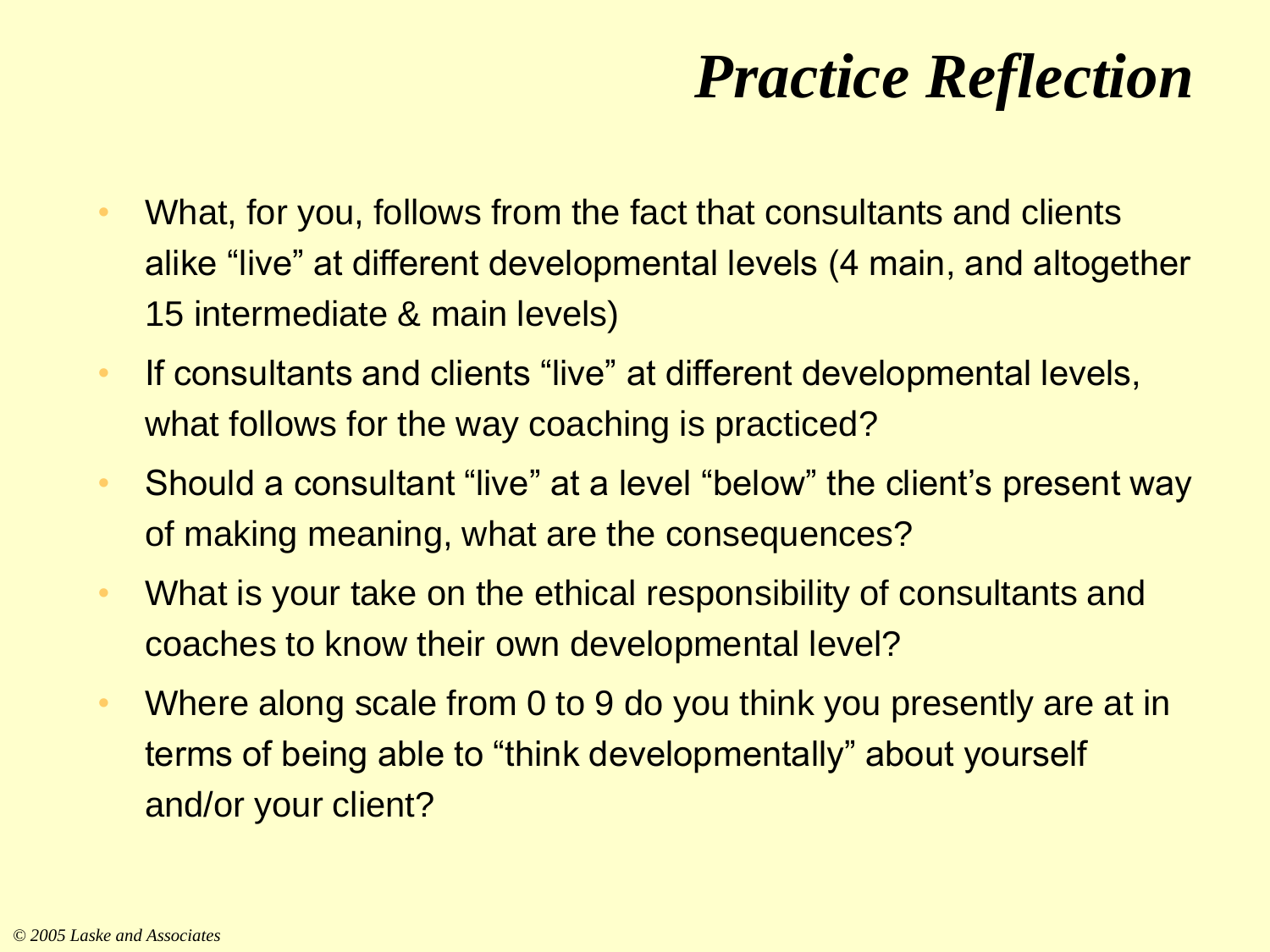#### *What is a Developmental Level?*

- **There are several different ways of understanding what it means to 'be' at a particular developmental level:**
	- **A way of making meaning of experiences**
	- **A mode of functioning in the world**
	- **A mindset for answering the question "What Should I Do, and For Whom?"**
	- **A way of negotiating the tension between being focused on 'self' and 'other' or 'others'**
	- **An indication of the degree of ego-centrism presently expressed by a person's thinking, feeling, actions, and ways of social relating**
	- **An indication of the particular joys, sorrows, and goals of being human at a particular stage of lifespan development**
- **As Kegan says, 'being a person' and 'being a meaning maker' is the same thing.**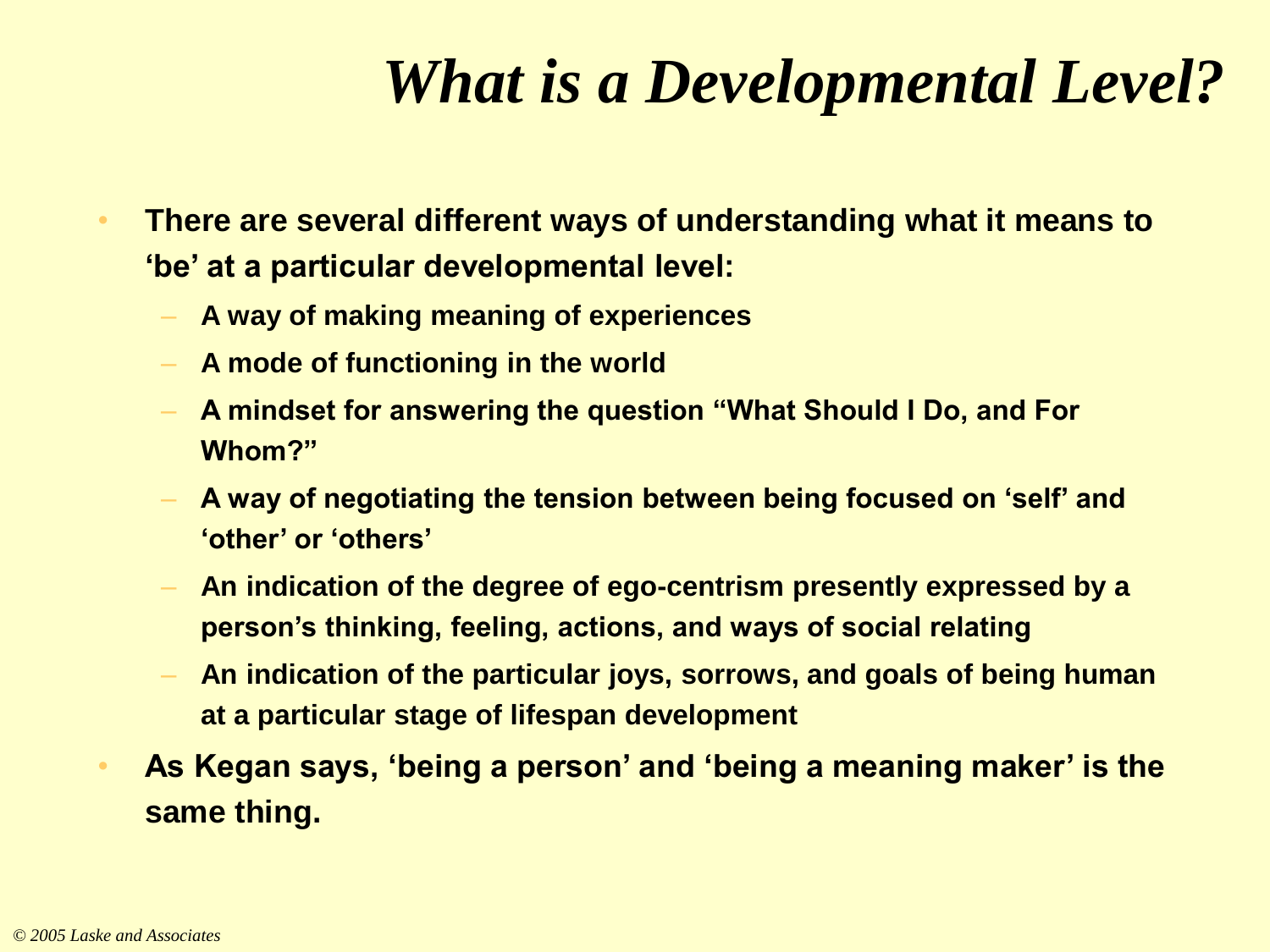## *What is a 'Coaching Level'*

- **You can only coach from your present developmental level. In fact, that's what you are doing, whether you know it or not!**
- Therefore, "where you are developmentally"determines how you coach, especially how you formulate the 'model of the client'
- 'Coaching level' is a matter of VERTICAL development, and is thus independent of 'applied capability' as expressed by 'expertise,' 'experience,' 'professional background'
- The higher your **coaching level**, the more highly developed clients can you responsibly take on and support
- Knowing his/her level of development is an ethical responsibility of every coach.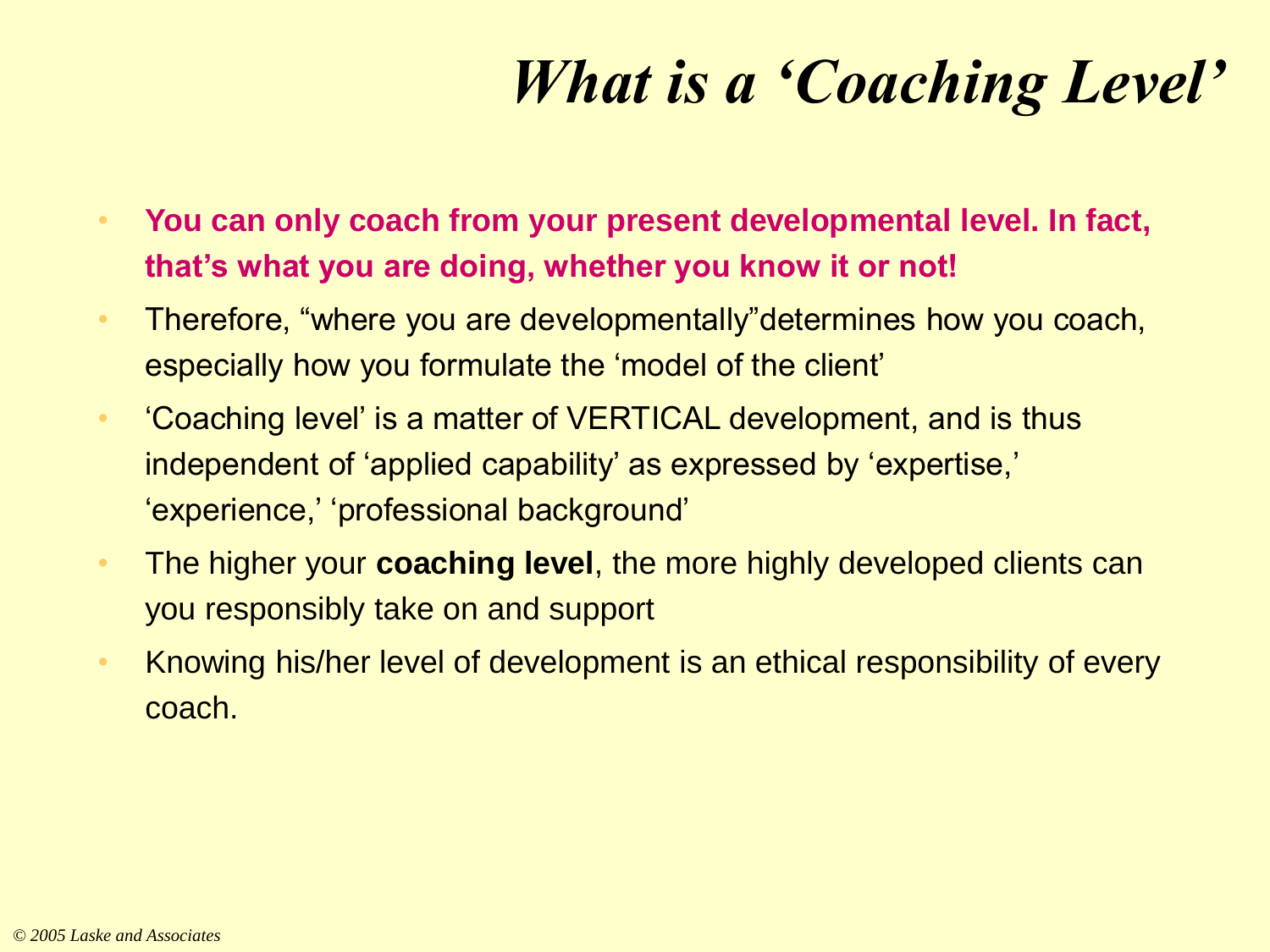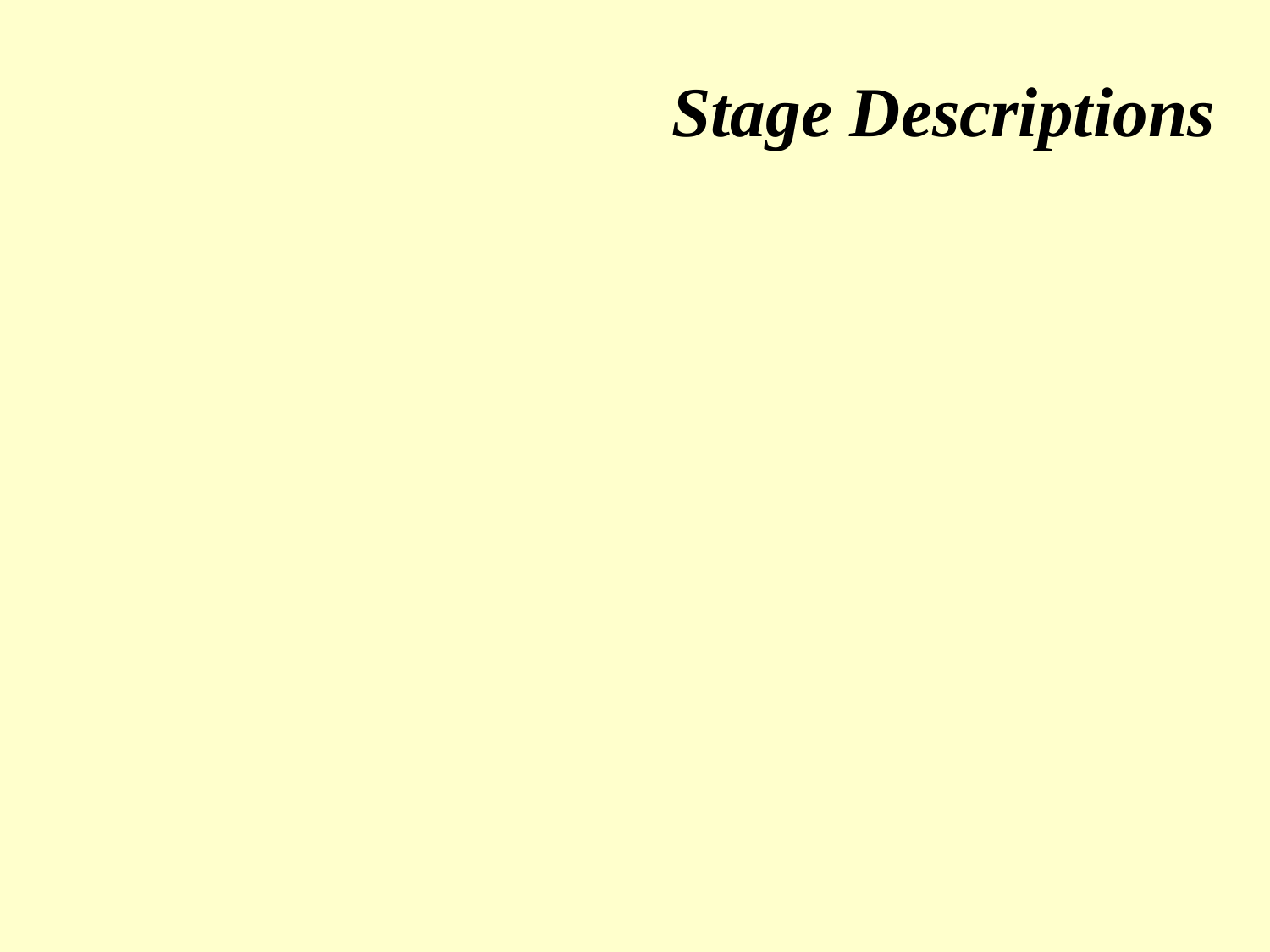#### *Social-Emotional Development – Adult Stages*



*© 2005 Laske and Associates*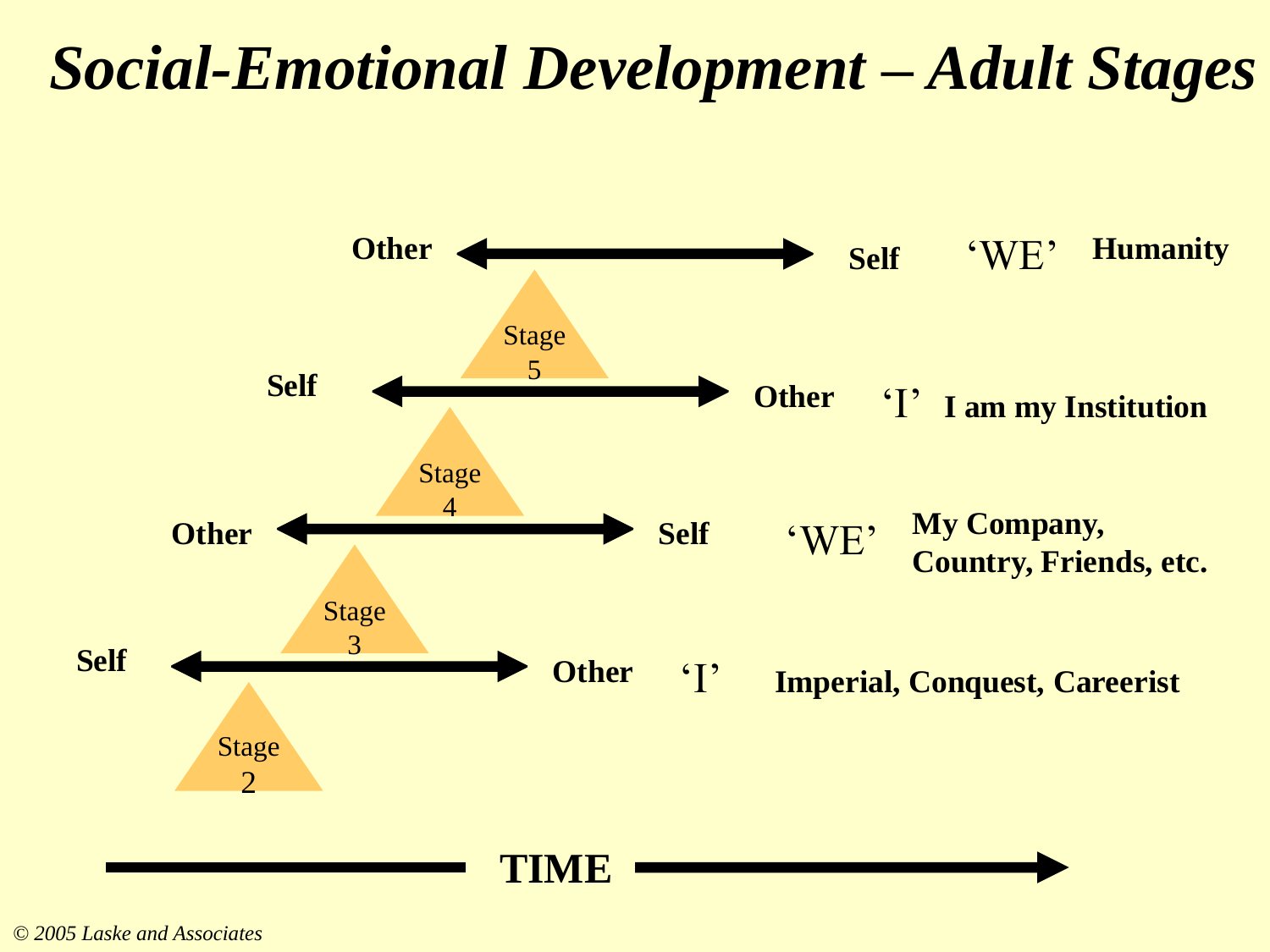## *Changing Orientations Across Stages*

| <b>Orientation</b>                   | <b>Stage 2</b>                              | <b>Stage 3</b>                               | <b>Stage 4</b>                                          | <b>Stage 5</b>                                                  |
|--------------------------------------|---------------------------------------------|----------------------------------------------|---------------------------------------------------------|-----------------------------------------------------------------|
| <b>View of Others</b>                | Instruments of<br>own need<br>gratification | Needed to<br>contribute to own<br>self image | Collaborator,<br>delegate, peer                         | Contributors to own<br>integrity and balance                    |
| <b>Level of Self Insight</b>         | Low                                         | <b>Moderate</b>                              | High                                                    | <b>Very High</b>                                                |
| <b>Values</b>                        | Law of Jungle                               | <b>Community</b>                             | Self-determined                                         | <b>Humanity</b>                                                 |
| <b>Needs</b>                         | <b>Overriding all</b><br>others' needs      | Subordinate to<br>community, work<br>group   | <b>Flowing from</b><br>striving for<br><i>integrity</i> | Viewed in connection<br>with own obligations<br>and limitations |
| <b>Need to Control</b>               | <b>Very High</b>                            | <b>Moderate</b>                              | Low                                                     | <b>Very low</b>                                                 |
| <b>Communication</b>                 | <b>Unilateral</b>                           | Exchange 1:1                                 | <b>Dialogue</b>                                         | <b>True Communication</b>                                       |
| Organizational<br><b>Orientation</b> | <b>Careerist</b>                            | <b>Good Citizen</b>                          | <b>Manager</b>                                          | <b>System's Leader</b>                                          |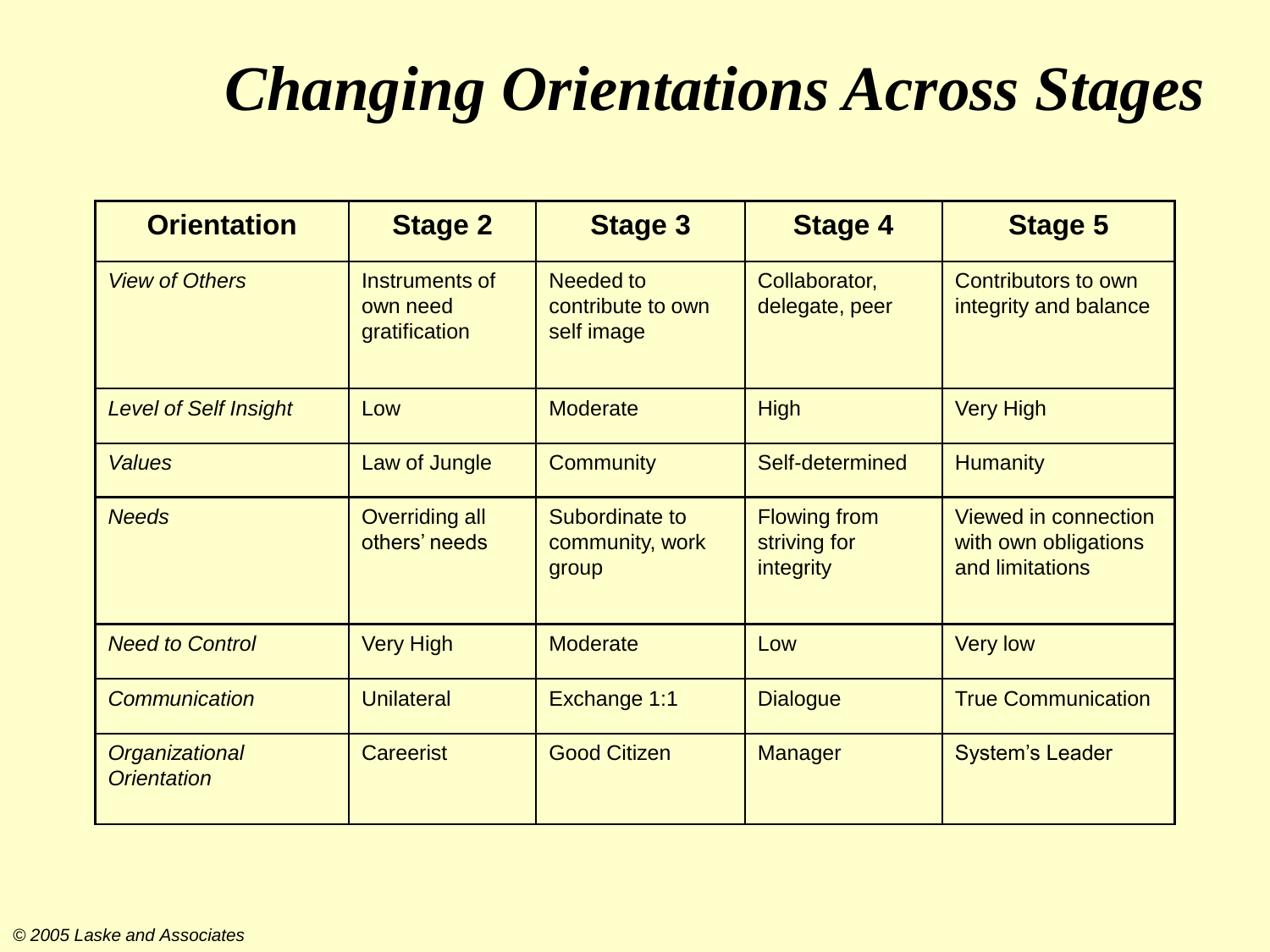## *Differences in Personal Orientation*

| <b>Center of Gravity</b> | <b>Self House</b>                                                | <b>Task House</b>                                                       | <b>Environmental</b><br><b>House</b>                                                                                  |
|--------------------------|------------------------------------------------------------------|-------------------------------------------------------------------------|-----------------------------------------------------------------------------------------------------------------------|
| $S-2$                    | 'My needs come first'                                            | 'I need to be in control'                                               | 'I need to know what<br>they will do'                                                                                 |
| S-3/2 [between S-2 & 3]  | 'I really need to know<br>what others are thinking<br>and doing' | 'Knowing about how<br>others feel and think<br>gives me lot's of clout' | 'I am learning a lot about<br>my environment'                                                                         |
| $S-3$                    | 'I live in and for the<br>community'                             | 'Let's all work together'                                               | 'What a privilege to work<br>with such a community<br>of people'                                                      |
| S-4/3 [between S-3 & 4]  | 'There are times when I<br>can't follow consensus'               | 'It's often hard to get the<br>cooperation I need'                      | 'I have real doubts about<br>the consensus we are<br>working from'                                                    |
| $S-4$                    | 'My integrity comes first'                                       | 'Others clearly look to<br>me when things get<br>tough'                 | 'I stand behind my<br>values for everybody to<br>see'                                                                 |
| S-5/4 [between S-4 & 5]  | 'I more and more rely on<br>others to keep me<br>honest'         | 'My collaborators are<br>invaluable for my own<br>self development'     | 'The more I really<br>understand others, and<br>they understand me, the<br>better for the<br>organization as a whole' |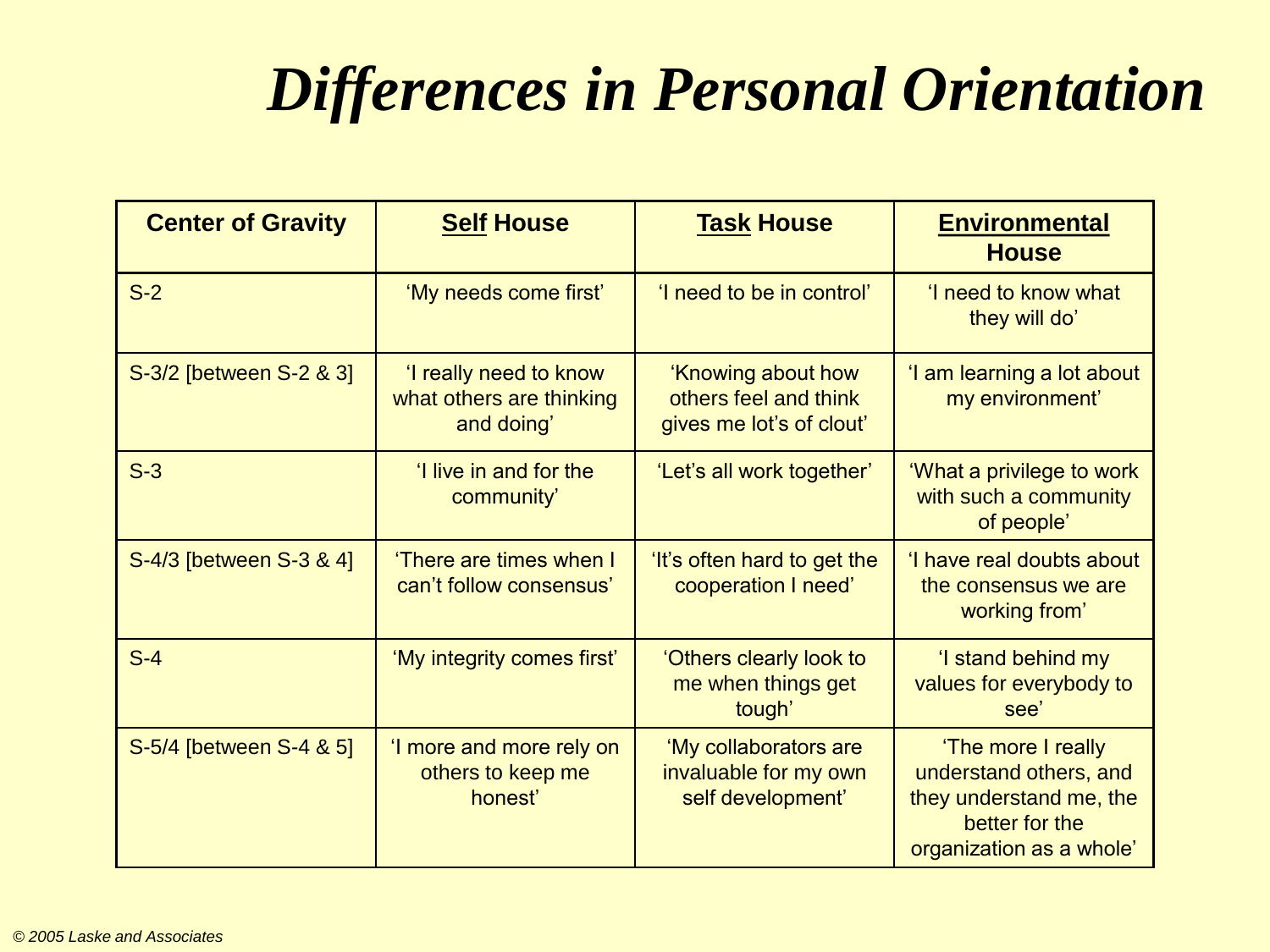#### *ED Stage 2, Caricature*

#### SOCIAL-EMOTIONAL STAGE DESCRIPTIONS

#### **STAGE 2: Self-Centered and -Serving.**

- **Their own needs, wants, & desires solely drive their actions.**
- **Others are viewed as objects and means-to-ends, something to be manipulated and controlled, in order to achieve their objectives.**
- **Level of Self-Insight is next to non-existent, although they do hold a very strong, rigid self-perception that they will defend vehemently if its validity is questioned by others.**
- **They use control over others as a source of showing their own power & prestige, not the foundation for accomplishing assigned organizational tasks.**
- **Unbridled 'Careerism' typifies this Stage.**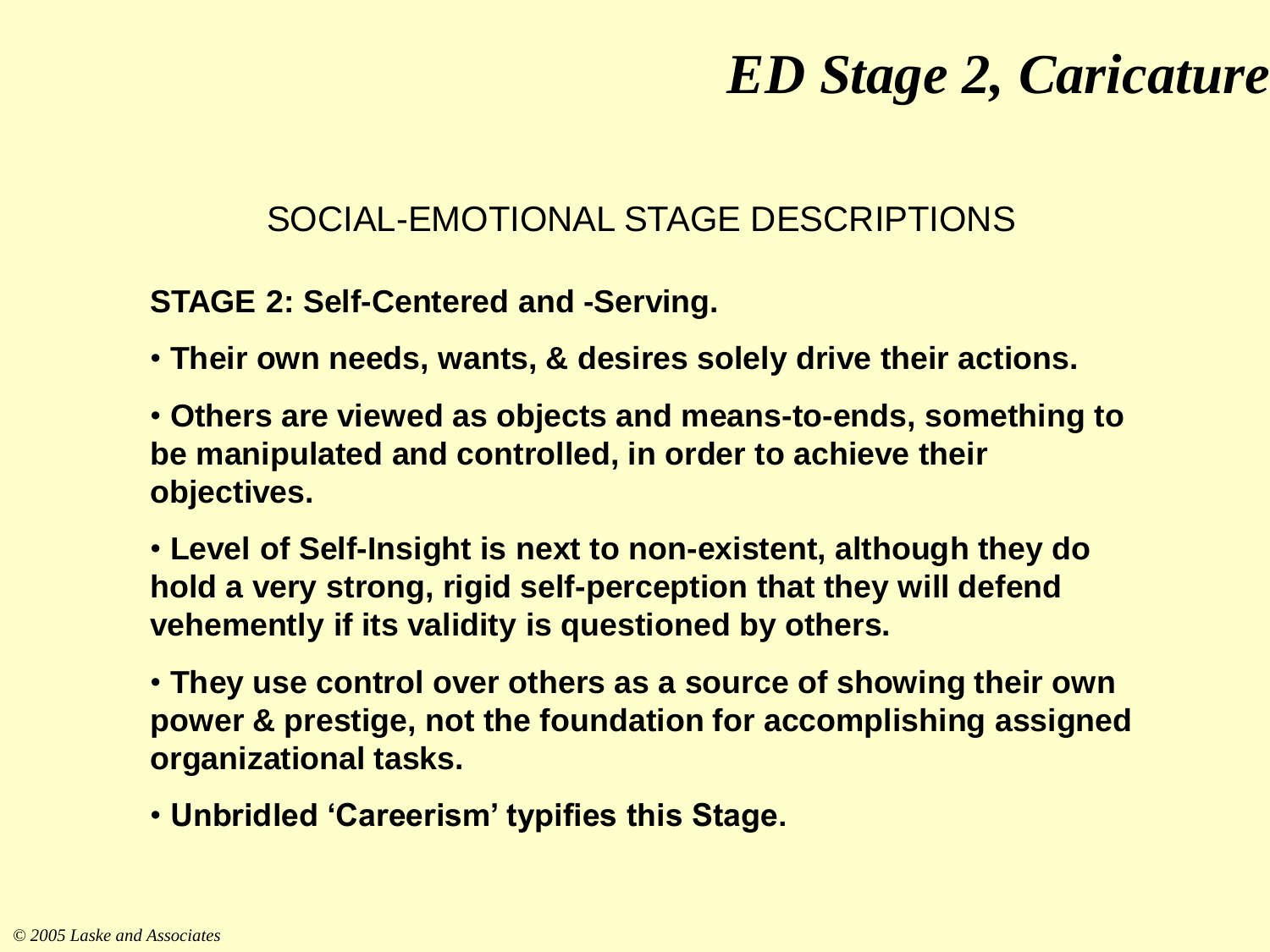# *Hallmarks of Stage 2*

- **Distribution:** about 10% of adults
- **Advance over Stage 1:** A distinction can be made between what something seems and what it is. This requires the ability to separate oneself from one's perception (stage 1), of taking one's perceptions as object (stage 2).
- **Essence of this stage:** As a self subject to my needs, wishes, and interests, I relate to another person in terms of possible consequences for my world view. I "know" you in terms of how helpful you can be to me, and am thus unable to consider your independent view at the same time that I am taking my own into account.
- **Instrumentalism:** The ultimate concern is with whether the person will lose a source of support or help for herself. The person's own interest constitutes the ground from which (s)he attends to others' perspective.
- **Pervasive limitation:** a 'split universe,' where each person's knowing is separate from the other's knowing.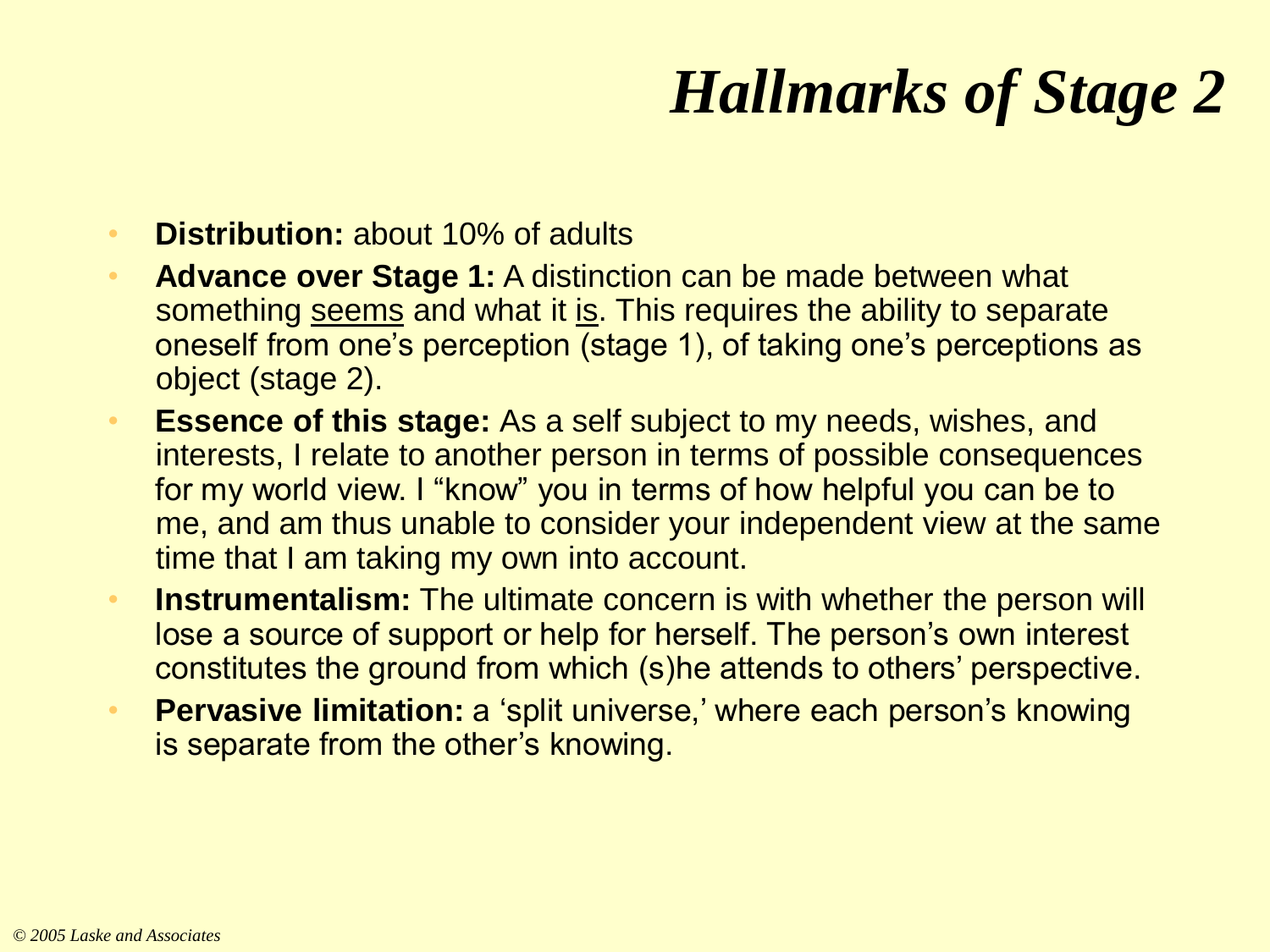# *Typical Coaching Problems at Stage 2*

- The client can hold only a single perspective, his or her own; consequently:
	- others are only known as 'instruments' of satisfying clients' own needs and desires
	- imagining others' thinking and feeling about them is nonexistent or undeveloped
	- consequently, others' thinking and feeling does not influence or determine clients' goals, decisions, and actions
	- competitive careerism is in the foreground; no more comprehensive self developmental perspective exists
	- individuals at this stage cannot function as change agents since their grasp of their environment and others' need is woefully lacking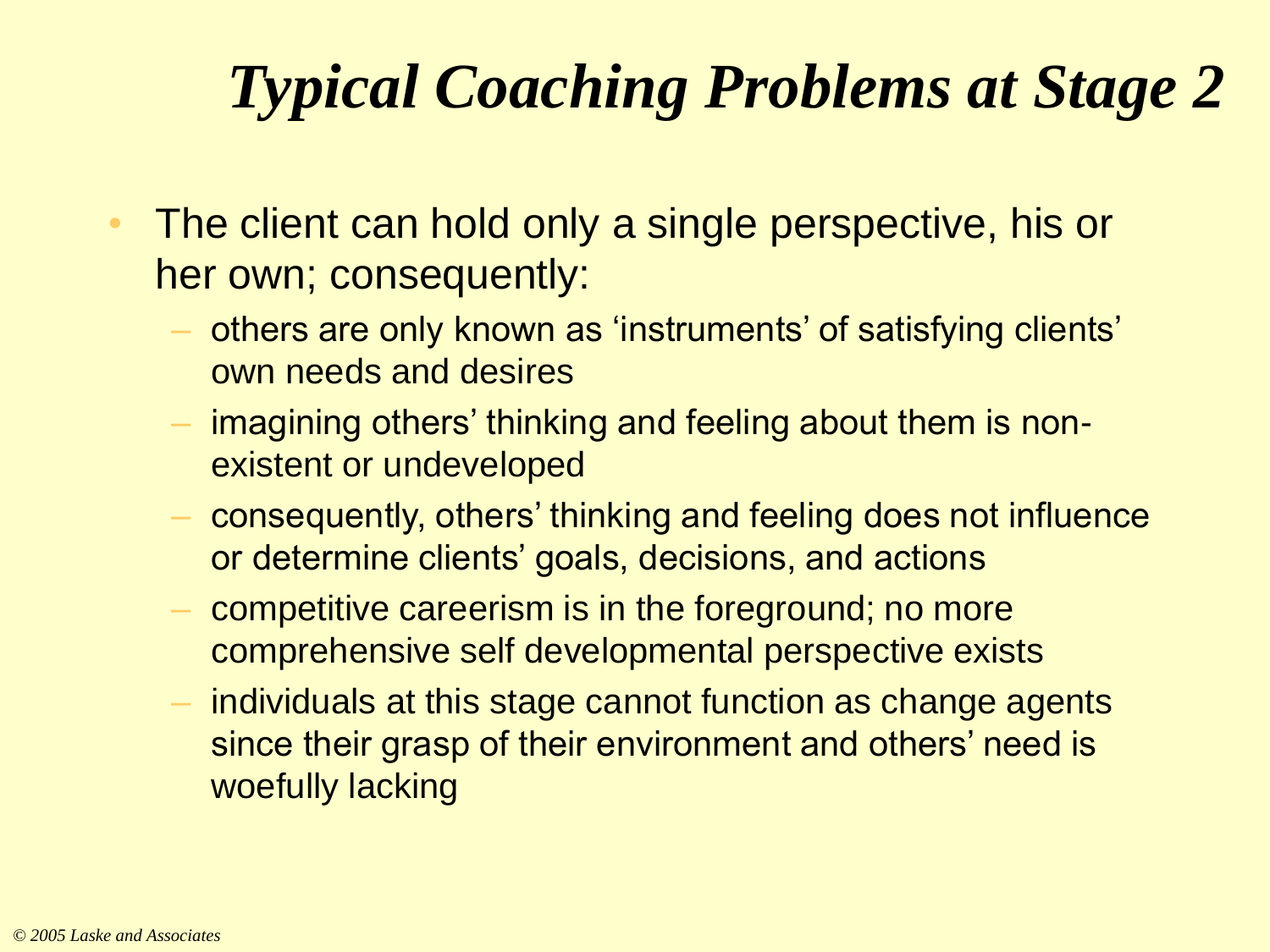# *Journey to Stage 3*

- **Journey toward stage 3:** *bringing inside the self others'*  **perspective**. My new perspective now includes my ability to imagine your taking a perspective on me, and to bring inside myself the mediation of these separate perspectives, -- which previously were negotiated only as a matter of social consequence in the external world.
- **Developmental risk:** *loss of imagined self containment*
- **Meaning of 'internalizing another's perspective':** ability to hold more than a single view:
	- **First**, a bringing inside the self another's or others' perspectives which were before considered only from the viewpoint of my own independent enterprises.
	- **Second**, an ability to derive my own thoughts and feelings as a direct consequence of how the other is thinking and feeling, and not solely as a consequence of what the other will DO in response to my actions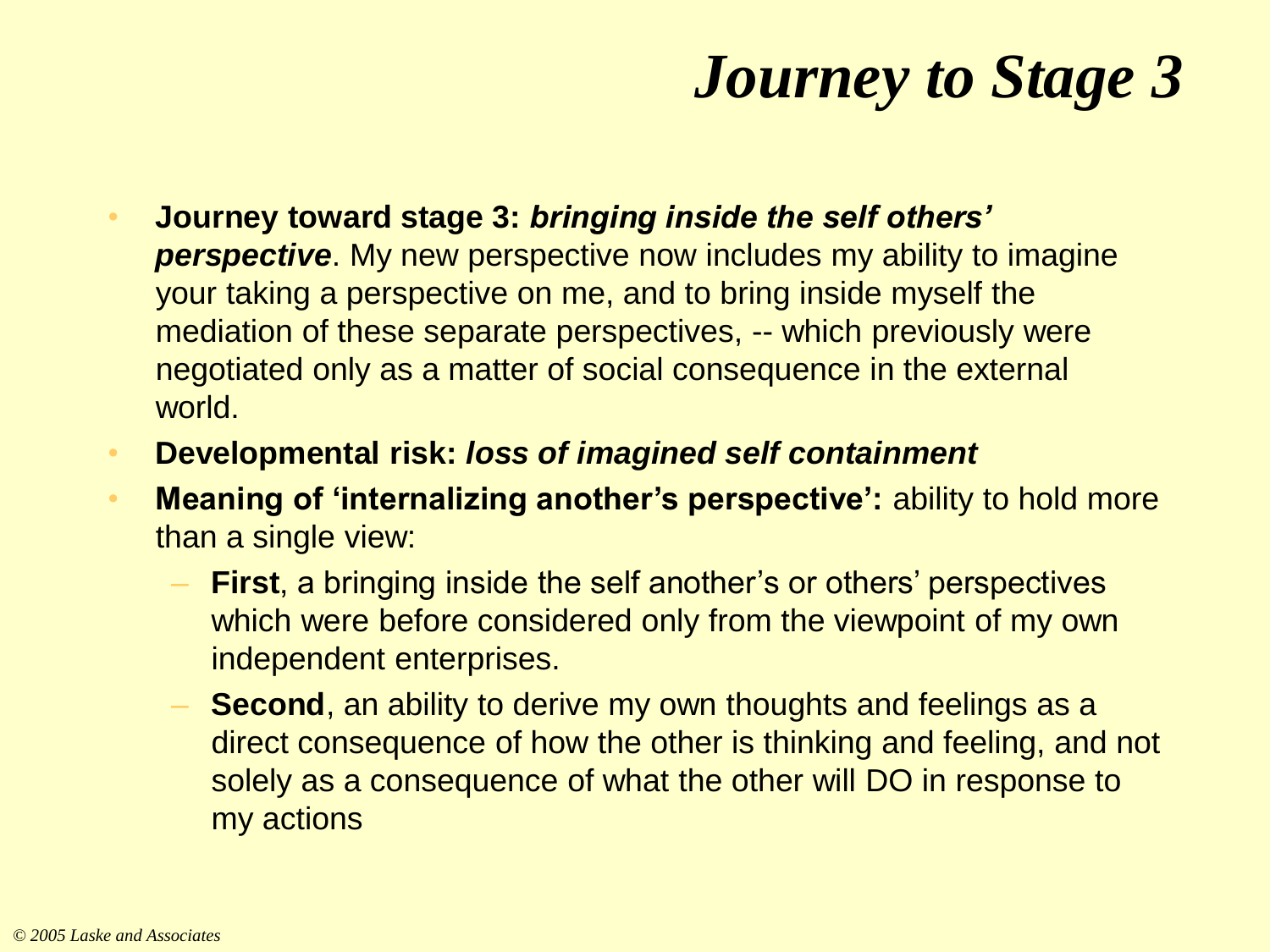### *ED Stage 3, Caricature*

**STAGE 3: Community-Centered and -Serving.**

• **They subordinate own needs, wants, & desires to their work group & organization.**

• **What they think of and how they view themselves is determined entirely by what others think, so others are needed and valued for what they contribute to Self-Image.**

• **Level of Self-Insight is stronger than in Stage 2, but they cannot be 'Self-Authoring;' they are dependent upon others to get assigned tasks done and objectives accomplished.**

• **They are good 'citizens,' follow established norms and traditions, and are very concerned about 'social correctness' and 'keeping up with the Joneses.'**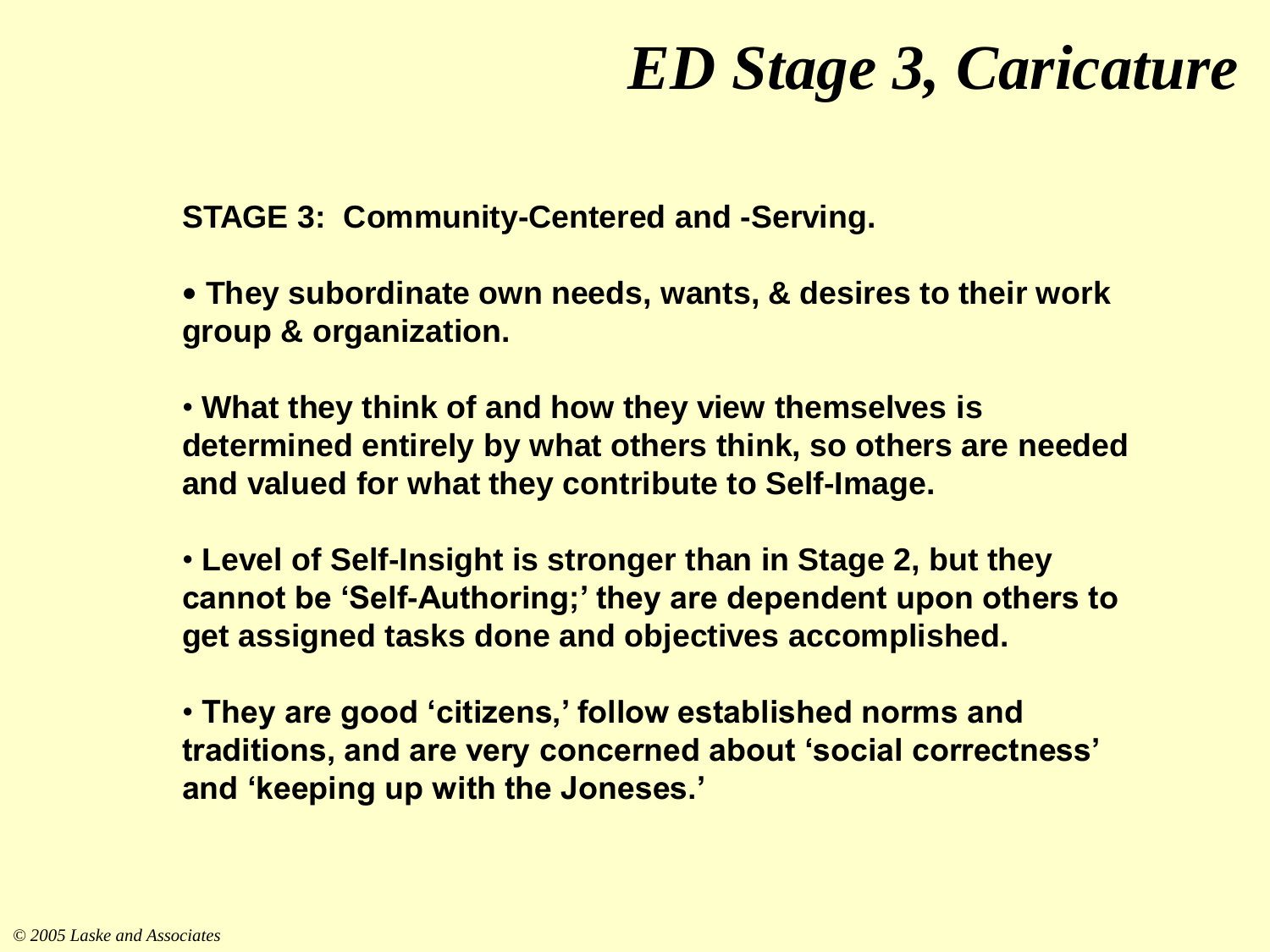# *Hallmarks of Stage 3*

- **Distribution:** between 50 and 60% of adults live (and remain) at this stage.
- **Advance over Stage 2:** theory of self now includes others' perspective
- **Essence of this stage:** My self is made up by the expectations of physical or internalized others (family, religious or peer group), and I lose myself when losing membership in, and the support of, the group.
- **Conventionalism:** The ultimate concern is with whether I am adhering to what is expected of me. Being 'good' means following the rules of an institution larger than myself I have strongly internalized, and without which I will be "at a loss"
- **Pervasive limitation**: I cannot distinguish my internalized points of view from those of physical, and especially internalized, others; consequently, I have no 'theory of self' independent of what I have absorbed from the social surround, whether by adherence to, or strict negation of, existing conventions. My guilt is about not being sanctioned by others, not about failing my own standards.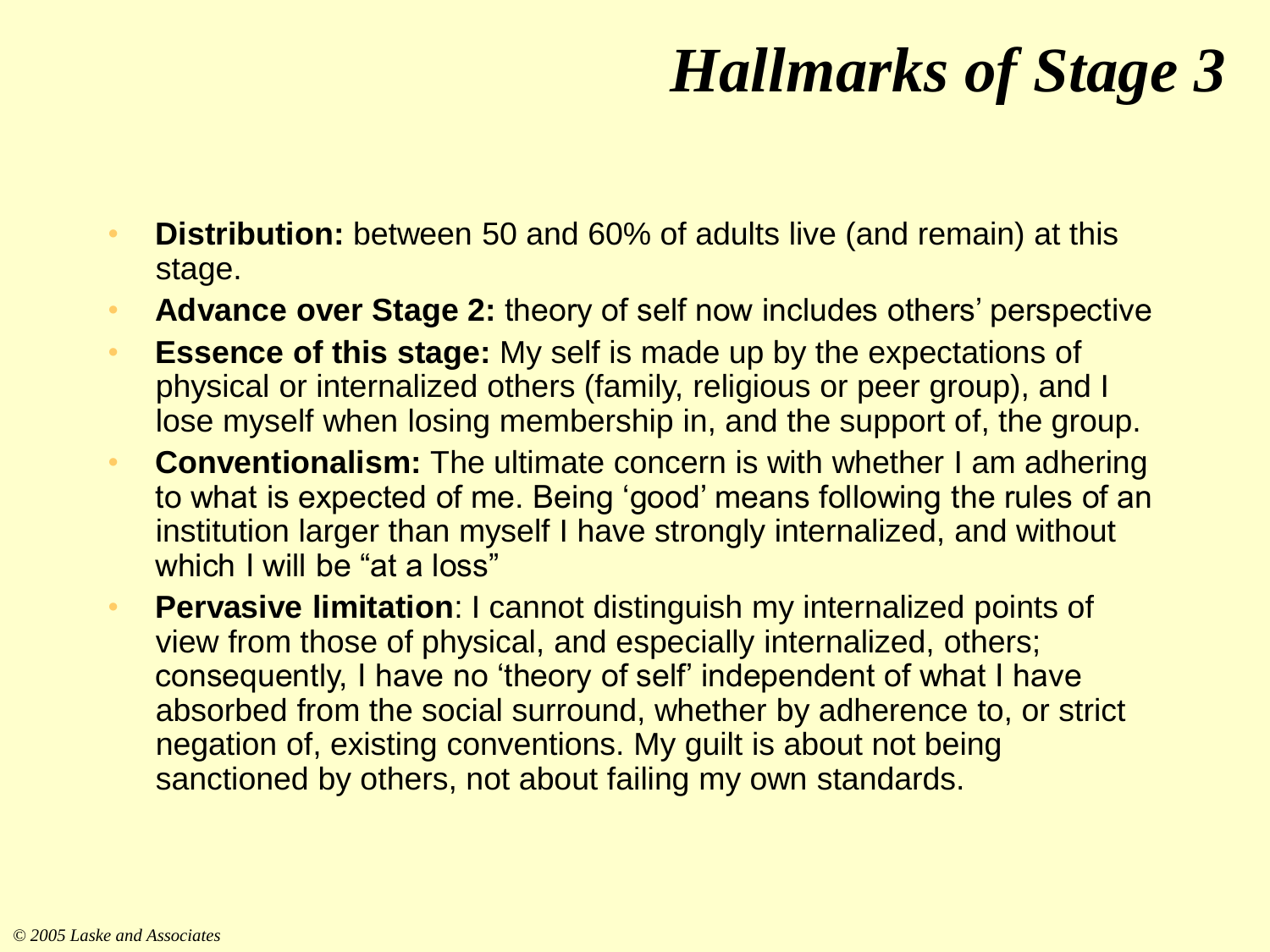# *Typical Coaching Problems at Stage 3*

- Clients define themselves by the expectations of physical or internalized others; consequently:
	- they cannot distinguish internalized others (conventions) from their own authentic and unique self
	- they do not have a self-authored system of values and principles in place, and therefore act according to consensus
	- they experience loss of self (abandonment) when not approved by the group or community, and thus cannot 'go it alone' and stand up for their own decisions
	- they cannot 'see' their embeddedness in the social fabric, and are therefore confused as to where failures come from
	- they cannot 'manage,' and even less, 'lead' even if they are in a position to do so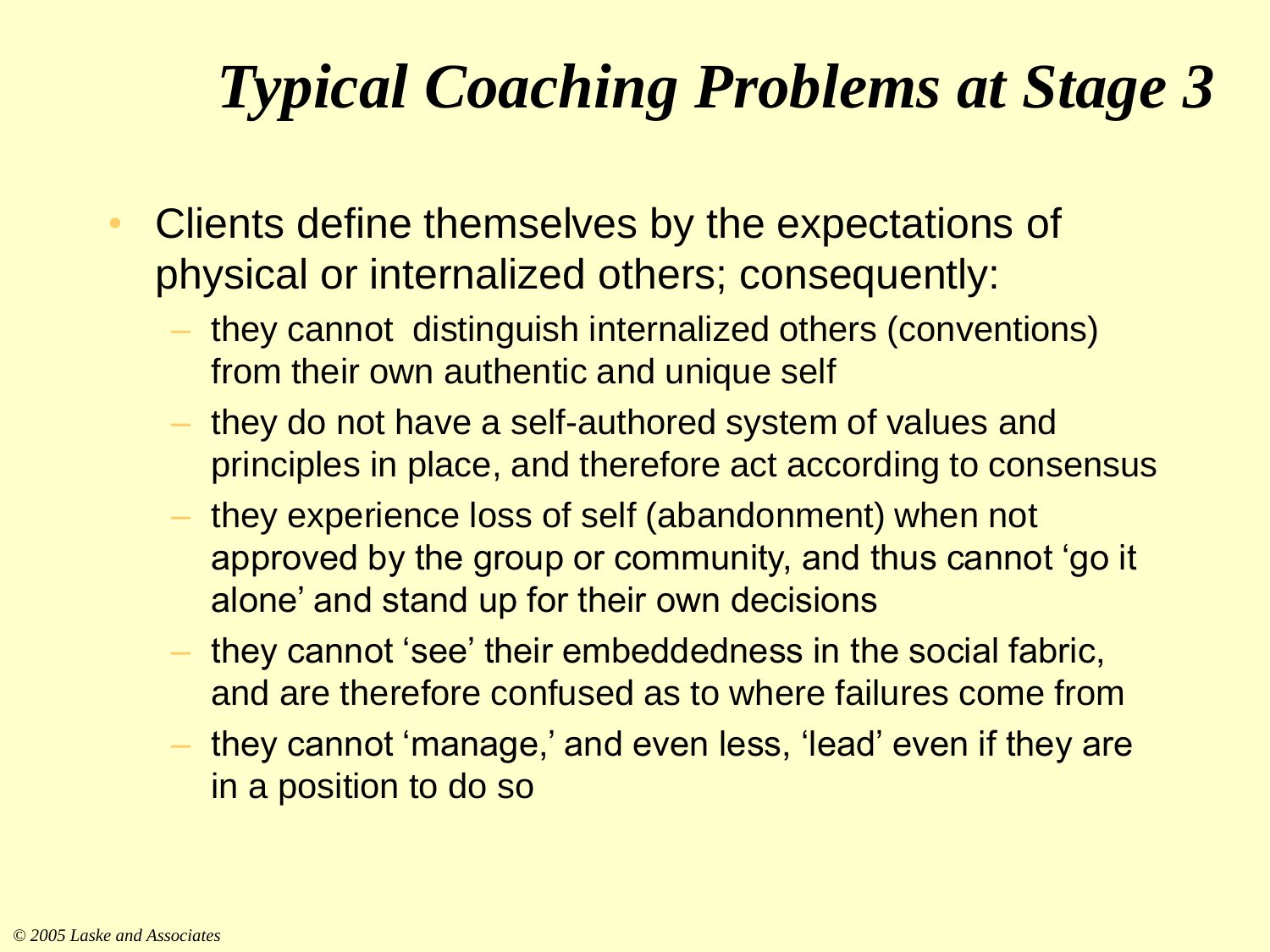# *Journey to Stage 4*

**While there is a social 'forcing function' for moving people from Stage 2 to 3, there is no such function beyond Stage 3, so that movement upwards is, from there on, entirely 'from the inside out.'**

- **Journey toward stage 3:** starting with the distinction between physical others, internalized others, and 'myself,' individuals inch toward a sense of what is "other than me;" they don't get social help in this, and are thus on their own.
- **Developmental risk:** loss of imagined safety as member of a physical and/or internalized group, thus loss of the communal or shared self
- **Meaning of 'forming a theory of self:'**
	- First, people must internally distance themselves from their need of being acknowledged and accepted by the community; they must be able to 'go it alone' if their own inner voice tells them to do so
	- Second, people must develop a better and better notion of their uniqueness, of what makes them different from others, and find the courage to make that difference known to others while respecting others' otherness
	- Third, people must develop an ethical theory of integrity of self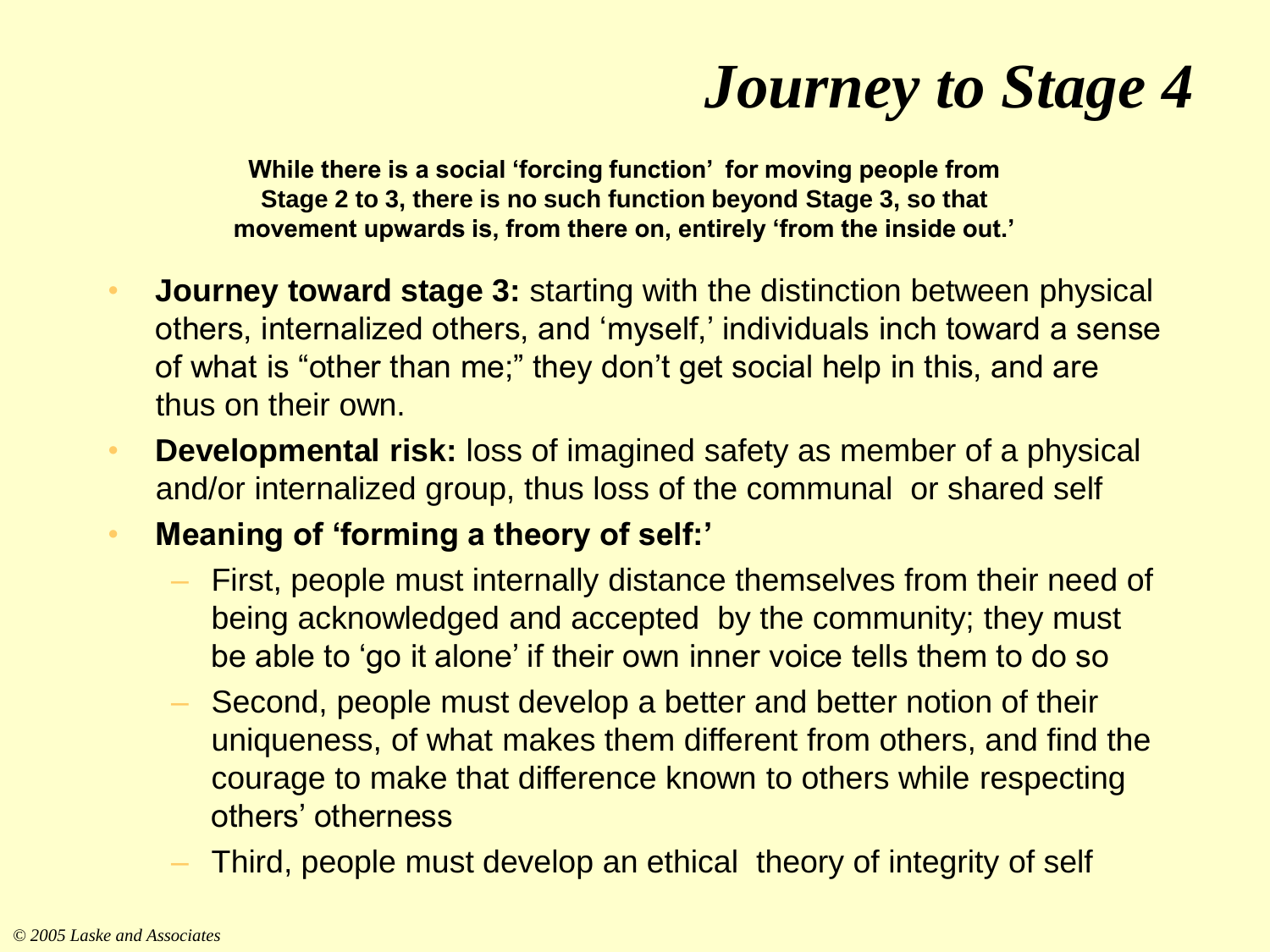### *Stage 4, Caricature*

**STAGE 4: Self-Actualizing and Serving.**

• **Have 'mastered' the Stage 3 ethos and 'come of age.' Are confident in their own abilities and will take stands on issues on their own.**

• **What they think of and how they view themselves is almost entirely of their own making. They have developed a strong, well founded sense of Self – what they can and can't do well, yet they will 'listen' when confronted with conflicting info about the Self.**

• **Since they are not defined by the Stage 3 world that they live in, they can be good critics of it and act as Change Agents, although the changes they might bring about will shape the organization more to meet their own needs than for universal application.**

• **They are not very concerned about 'social correctness' and 'keeping up with the Joneses.'**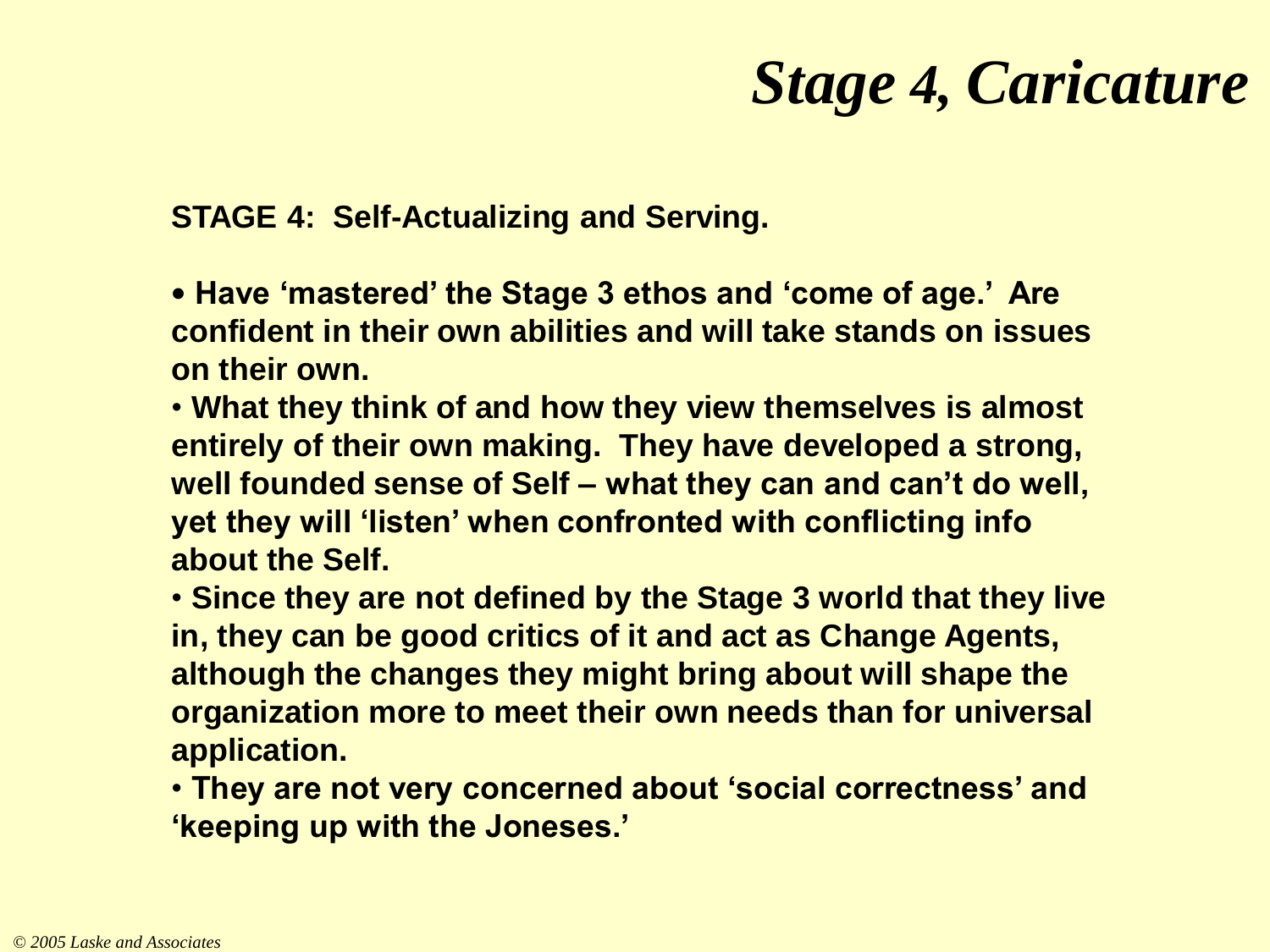# *Hallmarks of Stage 4*

- **Distribution:** between 20 and 25% of adults live (and remain) at this stage.
- **Advance over Stage 3:** I can articulate a coherent theory of self in terms of my values & principles potentially different from consensus
- **Essence of this stage:** I am identified with my own value system as the root of my 'integrity' (my highest value, and the grounding of my 'being in control')
- **Self Authoring:** The ultimate concern is whether I safeguard my integrity by following my own values and principles
- **Pervasive limitation**: I don't have an objective, 'outside' view of my own ways of acting on my principles. Therefore, I can only do "single loop learning," examining outcomes but not assumptions lying beyond my own value perspective. Also, I can 'respect' others for their differences, but cannot truly enter into their universe of discourse beyond what is 'understandable' to me on the grounds of my own values and principles. Therefore, as a change agent I act according to norms excluding multiple perspectives, intent on shaping my group and organization in harmony with my own principles.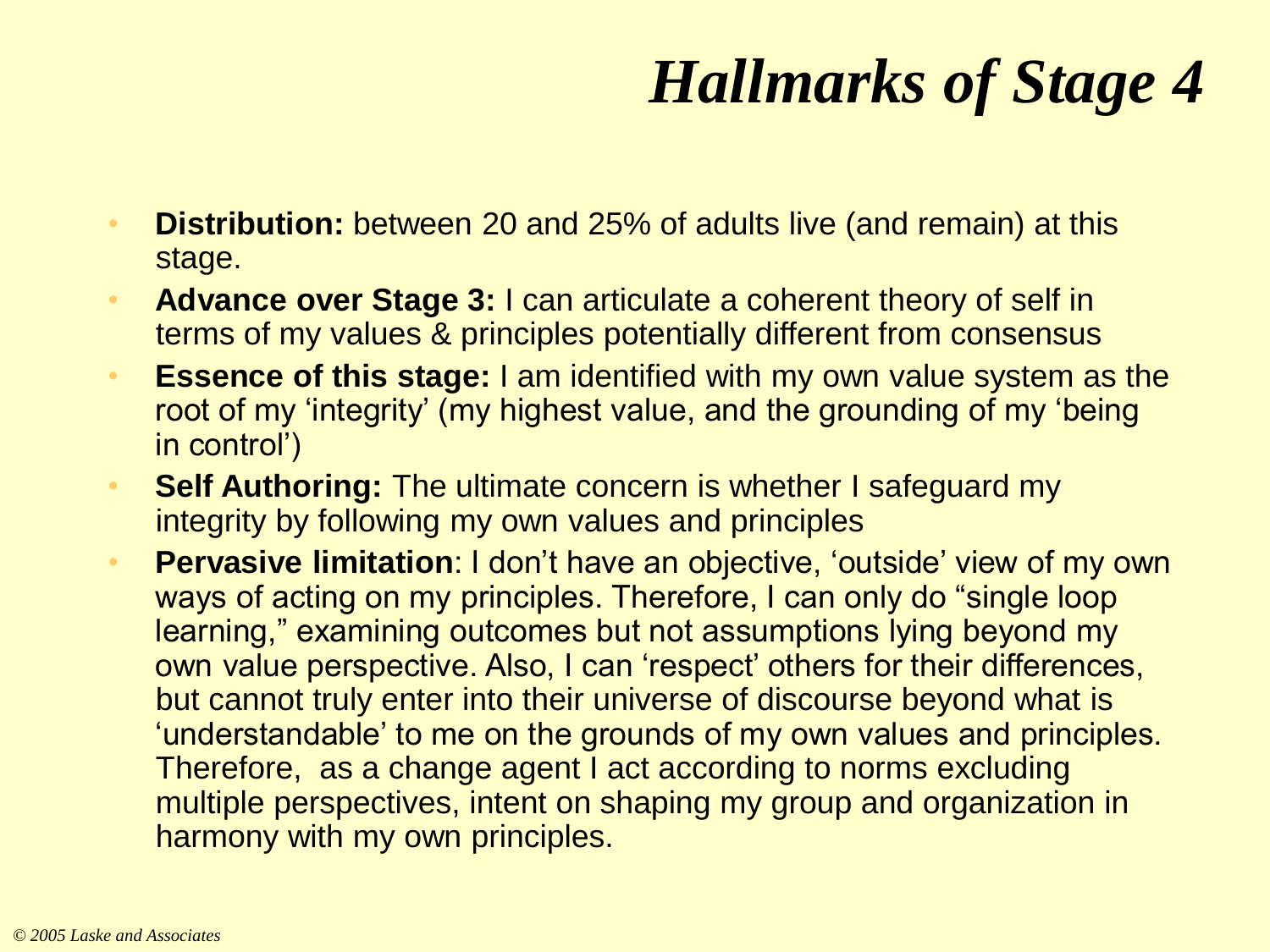# *Typical Coaching Problems at Stage 4*

- Clients' define themselves by their own unique, history-bound individuality that defines and determines their 'integrity;' consequently:
	- they find it hard or impossible to stand back from their own peculiar individualistic values and principles (ethics)
	- they can respect others but not really stand in others' shoes or motivate others
	- they are able to go beyond consensus and act on principles, but may be relentless in applying principles
	- they are potentially good change agents but may NOT think systemically enough to take their environment, and their own limitations, sufficiently into account
	- they may be 'out of touch' with their team(s) following the voice of a 'lonely rider' or 'hero'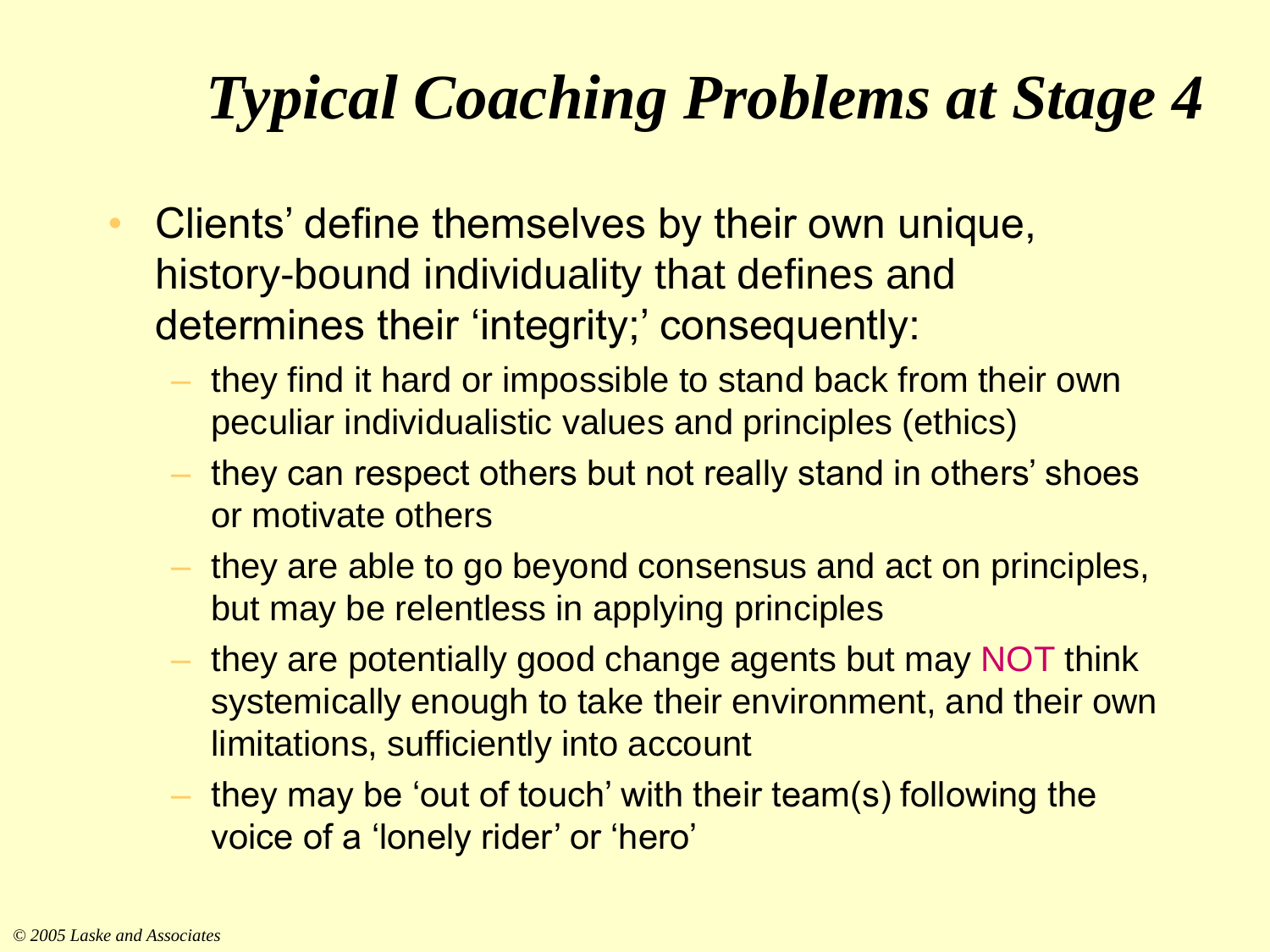## *Journey to Stage 5*

**While there is a social 'forcing function' for moving people from Stage 2 to 3, there is no such function beyond Stage 3, so that movement upwards is, from there on, entirely 'from the inside out.'**

- **Journey toward stage 5:** starting with the distinction between my own identity and that of others, and feeling a keen need to work with others as 'midwives' of my own development, I gradually begin to see the limits of my own character, history, assumptions, certitudes, and self-constructed identity, and therefore the limits up to which I can impose my values and perspectives on others.
- **Developmental risk:** loss of the self-authoring self, by risking exposure of my own limitations to others' intimate participation in my self development
- **Meaning of 'abandoning my self-authored self' ['being in the flow']:**
	- First, people must be shaken out of their unconscious identity with their life history and "successes," to grasp the limitedness of their own universe
	- Second, people must embrace knowledge sources other than intellect, such as 'heart' and 'spirit,' thereby bringing a sacrifice of mere rationality; but they can give up only as much rationality as they have previously acquired
	- Third, people must extend what is 'real' for them to a multi-perspectival view in which many certainties can be balanced in search for the authentic action required at a particular moment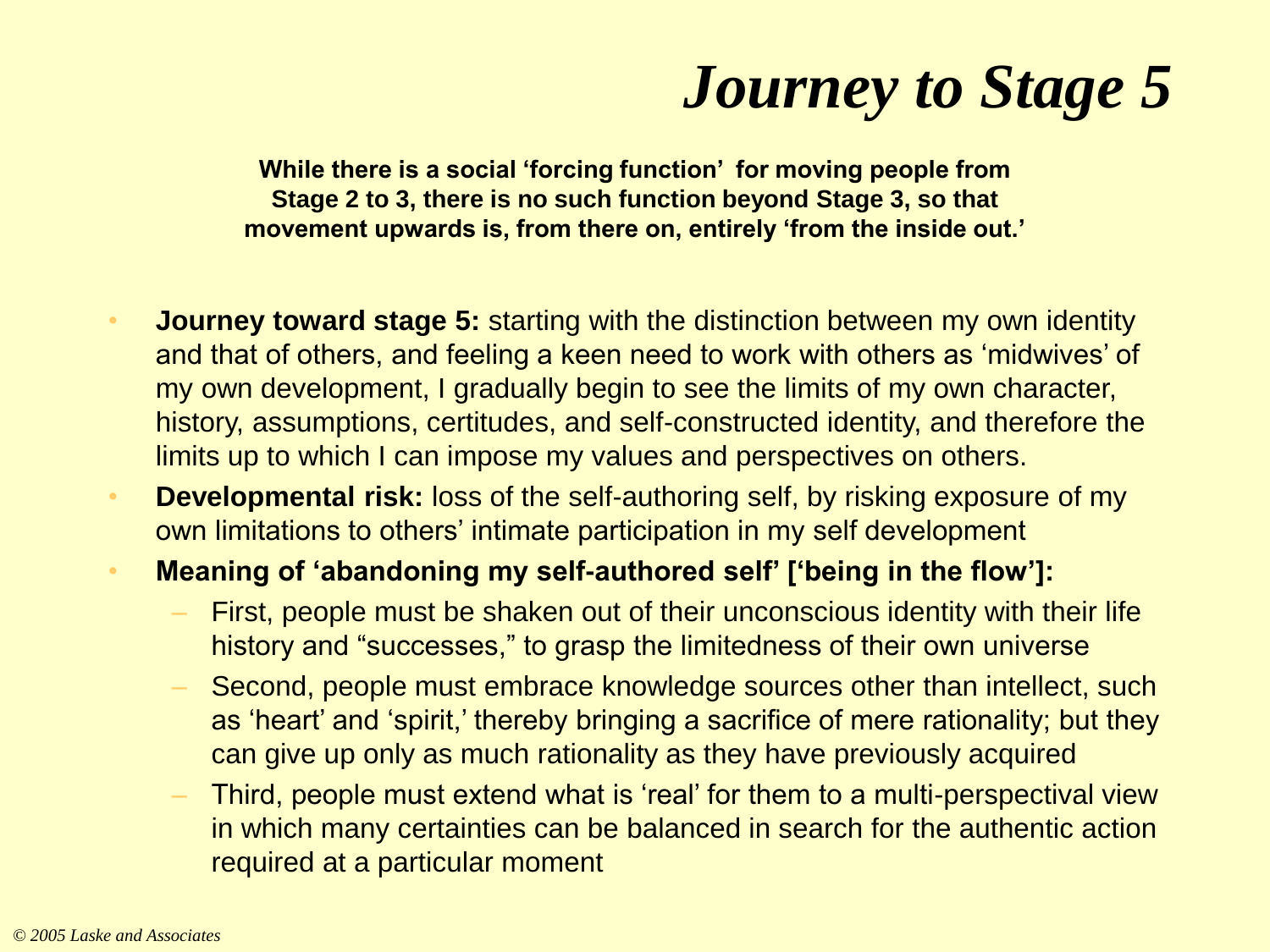#### *Stage 5, Caricature*

**STAGE 5: Universally Community Centered and Serving.**

• **They have learned that their 'Way' has limitations, that it may fit them, but not most others.** 

• **What they think of, and how they view themselves, is determined by what they can do for others, and by how to improve the general well-being of not only their immediate community, but the more general one of the humankind.**

• **Their 'Self-Actualization' comes through being 'collaborative' Change Agents, working with and through others to accomplish strategic organizational objectives and its overall mission.**

• **They are entirely open to new experience and insights, because they are objective about themselves. and their Self-Image is not threatened by what others think. Their Will is also not easily shaken, even in the face of potentially harsh social sanctions.**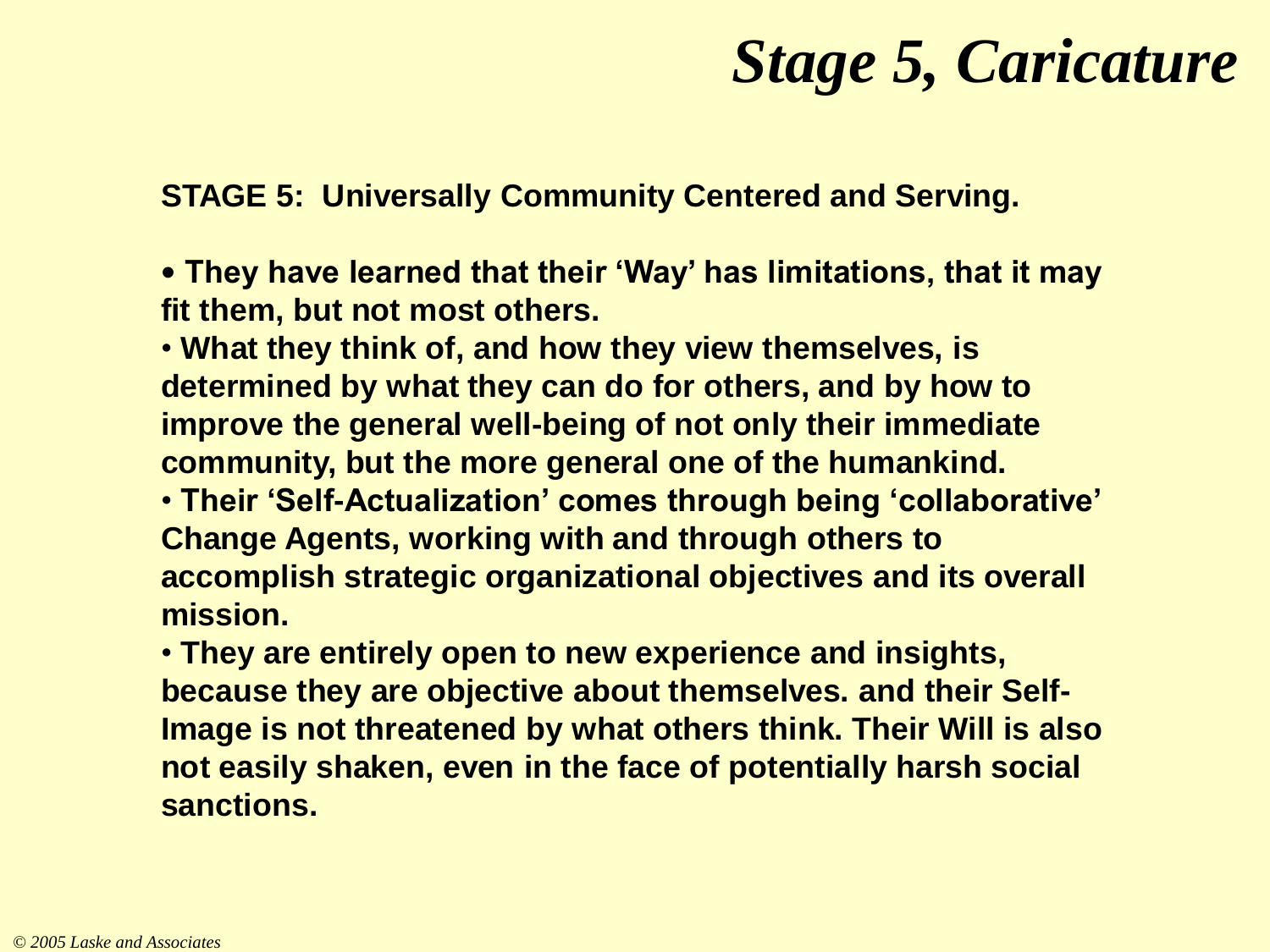# *Hallmarks of Stage 5*

- **Distribution:** less then 10% of adults ever reach this stage
- **Advance over Stage 4:** individuals no longer identify with a particular part of their self, history, expertise, thus 'being in the flow of life'
- **Essence of this stage:** I am transparently linked to others that I trust enough to ask for help in questioning my perspective, thus being open to unchartered pathways and unforeseen discoveries (about myself)
- **(My Own) Learning Organization:** The ultimate concern is with expanding my purview to potentials in me I have so far not grasped, or have defended against; I am motivated to support others in their development even where it may impinge on my own immediate advantage
- **Pervasive limitation**: I am not fully aware of the extent to which my 'languaging' of reality gives me the illusion of 'knowing what is going on' inside and outside of me; while I can represent 'objective reality' with increasing accuracy, I remain blind to much that escapes categorization and formulation, -- the constant flux of life.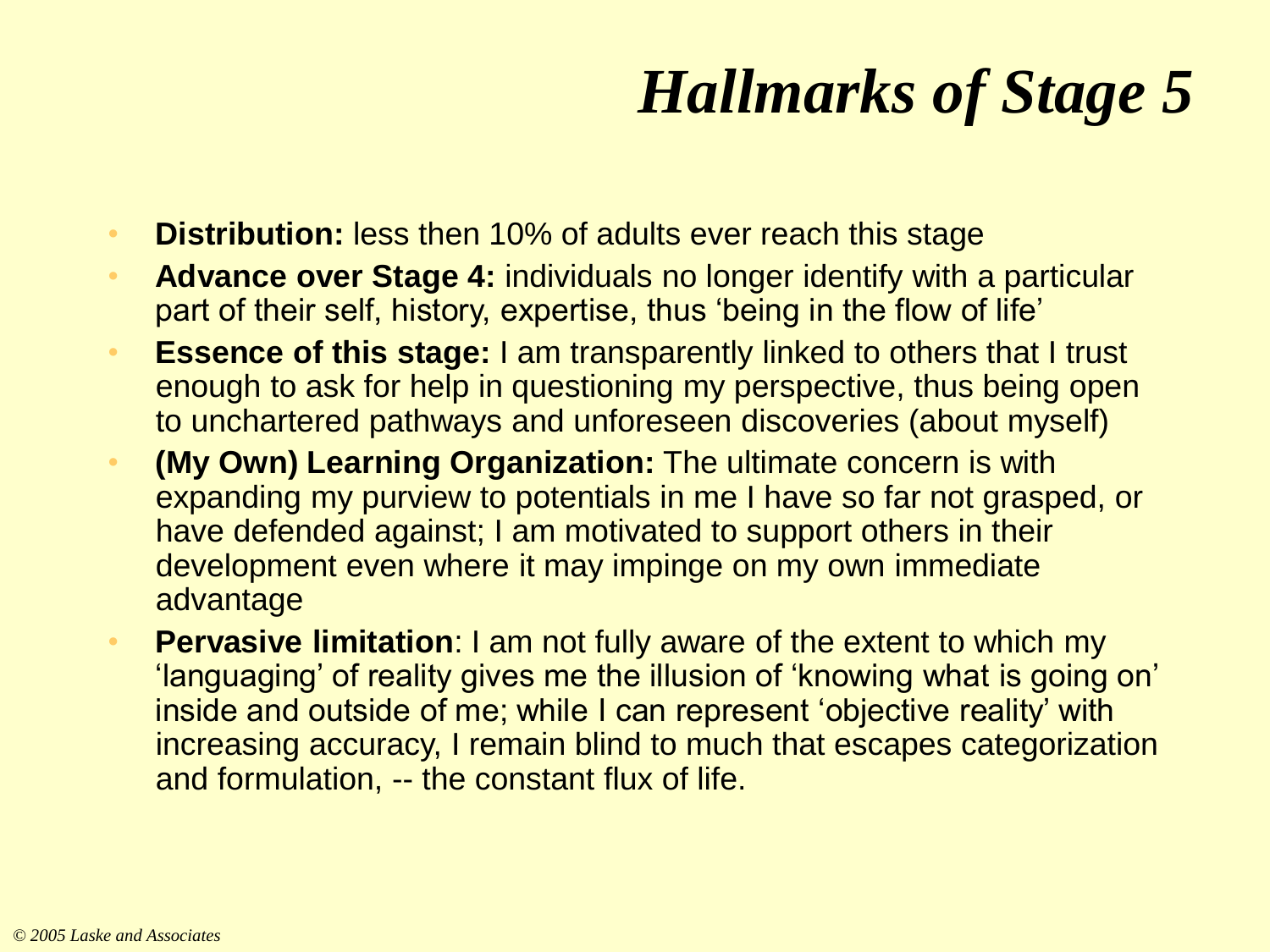# *Typical Coaching Problems at Stage 5*

- Clients have risen above their own idiosyncratic life history and career successes; consequently:
	- while they are good change agents, able to embrace divergent opinions and motivate others, they may lack true peers operating on their level
	- they may be 'lonely' and feel misunderstood and undervalued
	- they may be seen as 'weak' because not primarily interested in 'control'
	- they may be unable to elicit others' truthful feedback, especially when in a position of power
	- they may be acting on behalf of a vision they cannot fully convey, and may thus fail to get the support they need to benefit the whole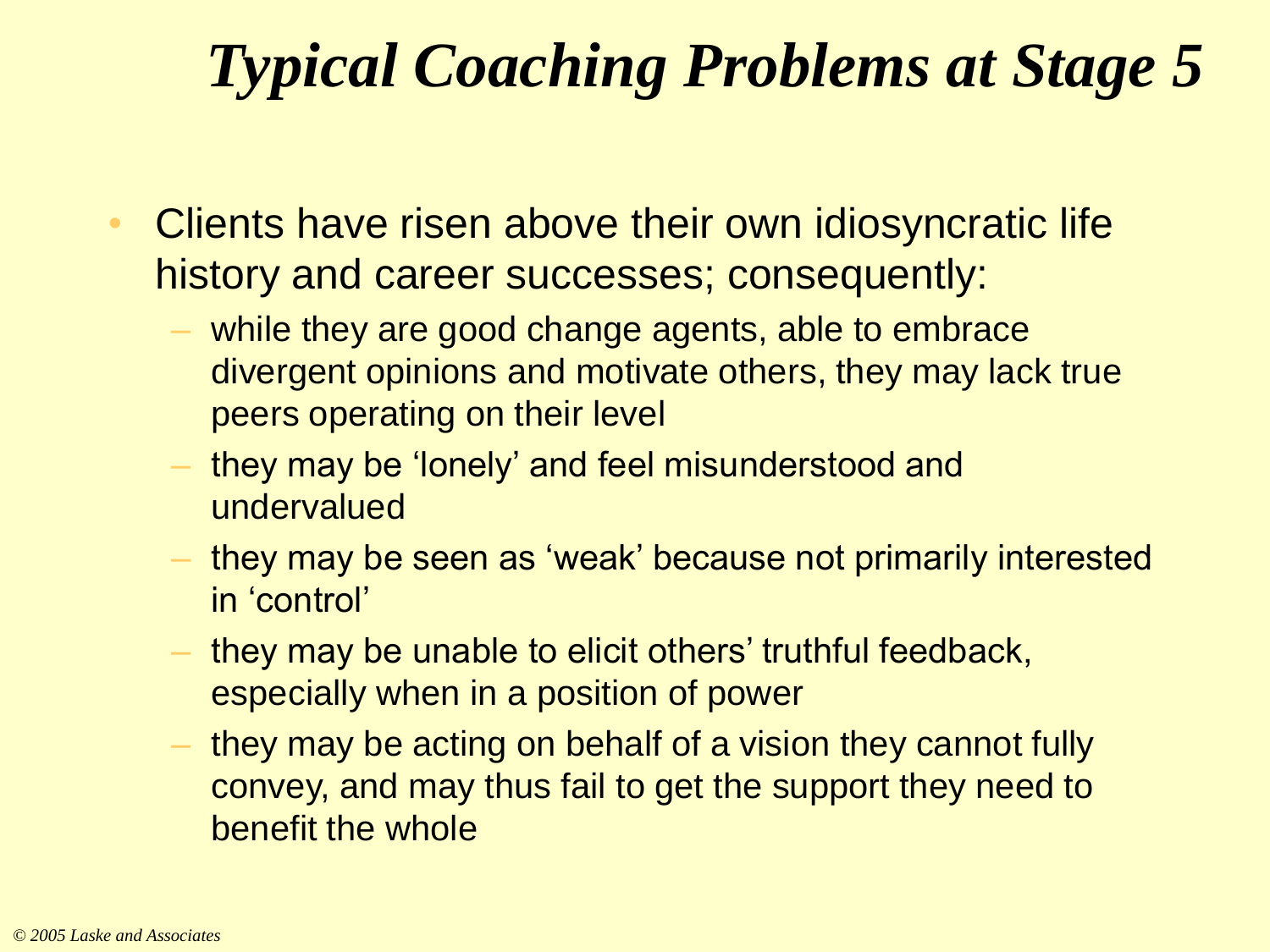# *Journey beyond Stage 5*

**Susan Cook-Greuter, "Postautonomous Ego Development," 1999 (pp.80-81)**

- **Journey toward higher stages:** as far we know today, developmental stages extend further to "post-autonomous" stages where maximal subject-object separation is replaced by universal embeddedness
- **Developmental risk:** journey into spirituality beyond existing developmental grounding is fraught with the risk of overextending existing resources
- **Meaning of 'universal embeddedness'**
	- First, keen 'construct awareness,' meaning pervasive awareness of the limitation of language in capturing what is real
	- Second, insight into one's own languaging as a way of limiting awareness for oneself and others
	- Third, loss of the permanent object world by further de-centering from self (subject)
	- Fourth, cyclical rather than linear experience of causality
	- Fifth, immersion in the phenomenal flux, and access to layers and layers of symbolic abstraction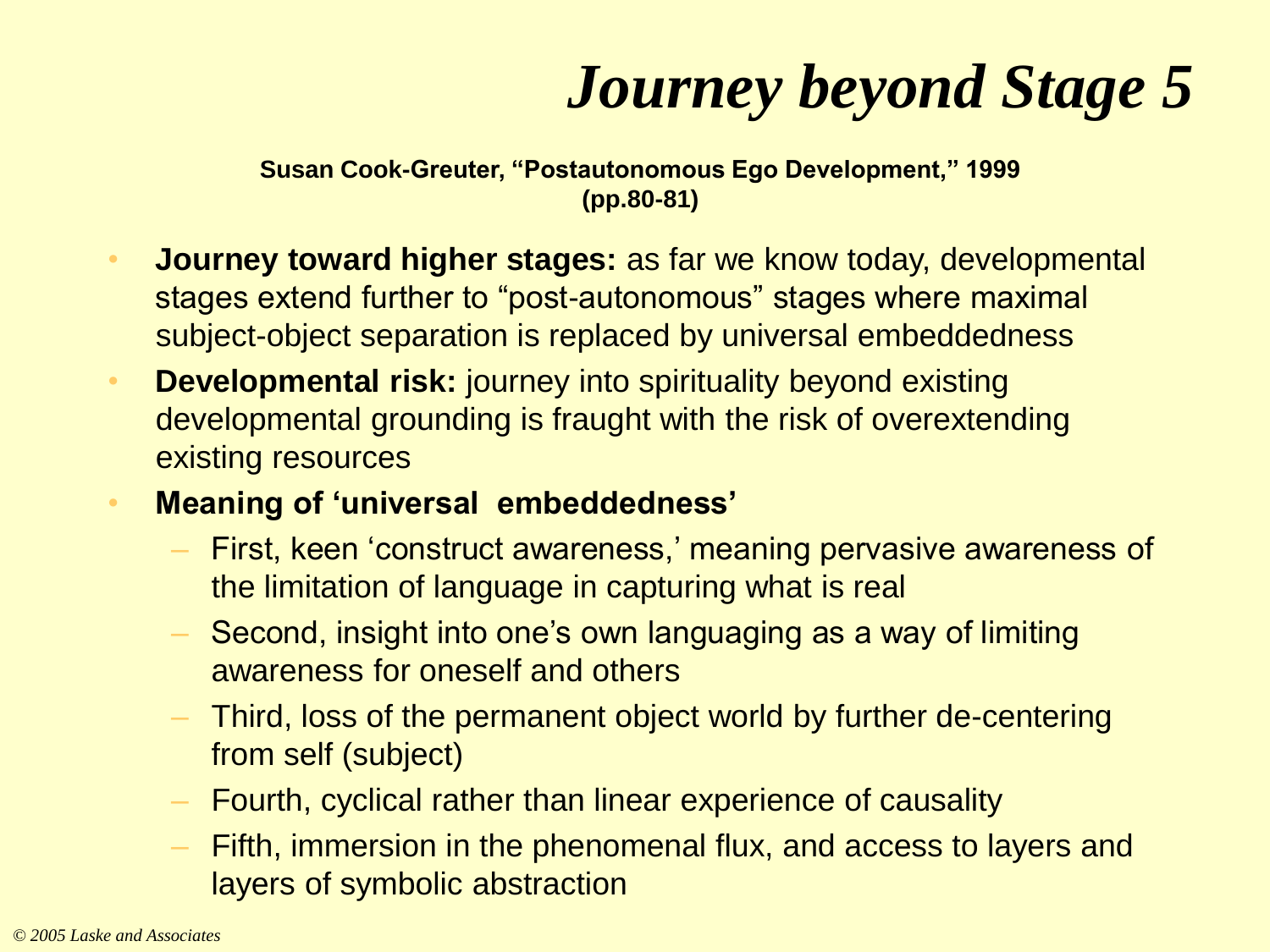# *Range vs. Levels*

• **In this workshop, we only cover "main levels," not intermediate levels between them (of which there are four)**

- As a result, we speak of "ranges" as extending between main levels only (2-3, 3-4, 4-5) [this limitation is removed in the Gateway Class]
- In order to learn to place clients and ourselves as coaches "into a range," we need to practice "developmental interviewing" (or intake) [as we do in Session 3 of this Workshop]
- A range, then, is a mode of functioning that determines:
	- how a person presently positions him- or herself in the world vis a vis self, others, social reality, and cosmos at large
	- what, therefore, a person can and cannot take responsibility for
	- to what extent a person can de-center from their own 'ego' in viewing the world
	- how a person needs to be approached by a coach, in terms of what can and what cannot be "understood" or "seen"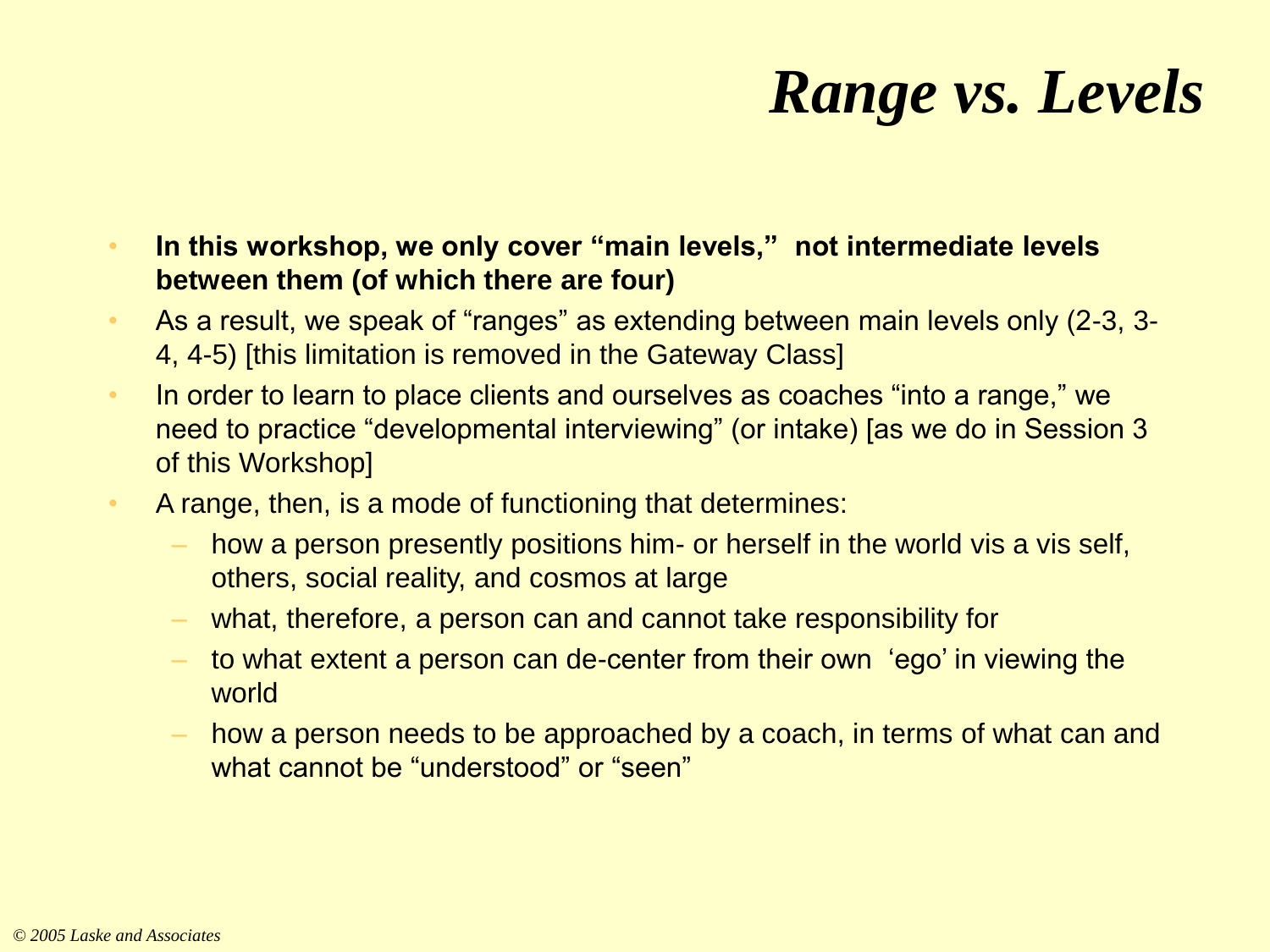## *Determining Developmental Ranges*

- The best way to determine overall range is to ask "what can this individual NOT take responsibility for?"
	- level-2 individuals cannot take responsibility for other people's mind, feelings, perspectives, expectations, integrity, etc.
	- level-3 individuals cannot take responsibility for their own integrity, defined independently of the social surround (internalized by them) in which they find themselves
	- level-4 individuals cannot take responsibility for the limitations of their own value system, principles, ideology, life history, "successes," "charisma," "mission," etc.
	- only level-5 individuals begin to take responsibility for the full complexity of the flow in which they are embedded together with all of humanity, but may fail to do so consistently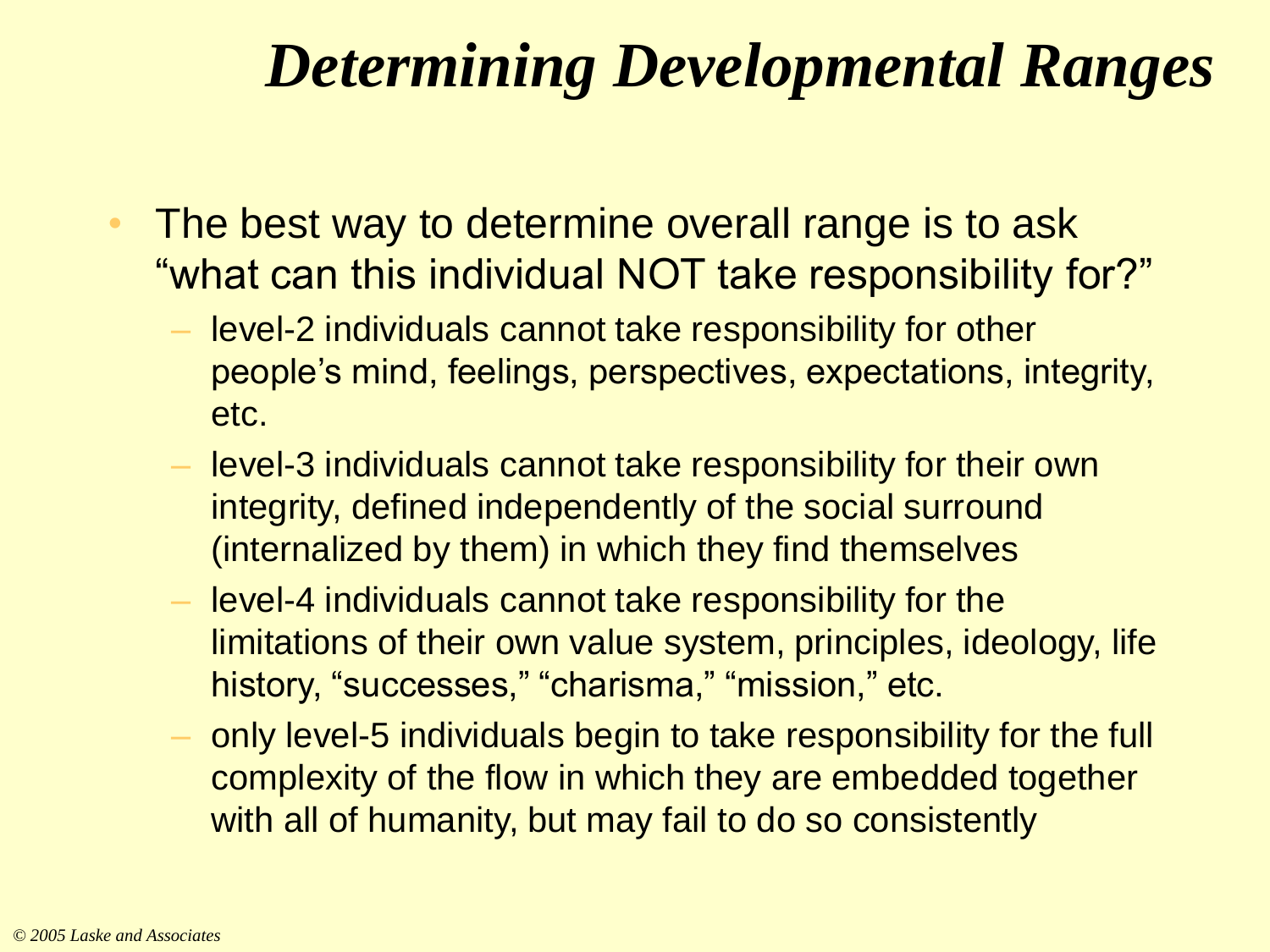# *Three Distinct Coaching Levels*

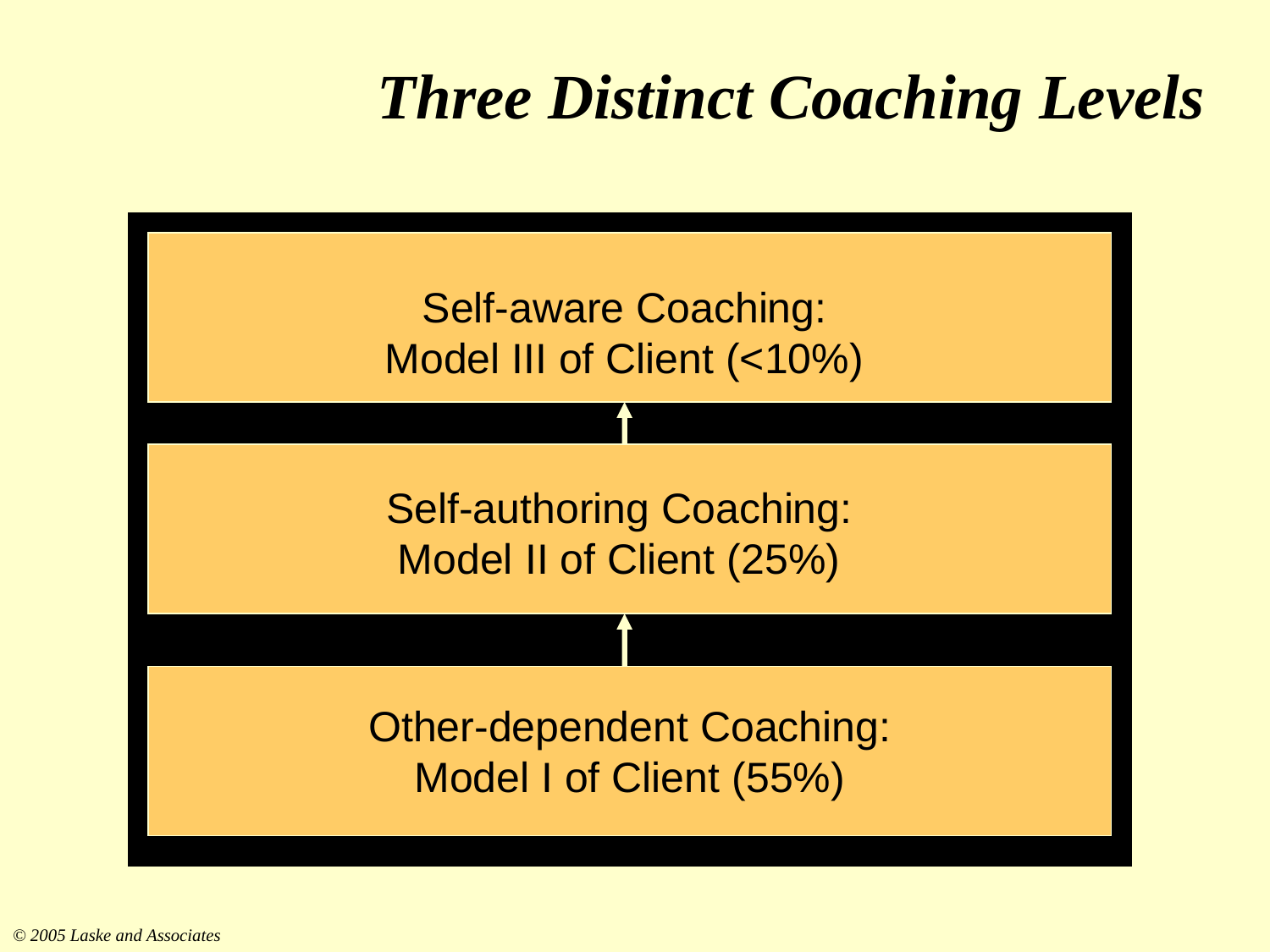# *Coaching Levels Defined*

*[dependent on coaches' developmental level]*

- Other-dependent: Client model based on identification with client, client goals, and client environment ("best practices")
- Self-authoring: Client model based on managing own idiosyncratic system of values and principles (beyond "best practices"); acquisition of a 'coaching persona'
- Self-aware: Client model based on "being in the flow," open to risk taking and multiple perspective taking (far beyond "best practices"), and ability to let go of pre-defined learned notions of how coaching 'should' happen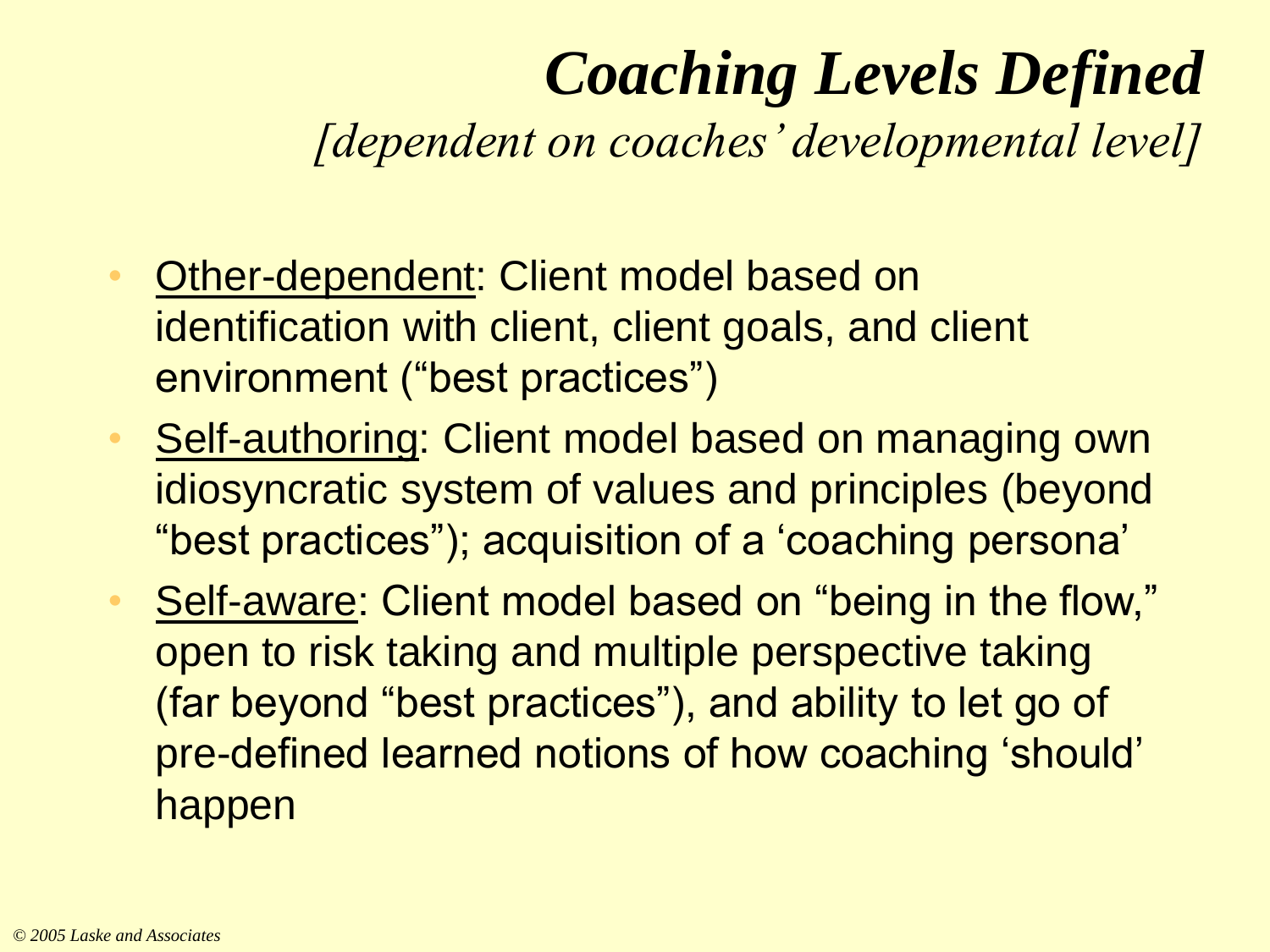# *Competencies and Proficiencies*

- **It will have become clear to you that coaches' competencies and proficiencies depend on their developmental stage or level**
- **Picture a stage-3 coach working with:**
	- **a stage-2 client**
	- **a stage-4 client**
- **In these two cases, the coach's competencies and proficiencies may be the same, but their benefit for the client will differ dramatically**
	- **how?**
	- **to what effect?**
- **It is for this reason that** *Coaching Research* **is a welcome addition to coaching: research can show the effects of level on client benefit**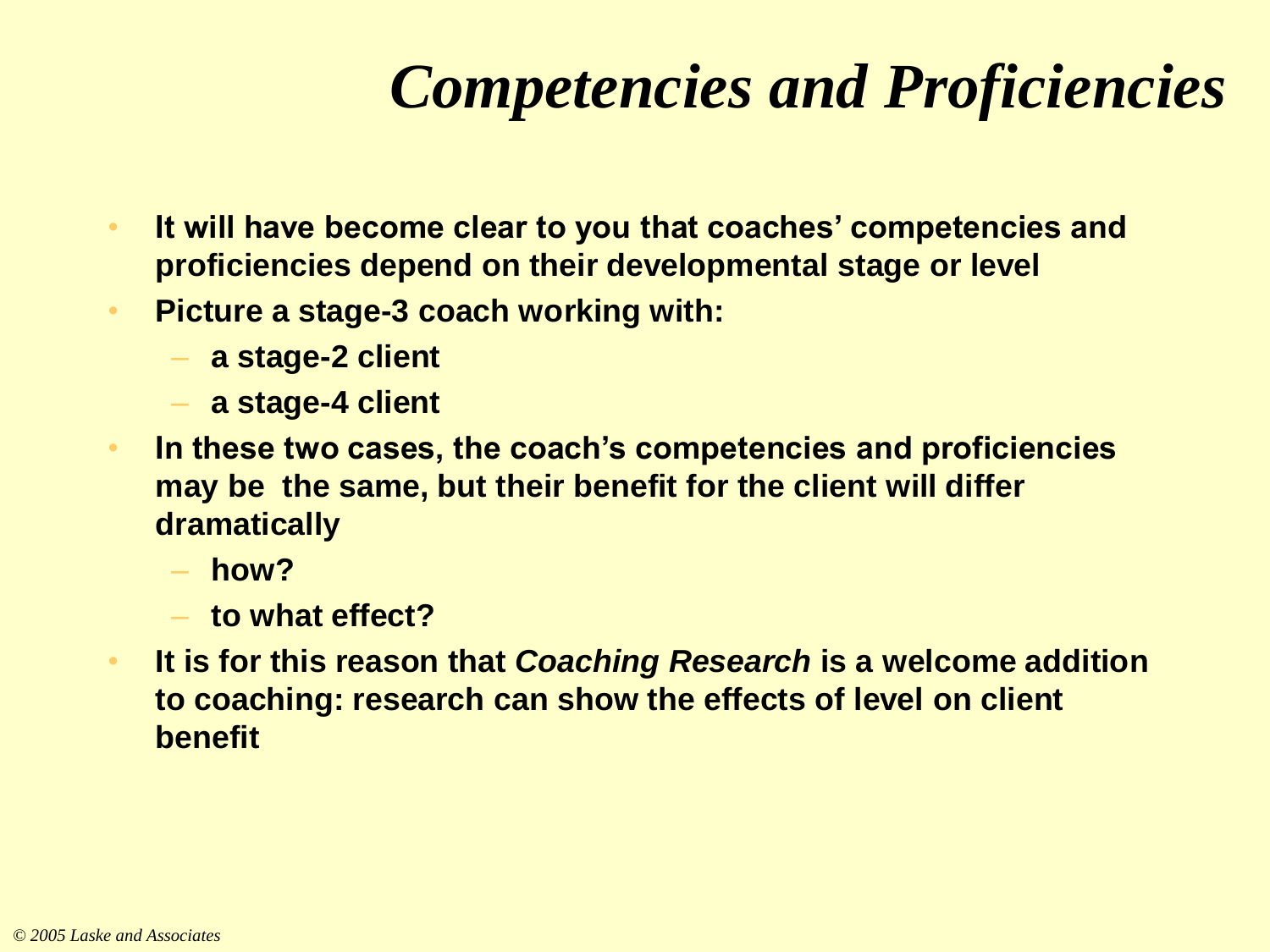#### *Homework #2a*

**The Life Balance Wheel below describes a particular client. Think about how you would approach this client at Stages 3 and 4, respectively. With your buddy, impersonate this client and hold a 30 minute coaching session at one or both levels, then switch roles.** 

| <b>Life Area</b>      | <b>Rating</b> | <b>Life</b><br><b>Area</b> | <b>Rating</b>  |
|-----------------------|---------------|----------------------------|----------------|
| <b>Spiritual Dev.</b> | 9             | <b>Health</b>              |                |
| <b>Service</b>        | 4             | Fun                        | $\overline{3}$ |
| <b>Relationship</b>   | 3             | <b>Friends</b>             | 5              |
| <b>Personal Dev.</b>  |               | Family                     | 6              |
| <b>Money</b>          | 4             | <b>Career</b>              | $\overline{2}$ |
| <b>Home</b>           | 8             | Appear-                    | 8              |
|                       |               | ance                       |                |

**Report your observations of the client to the class.**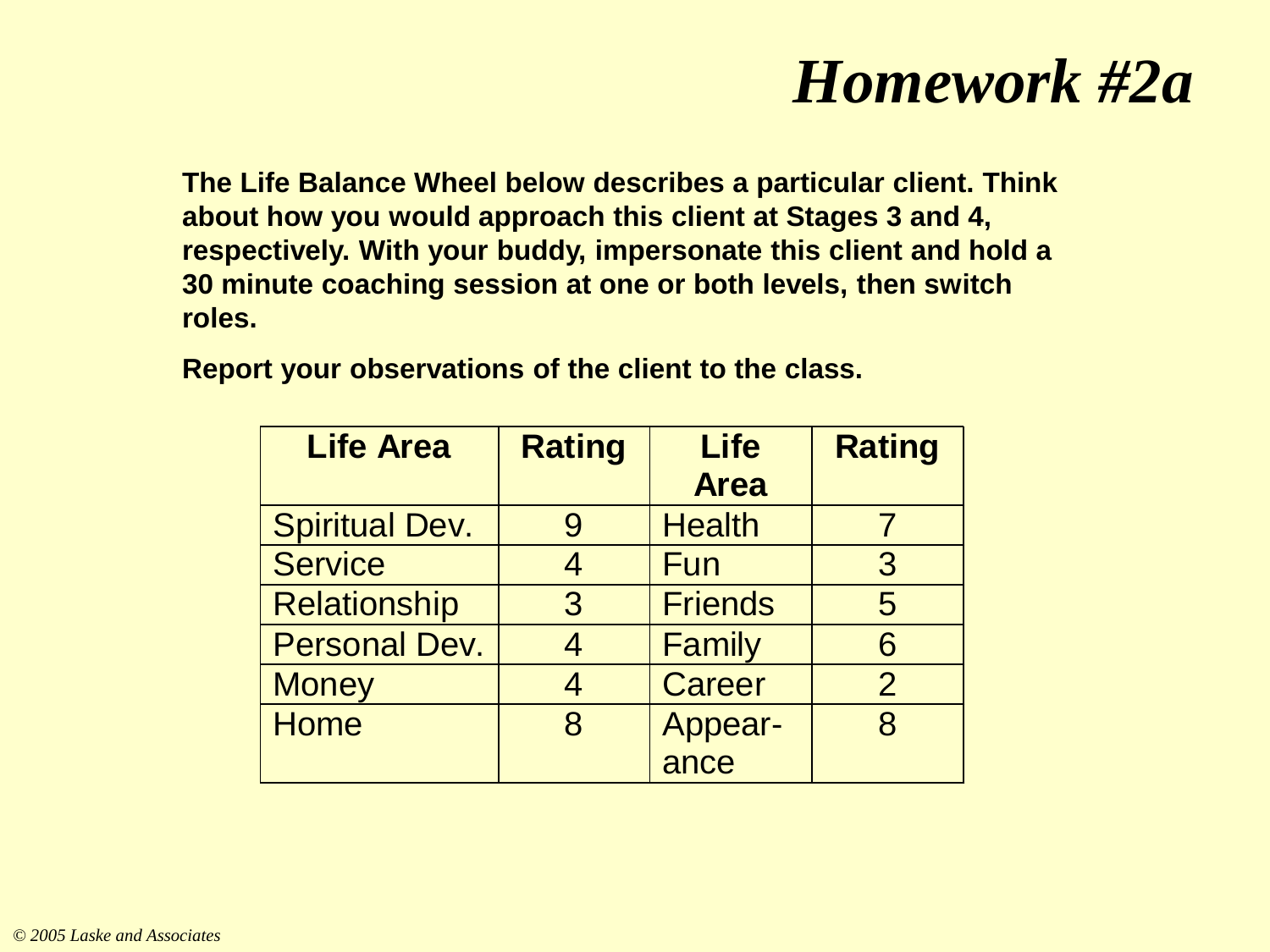### *Homework #2b*

- **It will have become clear to you that coaches' competencies and proficiencies depend on their developmental stage or level**
- **Picture a stage-3 coach working with:**
	- **a stage-2 client**
	- **a stage-4 client**
- **In these two cases, the coach's competencies and proficiencies may be the same, but their benefit for the client will differ dramatically**
	- **how?**
	- **to what effect?**
- **It is for this reason that** *Coaching Research* **is a welcome addition to coaching: research can show the effects of level on client benefit**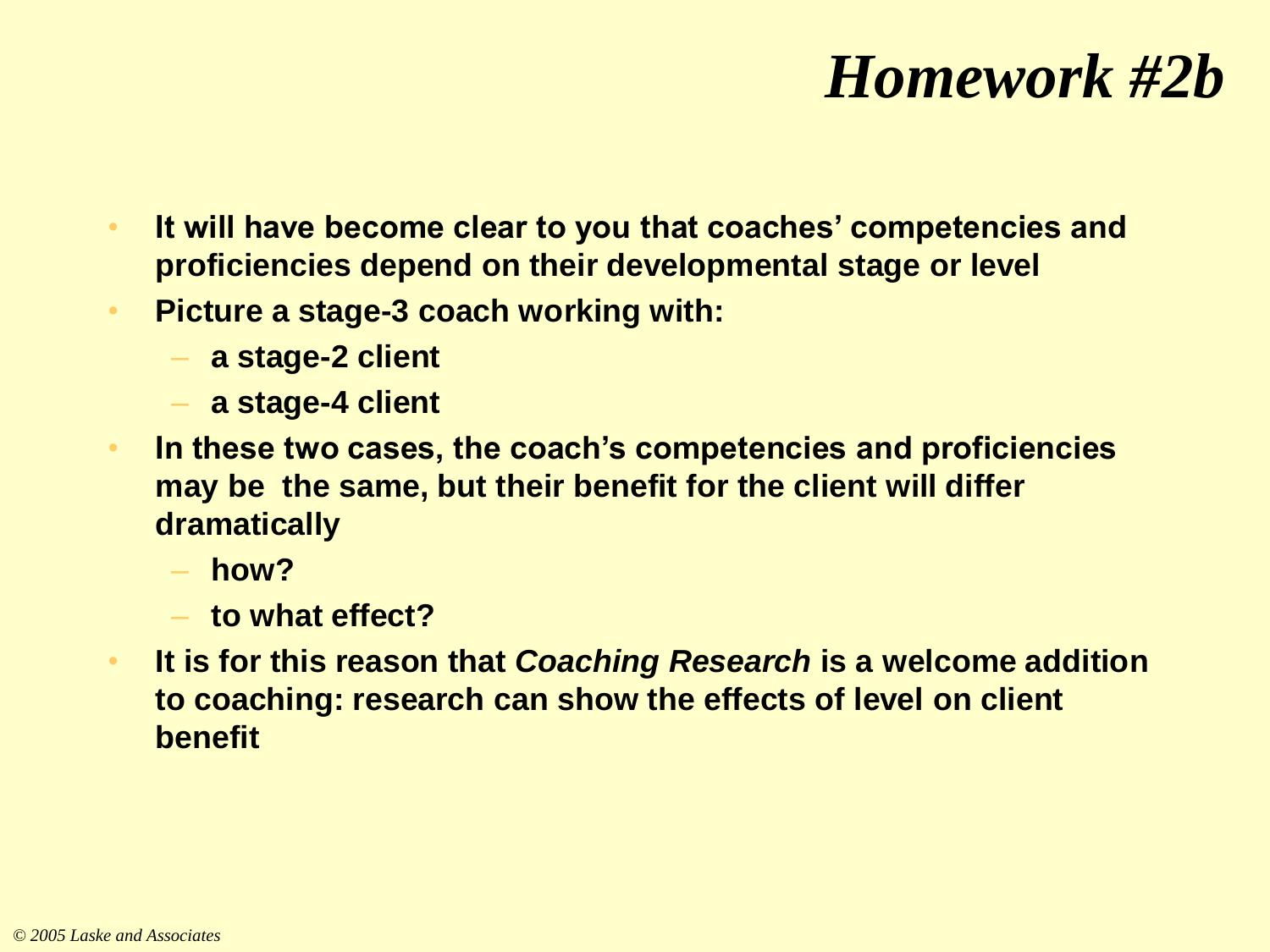## *Homework #2c*

- You are dealing with an upwardly divided T3-team. (The majority of team members lives at S-3, a minority at S-4)
	- What team dynamic do you predict?
	- Explain the influence of the minority on the majority of members of the team
	- How does the political power of team members distort or confirm the developmental composition of the team?
	- As a team builder, what do you do?
	- As a CEO, what do you do if the dynamic is that of your executive team?
	- How would you staff the team if you could build it from the bottom up?
	- Failing that, what coaching and mentoring procedures would you put in place?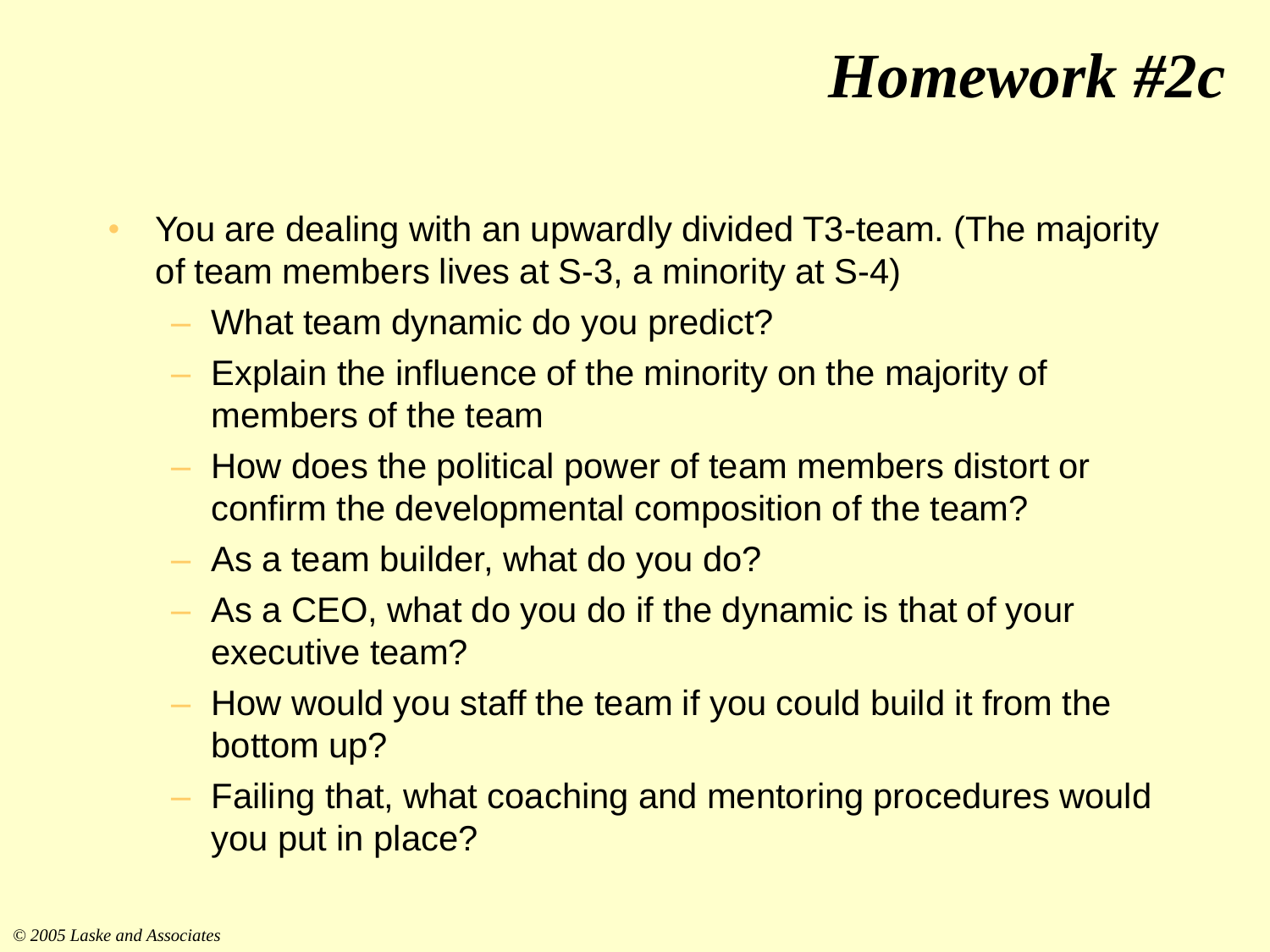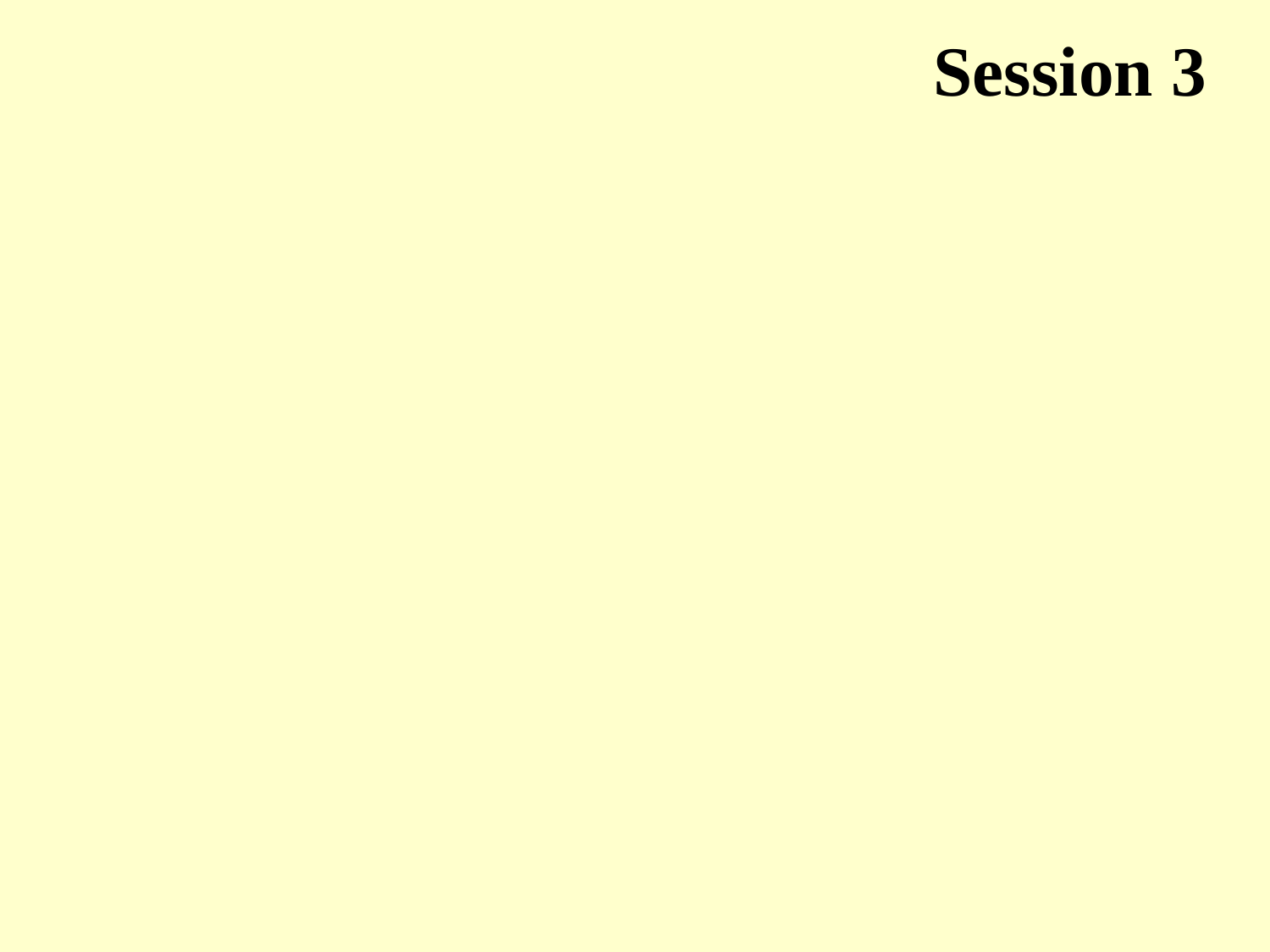## *Practice Reflection*

- **Now that you have begun to understand developmental ranges, at least roughly, what observations about your own coaching practice come to mind?**
- **What would you have done differently in a specific case, had you known what you know about developmental ranges now?**
- **What changes do you feel you are making in your present coaching practice given your new knowledge about developmental differences?**
- **How do you now view "coach training" that lacks information about developmental differences?**
- **Do you think that furthering your insight into developmental levels will make you more effective in your practice?**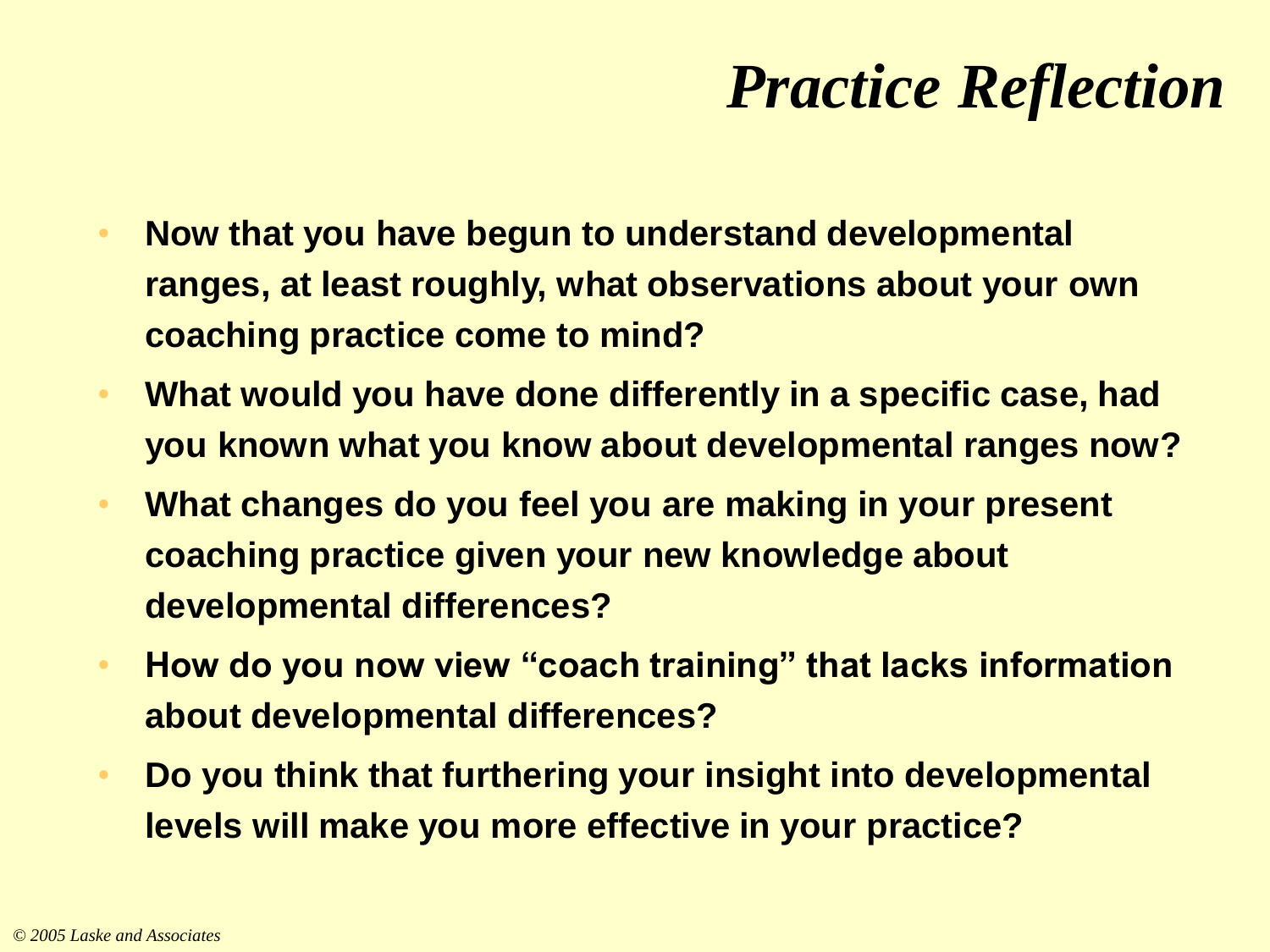## *Developmental Roots of Behavior*

- Client behavior is a result of complex underlying processes which are largely developmental, and thus are "hidden from view" except for the developmentally knowledgeable
- We can work from a model of behavior used in *process consultation* to understand how developmental insight can help coaches to become more effective in effecting "change"
- Importantly, developmental information on a client not only DESCRIBES, but EXPLAINS, behavior
- Developmental stages are functions that lead behavior in a specific direction; they give us a framework to understand underlying mental processes otherwise unfathomable.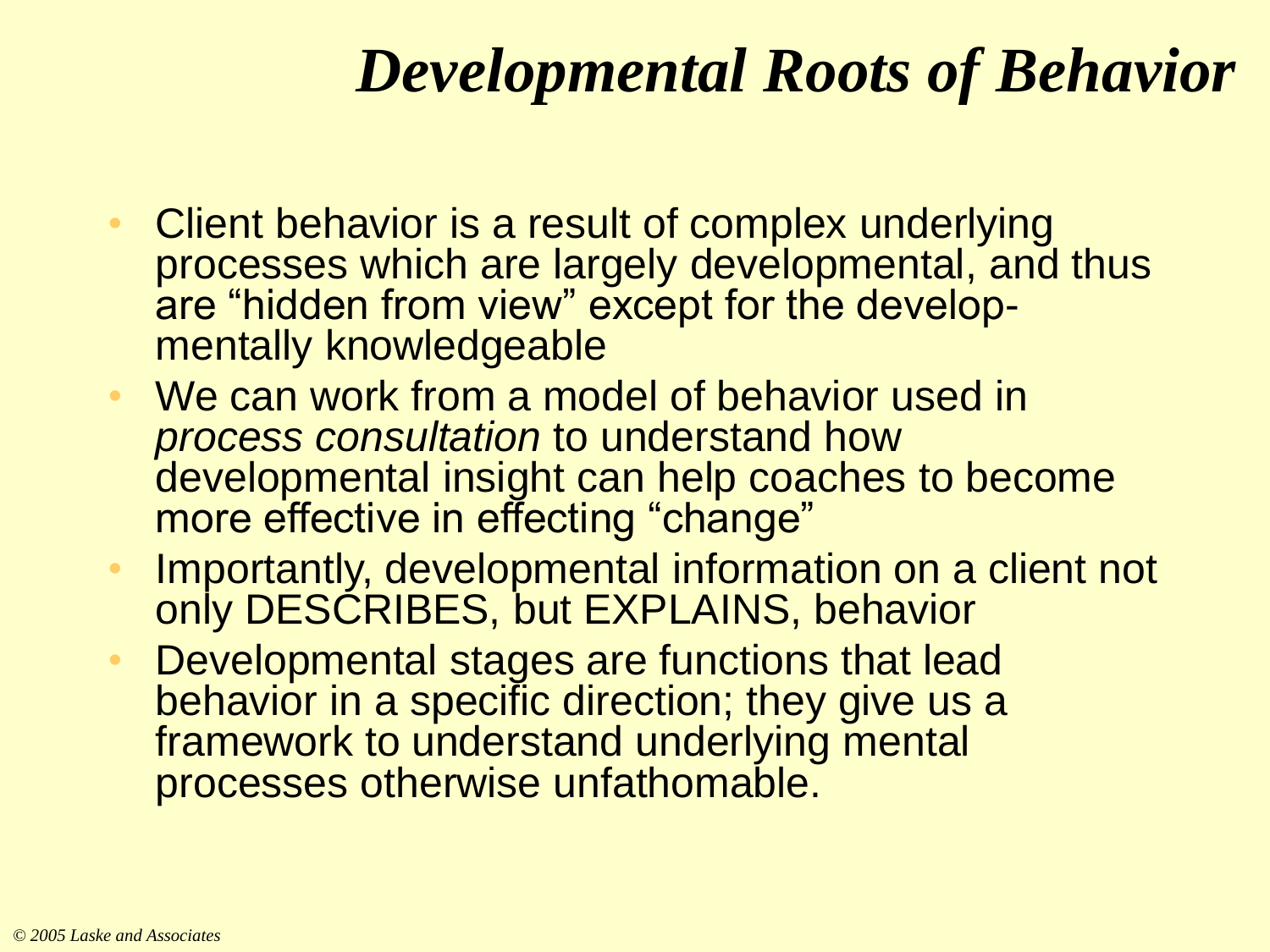# *Linking Development to Behavior*

#### **Clare Graves, developmental researcher, wrote:**

Briefly, what I am proposing is that the psychology of the mature human being is an unfolding, emergent, oscillating spiraling process marked by progressive subordination of older, lower-order behavior systems to newer, higher-order systems as man's existential problems change. Each successive stage, wave, or level of existence is a state through which people pass on their way to other states of being. *When the human is centralized in one state of existence (center of gravity), he or she has a psychology which is particular to that state***.** His or her feelings, motivations, ethics and values, biochemistry, degree of neurological activation, learning system, belief systems, conception of mental health, ideas as to what mental illness is and how it should be treated, conceptions of and preferences for management, education, economics, and political theory and practice are all appropriate to that state. (Summary Statement, "The Emergent, Cyclical, Double-Helix Model of the Adult Human Biopsychosocial System," Boston, May 20, 1981; Wilber, 2000, 40; 227).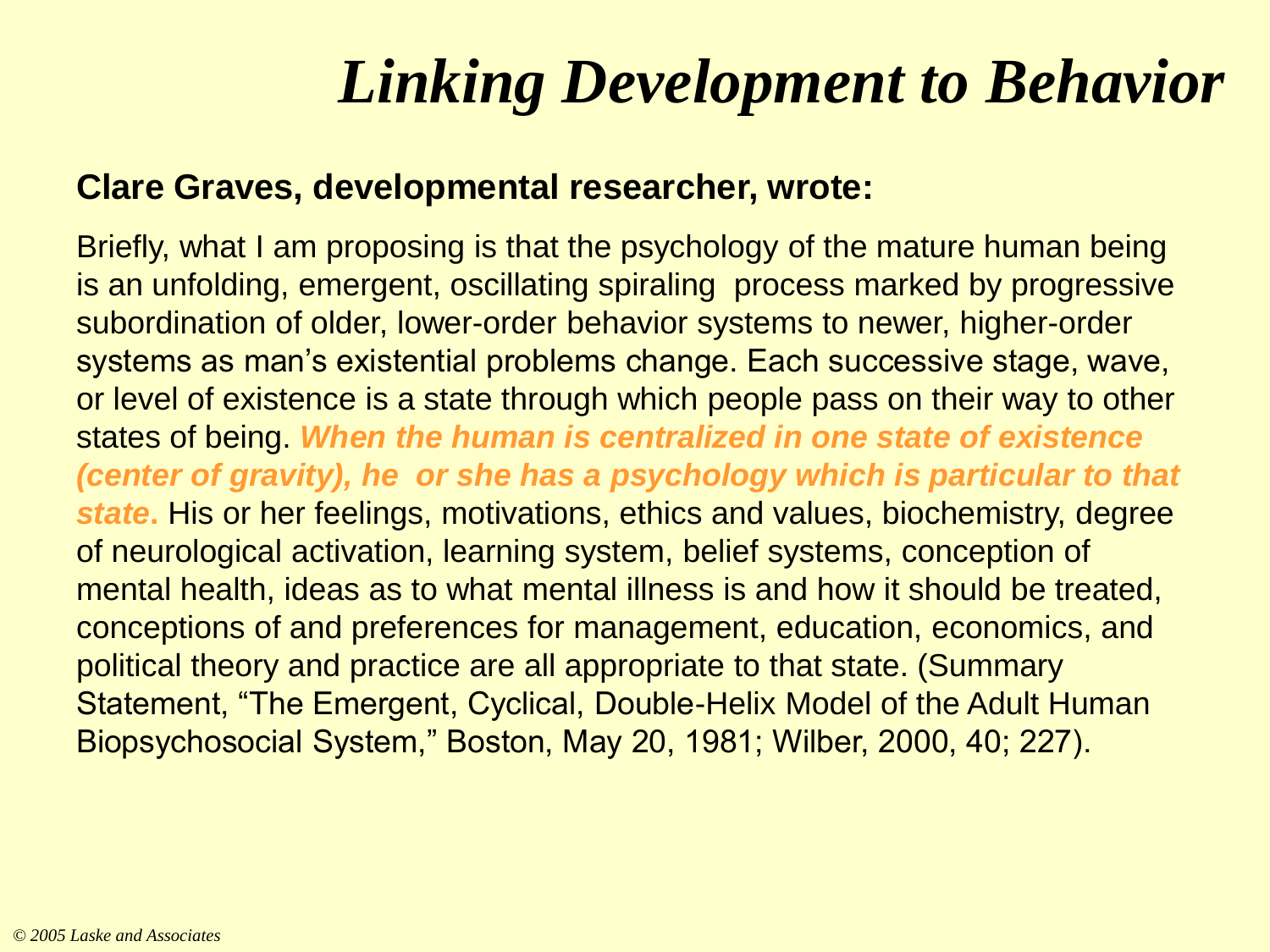### *How to Intervene in the ORJGA Cycle*

- **Before** you make an effort to enact new behaviors and experiences with the client, and model them for him or her, you need to analyze developmentally:
	- where the client's observations come from
	- how the client reacts to things that occur in the environment
	- how the client judges events, situations, and persons creating them
	- how the client proceeds to set goals on account of ORJ
	- how the client observes, and reacts to, and judges his/her own actions
	- **That is to ask: What are the developmental underpinnings of the clients ORGJA Cycle?**
- You do this by 'supporting attention' and 'interpretation' (not by rushing into goals -- "goal fetishism")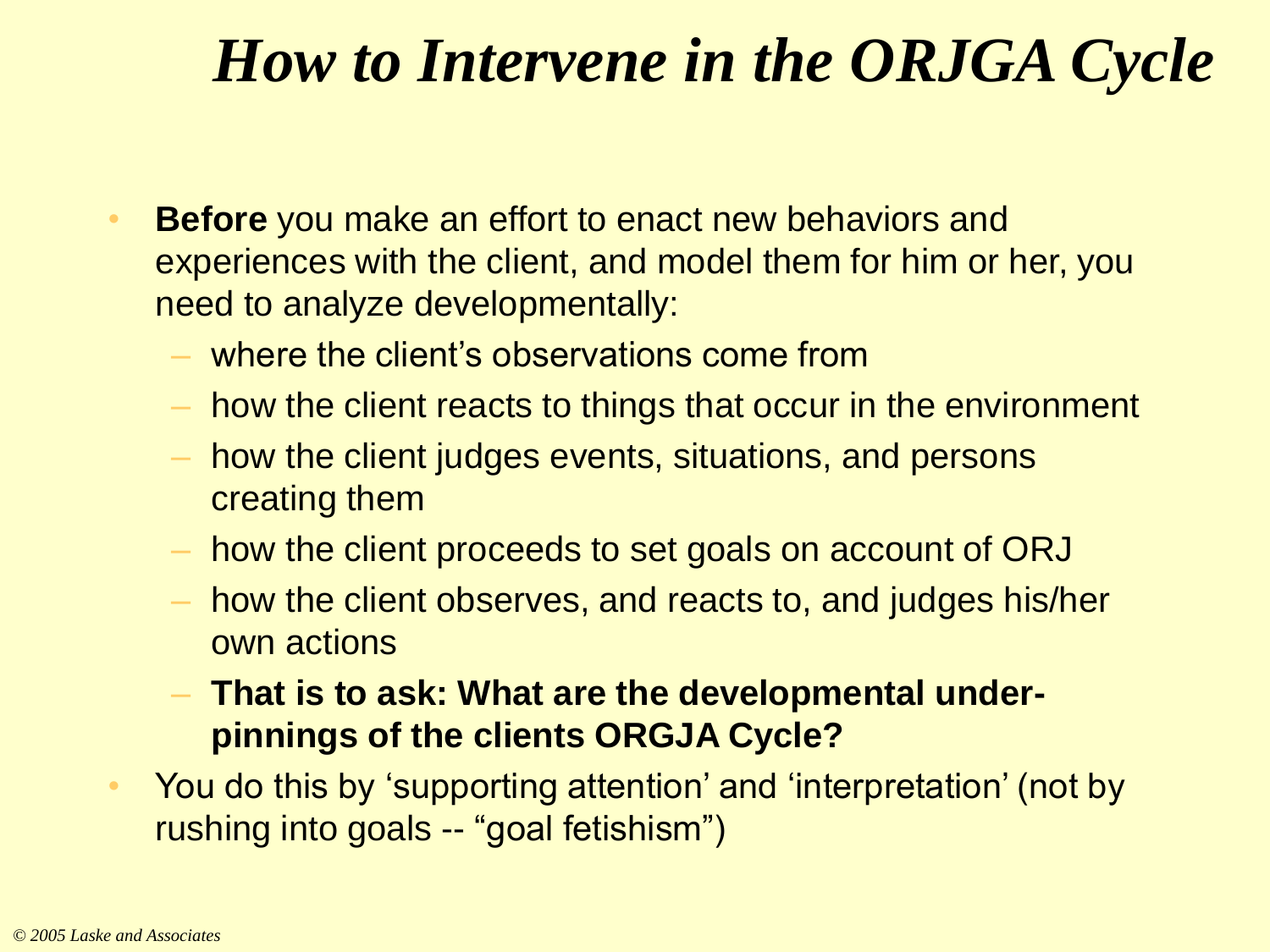# *The ORJGA Cycle of Behavior*





**FRAME OF REFERENCE**

**How people observe, react emotionally, judge things, set goals, and act is a function of their** *personal developmental culture***. This equally applies to the quality of their learning, and their experience of coaching.**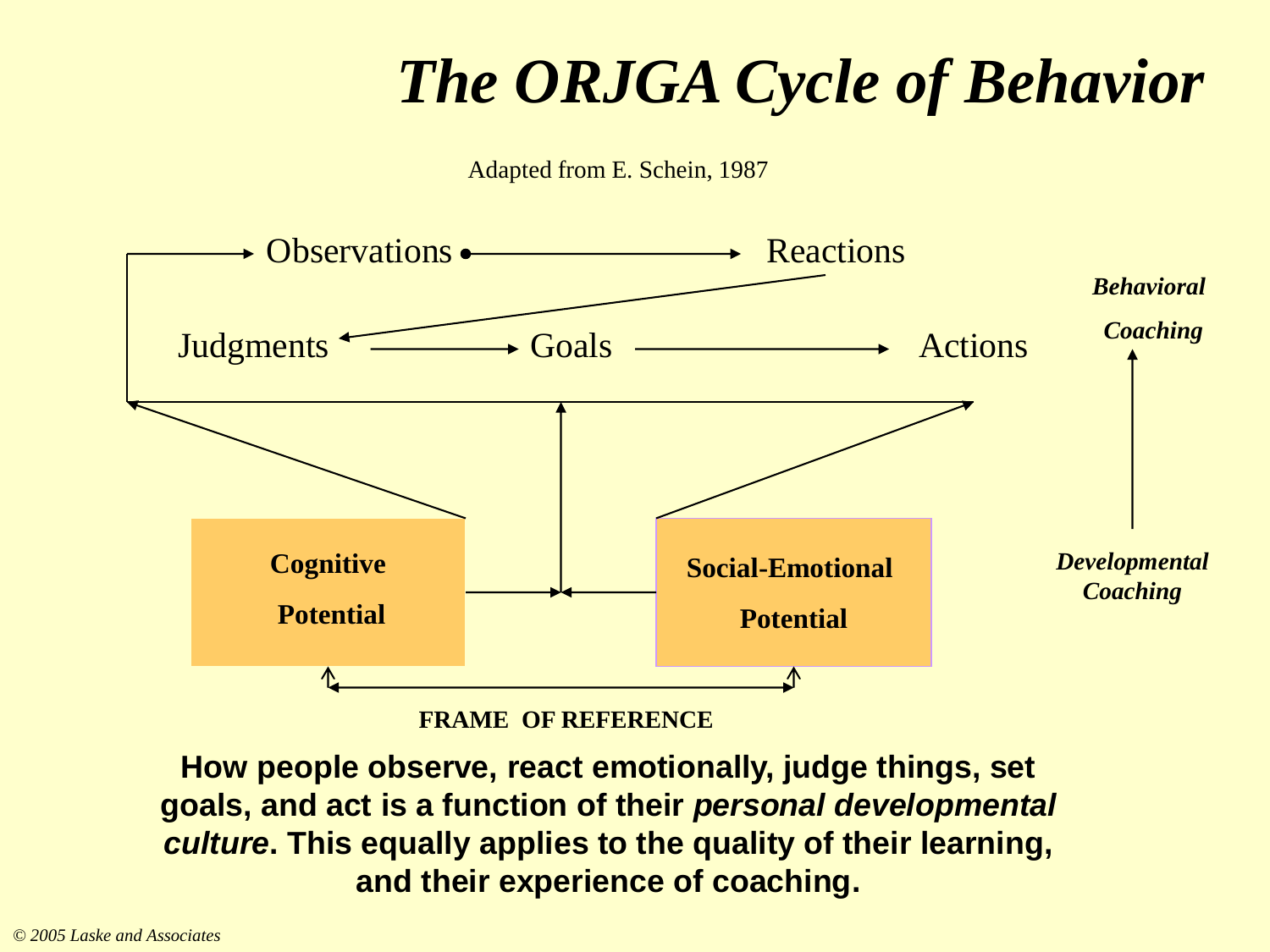#### *BEHAVIORAL SELF REPORTS*

We investigate some behavioral self reports to understand better the developmental underpinnings of clients' behavior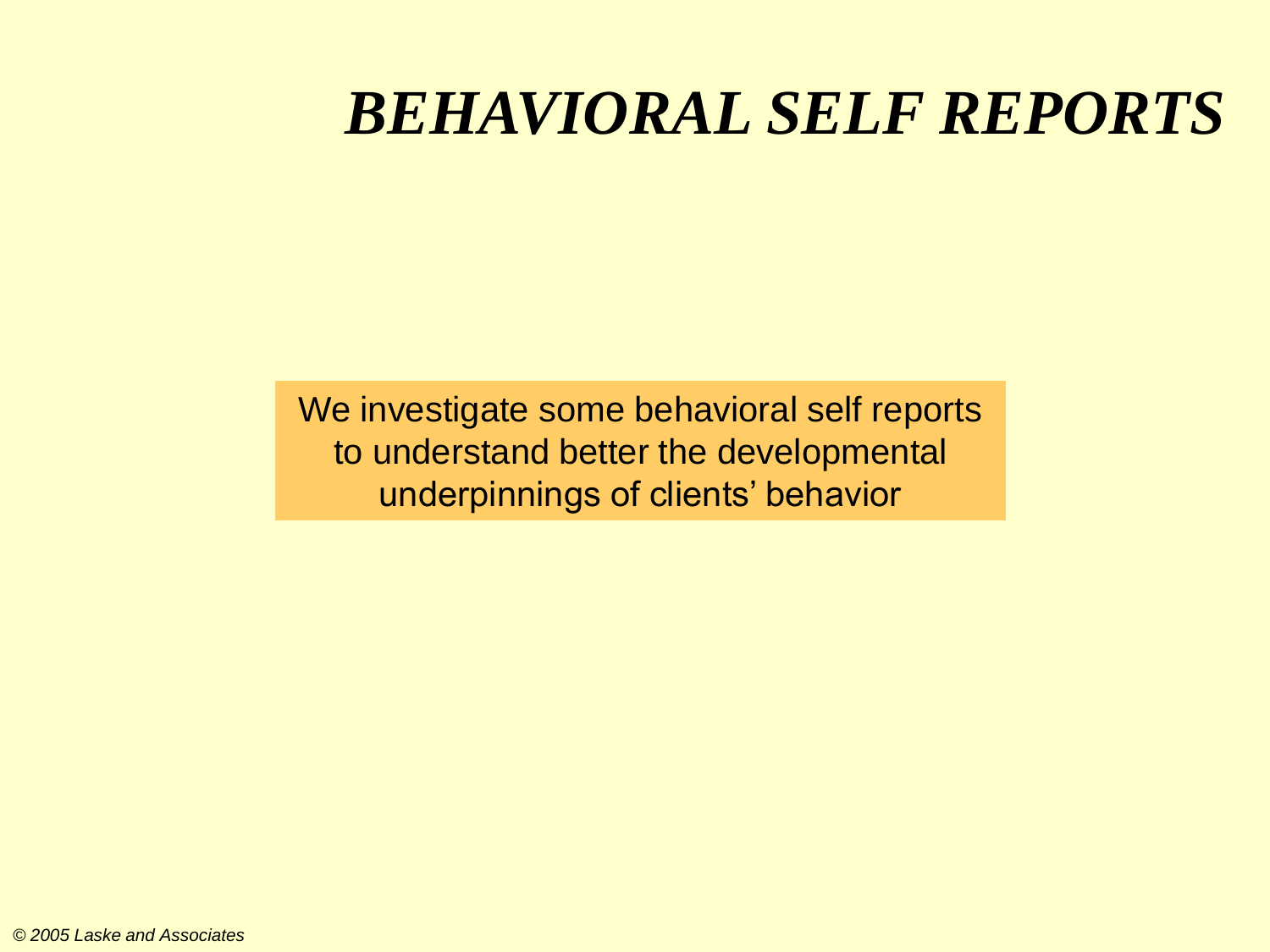# *Self Report at Stage 2*

#### *Interviewer Questions in Capitals*

**I'm really sad that my colleague lied to me regarding his salary raise. Now I can never be sure when he's telling me the truth. Like if you know a person has lied to someone else or to you before, then you know you just can't count on them. WHAT DO YOU MEAN BY 'COUNT ON THEM'? You need to know who the people are that you can turn to when you need truthful information or help. LIKE WHAT KIND OF HELP ARE YOU THINKING OF? Like if you're new to a workplace and working very hard to increase your salary, and you don't know whether that would make any difference in the company, you need to know who you can ask to give you the right answer. You need to know whether that person will tell you the truth.**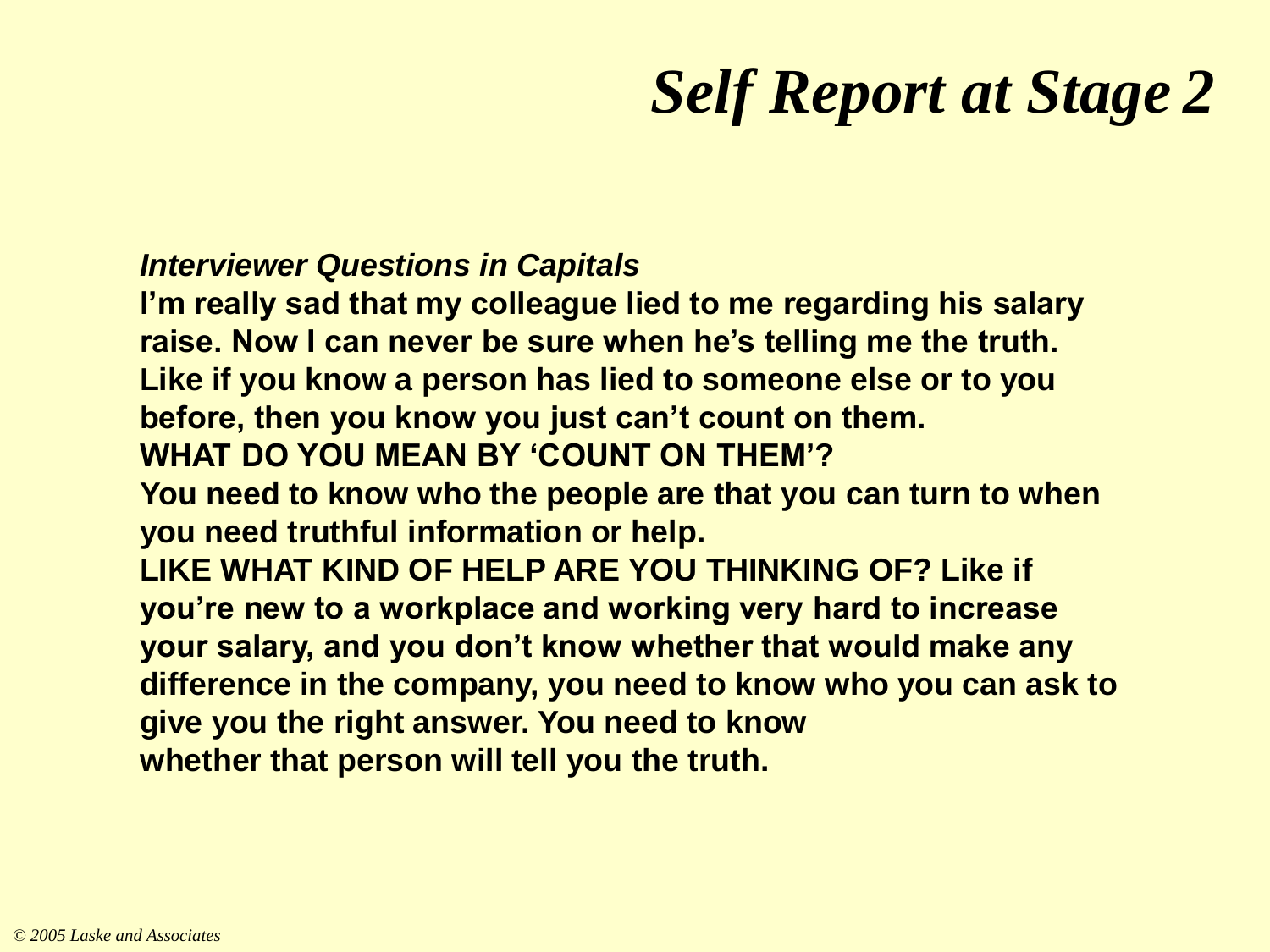## *Conflict between Stages 2 and 3*

**I am really sad that S. lied to me. Because I was counting on him to tell me the truth. We've always promised to tell each other the truth, and he didn't follow through with that. He lied to me. CAN YOU SAY WHY HIS LYING TO YOU MAKES YOU SAD? Well, because I don't know if I can count on him to tell me the truth, and he didn't follow through with that. He lied to me. CAN YOU SAY WHY HIS LYING TO YOU MAKES YOU SAD? Well, because I don't know if I can count on him to tell me the truth. You know, is he going to lie to me all the time? I guess it also makes me sad that he felt he had to lie to me. Like maybe he didn't think he could count on me. CAN YOU SAY WHAT MAKES YOU SAD ABOUT THAT? Well, it's like he lost a friend. Like maybe he was mad about something I did, and so he didn't feel like he could trust me anymore, so in a way I guess I let him down. That makes me sad because he must have been upset that I let him down. HOW DO YOU SEE THAT YOU'VE LET HIM DOWN? Well, maybe he kind of felt he couldn't count on me, and so that's why he lied. I wish he would have told me if that's what he felt. WHY WOULD YOU WANT HIM TO TELL YOU? Because then I could have let him know I was sorry. He'd feel better, and I'd feel better too, because I wouldn't be worried about whether he was feeling let down, and then if he wasn't feeling let down, I'd know he wouldn't lie to me either, and I'd know I could count on him.**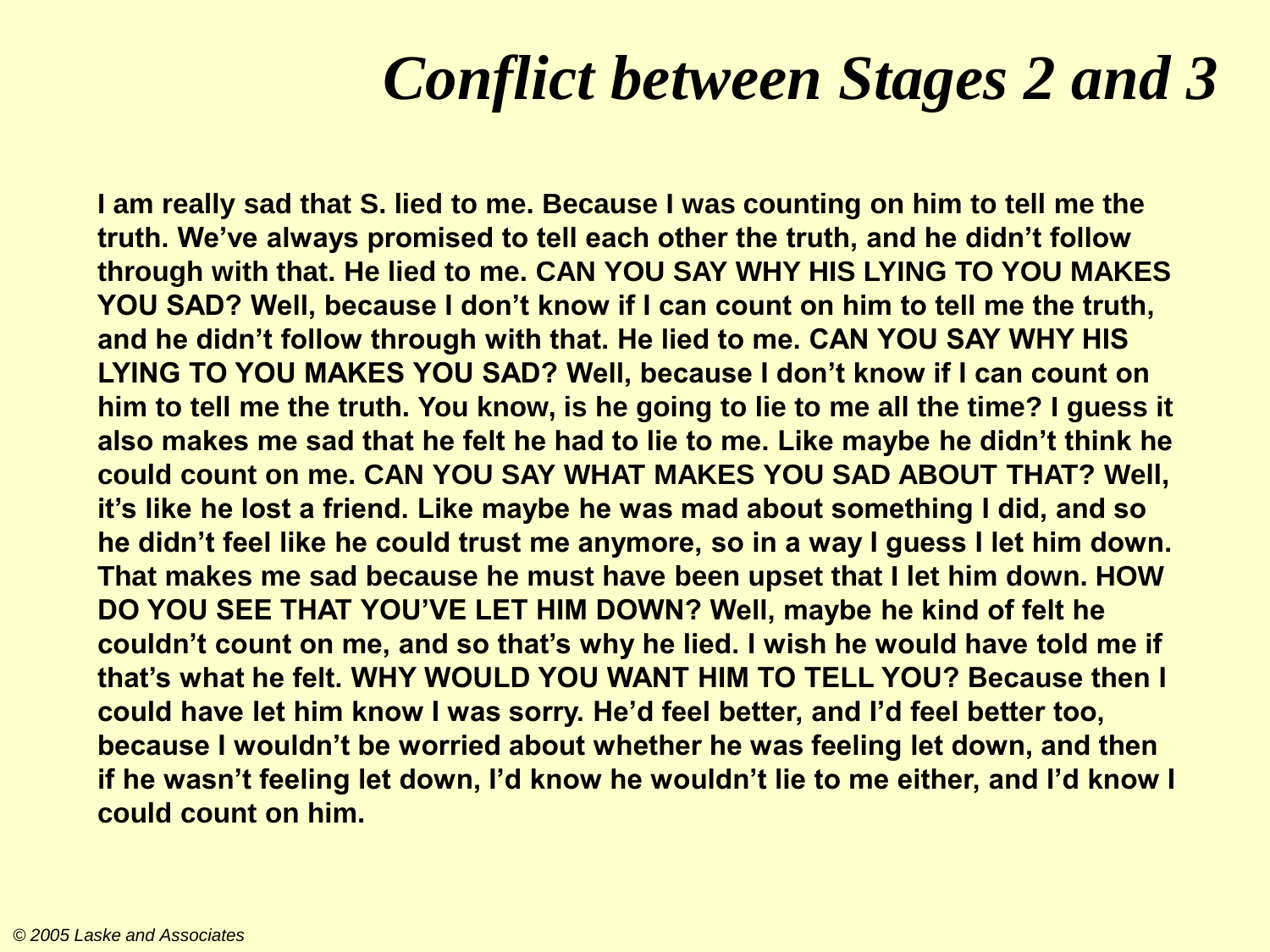## *Self Report at Stage 3*

**I have just been gathering data for the decision I and my boss have to make, rather than going ahead with the decision on my own, or waiting for the boss to come in. He really prefers to delegate, and I just didn't take up the challenge to make a decision on my own. But now I realize that he really doesn't mind if I make a decision that has to be made, and that he really likes me to do that because then he doesn't feel as if he's depriving me of authority, or as if he really should be making the decision. Before, it really was a strain between us, because we didn't get to make decisions as much as I really found necessary and wanted to, or else I harassed him about making the decision, and then felt guilty about it. Making the decision by myself occasionally makes both of us happier, and even makes things between us a lot smoother.**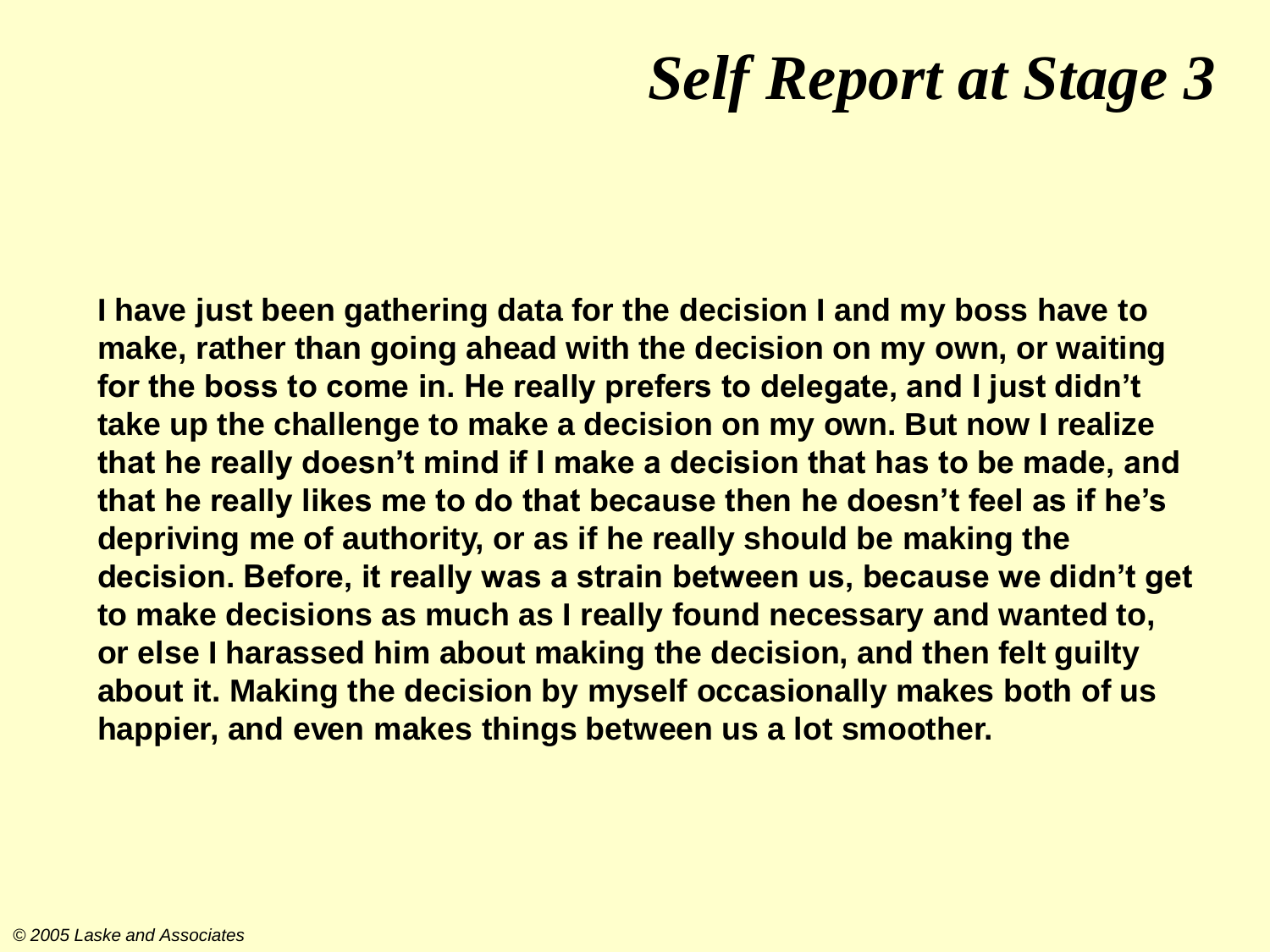## *Conflict between Stages 3 and 4*

**I just make the decision on my own now. I feel guilty about it sometimes, because I know my boss would rather be consulted, and would want me to wait for his input. I can see him feeling mad about my decision, and I feel myself changing my mind, right on the spot, that's not right for me to make my decision, and that just stops me in the tracks. SO WHAT HAPPENS. Sometimes I make the decision, and sometimes I don't. HOW ARE YOU ABLE TO MAKE DECISIONS UNDER THESE CIRCUMSTANCES. I remind myself that it doesn't make sense to wait for him, because then I only end up punishing him for my decision not to make up my own mind. We both end up unhappy then.**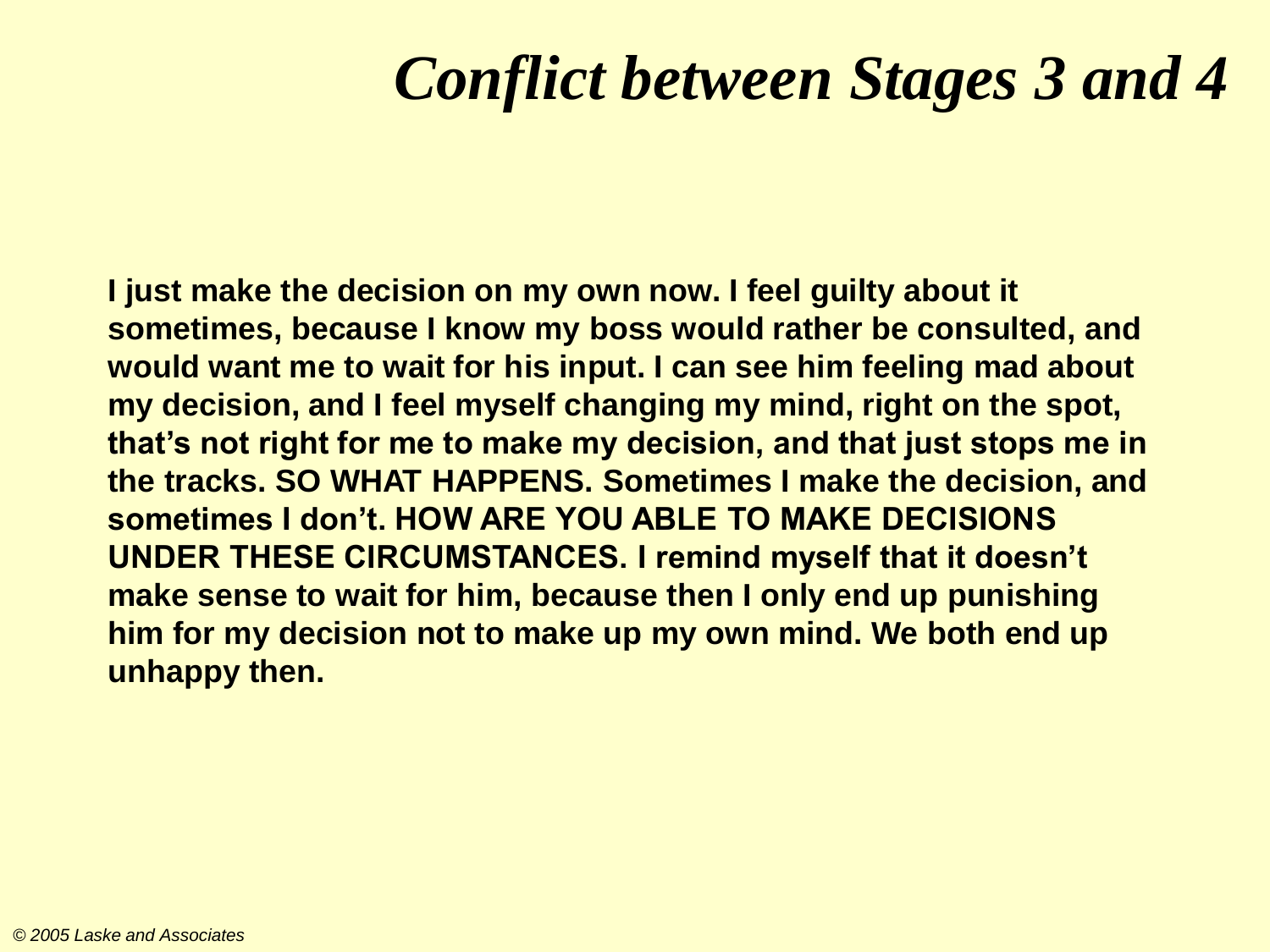# *Self Report at Stage 4*

**Last week a close colleague of mine was telling me about an important feeling about his superior he had that was evidently very painful to him. I was mainly trying to listen and understand what was important to him in this. I believe that's the way I can be most helpful to him, by being an understanding, sympathetic listener, rather than, you know, trying to fix things up, or lay my own stuff on him regarding what I am thinking or feeling. So, I encouraged him to talk, and I asked him some questions to try to understand better. And basically, he did describe his experience, but I didn't really get a chance to respond at all, since he immediately asked me whether I would have felt hurt if I had been in that situation myself. From what I understood of the situation, I was pretty certain actually that I wouldn't have. But I couldn't tell him that, because that would have been like my ignoring how he actually was hurt. I would have felt like I was no longer staying with his take on things, kind of abandoning him. And that was exactly what I didn't want to do! What I really wanted to do was just to let him know that I understood how he must have felt.**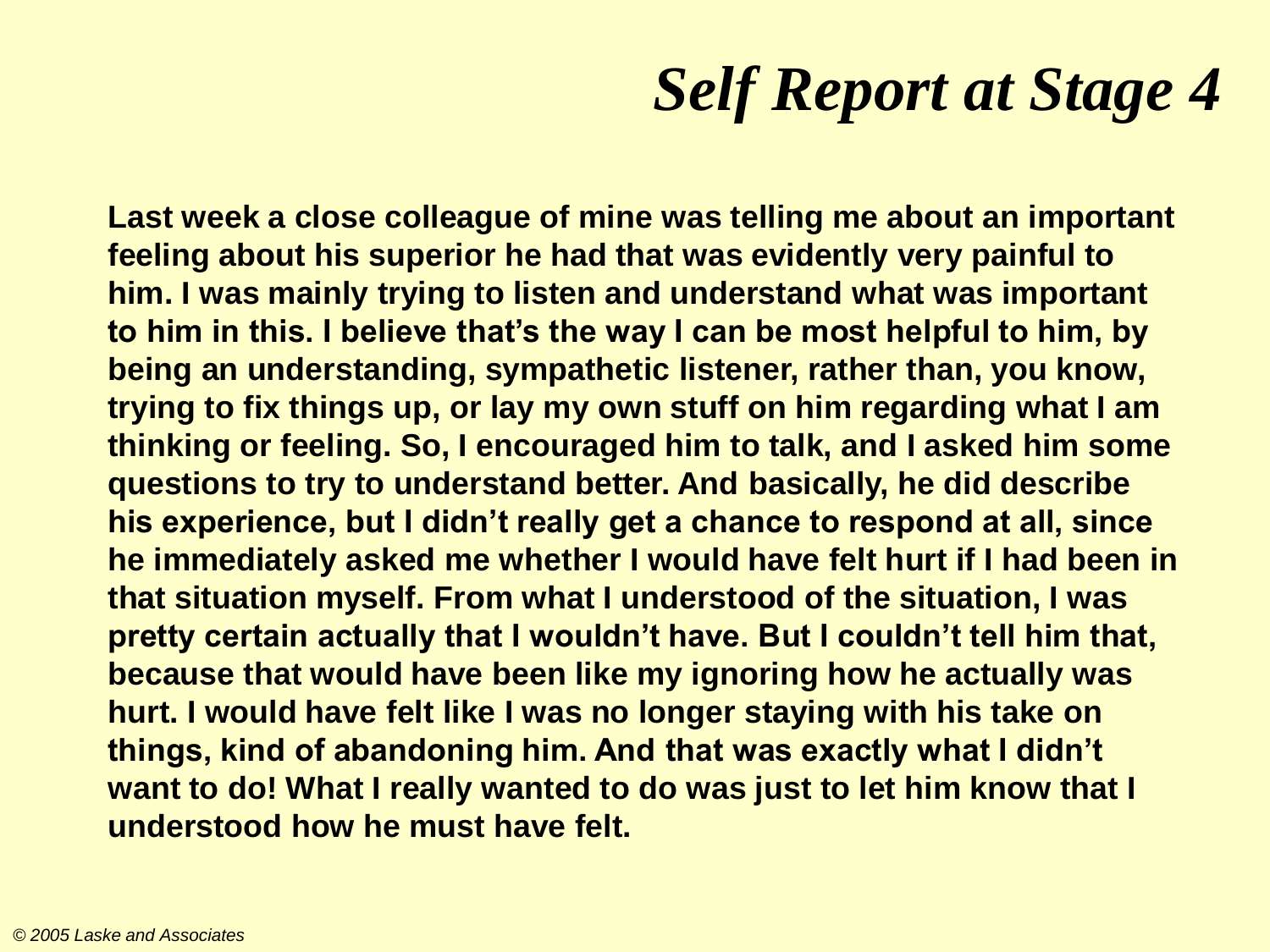# *Conflict between Stages 4 and 5*

**Last week a close colleague of mine was telling me about an important feeling he had that was evidently very painful to him. I was trying to understand what was important to him, because I felt my being an understanding, sympathetic listener would be the way I could be most helpful. But then, he asked me how I would have felt in his situation. I found myself not wanting to tell him because I felt telling him about how I actually would not have felt hurt would be abandoning how he was hurt, and preventing me from letting him know I understood. And yet, my feeling quite stuck prompted me to consider whether I might be wrong that he would feel I was ignoring his being hurt, or wrong that just listening was the most helpful thing to do. So I said, 'you know, I really feel that if I answer your question, that will take us away from my really being with you, and sympathizing with how you felt.' And he said, 'but that's not what I really want from you—I know how I feel, and I'm really wanting to understand whether there's another way I could be putting this experience together.' Well, we ended up talking a long time about different ways we each might have responded, and I really saw how that experience could help both of us to be closer, and to learn from one another. He saw that maybe his being hurt was based on assumptions he might be wrong about, and I saw how letting him in on my ideas of how to be helpful was a wonderful thing. For one, then he was able to tell me that wasn't what he wanted or needed. So, that prompted me to pause and consider my own frame of help might not be helpful at all! That helps me to improve my ideas, and make them more helpful as a result. This can be hard, because I do get very attached to my convictions, and sometimes it's one kind of painful or another being open to having to change these convictions. Still, I realize that's silly—no matter how exciting the ideas are, my holding them so dearly actually deadens my vitality; it drains the juice that makes me alive, even though it's me who invents the ideas to begin with! That's why what was even more wonderful was that in telling him what was going on for me, the planful and contained quality of my way of being with him broke open. My intent to "help" him really got acted on in my being able to be with him. There the line between helper and helpee dissolved: instead of my being the helper, and my close colleague being the helpee, each of us became both of those for one another and ourselves.**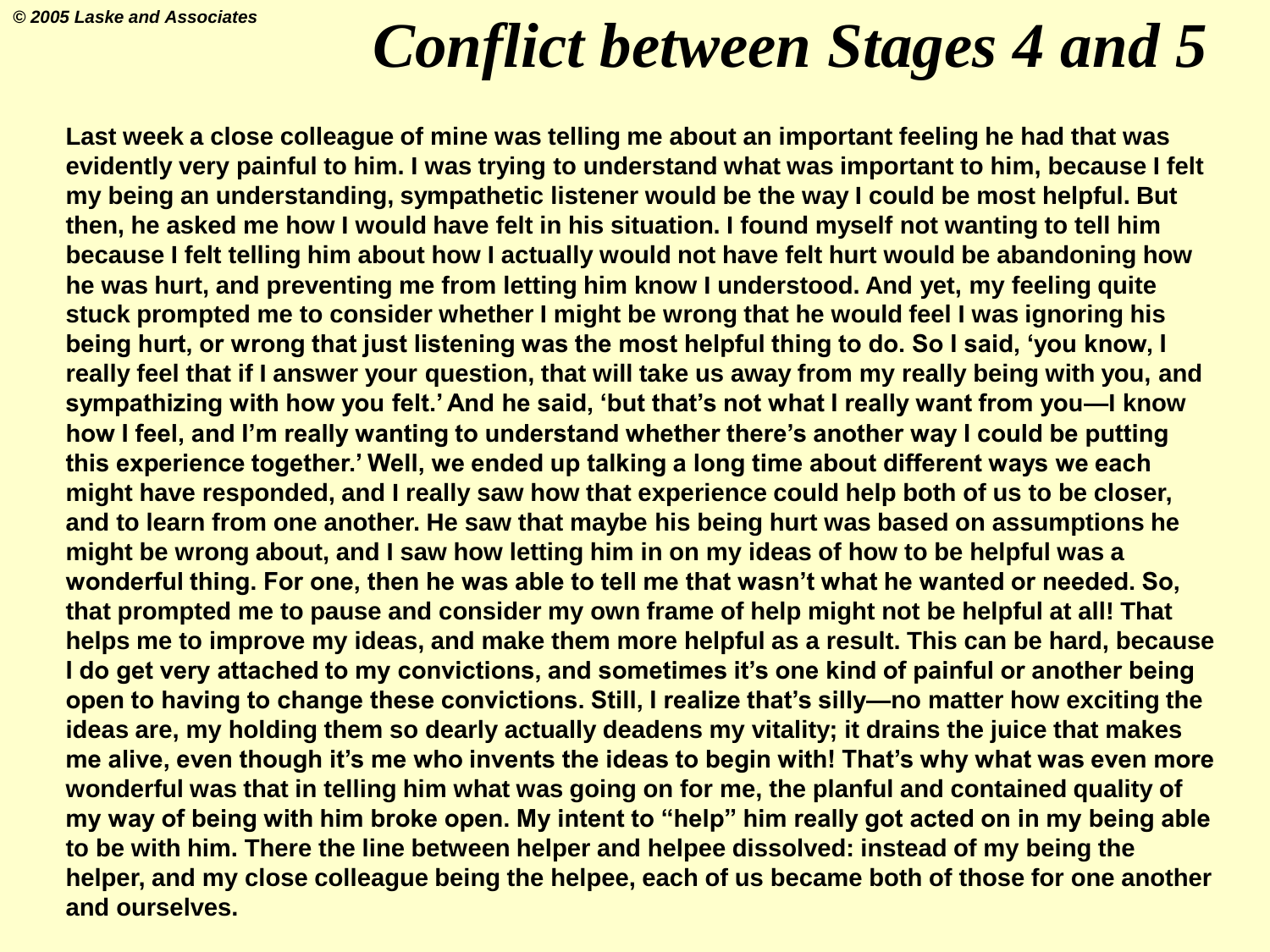# *Range Exercise 3a*

**The speaker has been talking about how it makes him feel good to do something for other people.**

**WHAT DO YOU THINK IT DOES FOR THEM, WHEN YOU DO SOMETHING FOR THEM. It makes them feel good to know that somebody wants to help them, just to like look at them and see that they are having a hard time, laugh and walk away go over and ask whether they want any help, or help them. Like say someone has a flat tire on the road, and they don't have a spare, or they have a spare, and they don't know how to work the jack, you could go over and help them, or if you know a lot about engines and they don't, and they are trying to figue out what's wrong on their car and somebody stops, that makes them feel food that somebody would help them, and they're not just stuck out on the highway, and it makes you feel good that you did something good. Because like my father helped this guy out on the highway whose car broke down, and he didn't have a square, so my father helped him get his car over to the gas station, gave him a tow, and he didn't have any money for a tire or anything, and he bought the tire for him, and then he didn't have any money to pay my father, and my father said he didn't have to, and then like a week or so that the guy came back in, and paid my father, and my father didn't want to take it, but he made him take it, so he just took it, and he did a favor, but my father said he didn't have to. So, it doesn't really matter if you repay.**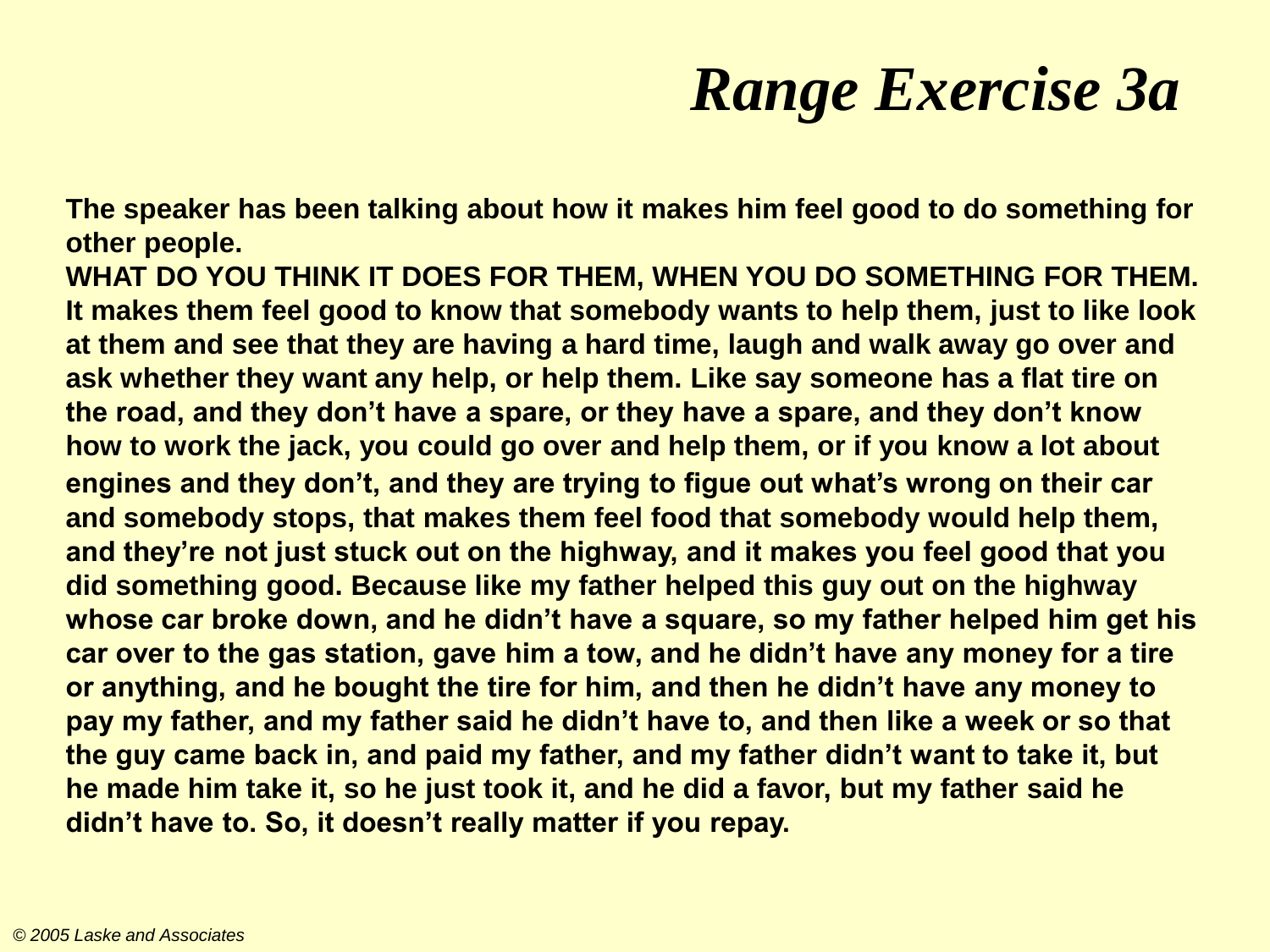# *Range Exercise 3b*

**The speaker is talking about his feelings when playing sports.** 

**WHAT IS IT THAT MAKES YOU NERVOUS AND ANXIOUS WHEN YOU ARE PLAYING SOFTBALL? I don't want to embarrass myself. I want to do well. WHAT WOULD EMBARRASS YOU? Well, I play the outfield and I'm a decent player. If I were to misjudge a ball; if I were to make an error. I don't know. I just want … I guess it's just wanting to succeed and play well that's important to me. To be successful at that because I really enjoy the sport.** 

**WHAT WOULD BE UNCOMFORTABLE OR EMBARRASSING ABOUT NOT PERFORMING WELL? What about it? Oh, o.k. If I were to miss it and no else were around, o.k., that would be fine. SO IT'S KIND OF A WHAT THEY'LL THINK OF YOU. What they'll think of me kind of thing. WHAT DO YOU THINK THEY MIGHT THINK OF YOU? That I'm a shitty player (laughs). WHAT WOULD BOTHER YOU ABOUT HAVING THEM THINK THAT. What would bother me? I guess I look at it as if I play well then they'll, the people, would appreciate me and like me for being such a good player. You've done a real good job. My teammates would say, 'hey, great play!,' you know. SO THERE'S SOME PART OF YOU THAT WANTS TO PLEASE THEM. Yeah, definitely. ARE YOU CONCERNED THAT THEY WOULD BE UNHAPPY WITH YOUR PLAY. Yeah. If I weren't to perform well. I would be concerned they would be unhappy. I guess it's torn. I want to do well too, and I say to myself, 'well, what do I care what they feel?' You know. 'It doesn't matter.' ARE YOU ANGRY AT YOURSELF WHEN YOU SAY THAT. I get angry that I can't deal with it. It doesn't really matter. It's what I want to feel. If I were to make a good play, I should be happy because I'm happy that I made a good play rather than someone else is. That bothers me. WHY DO YOU THINK YOU SHOULD BE HAPPY BECAUSE YOU'RE HAPPY, AND NOT BECAUSE THEY ARE. Because I want to feel that I'm the only judge of what my actions are. I should be the only judge of my actions. WHY DO YOU THINK YOU SHOULD BE THE ONLY JUDGE OF WHAT YOUR ACTIONS ARE. Why do feel that way? OR WHY DO YOU THINK YOU SHOULD FEEL THAT WAY? IT SEEMS AS THOUGH YOU BELIEVE THAT YOU SHOULD BE THE JUDGE OF YOUR OWN ACTIONS. WHY SHOULD YOU BE. Because it's me. I mean, why should another person judge me? It's kind of hart to put into words the thoughts that I have about it.**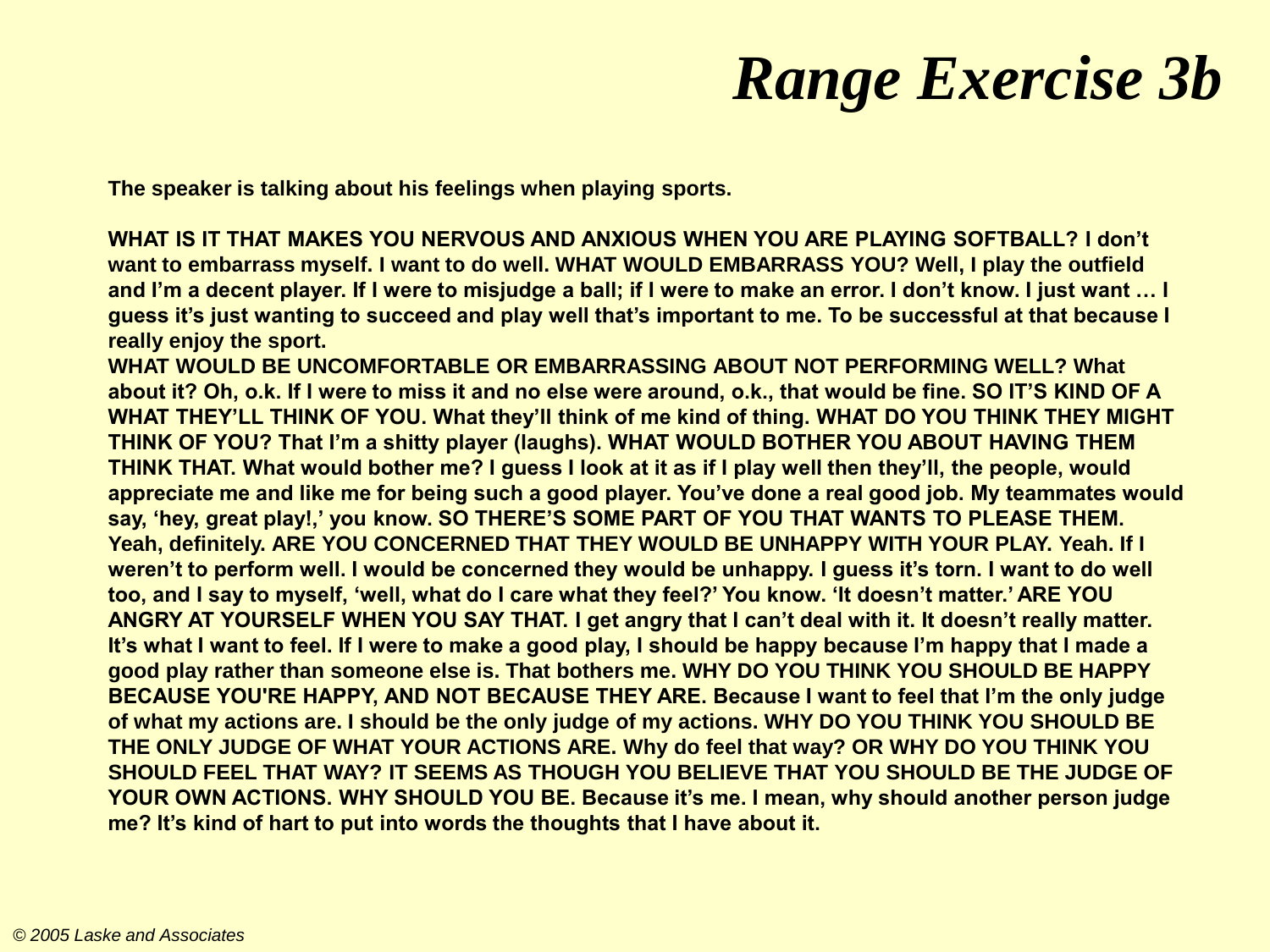# *Range Exercise 3c*

**The speaker has been talking about wanting to giveup some of her self-sufficiency, to become more connected with others, particularly in an intimate relationship.**

**I am clearer about my needs long term and my priorities and values, that there are some situations which used to be possibilities which I'm ruling out now. At the same time, I don't want to rule out everything but the perfect that doesn't exist, so I've felt myself struggling with that one. HOW IS IT THAT YOU EXPERIENCE YOURSELF STRUGGLING. A lot of selfconsciousness. That feeling of being torn. Trying to question. Trying to have friends help me question why I do or don't do what I do. HOW DO YOUR FRIENDS HELP YOU DO THAT. There are a couple of folks in my life who are prettying good ass-kickers, who, even if they don't**  say "We're on to you," I am **@A%@6a%ofwhatcld@k** like through their eyes, so that it helps me to **be more self-conscious of what I'm doing. HOW DOES BEING CONSCIOUS OF WHAT YOU LOOK LIKE THROUGH THEIR EYES HELP YOU TO MONITOR YOURSELF. There are a small number of people with whom I've shared experiences that at this point in my life I don't feel bad about; they serve a purpose in their time, but are inappropriate relationships for me to be in at this point. And knowing that these folks know, and knowing that they, along with me, want more for me, different and better for me, means that they way I conduct my life is in a sense open to more public scrutiny. There was a time when I could play all sorts of games and I was the only one who knew, really. I can't do that with these folks. They are too important to me, and I know that I am too important to them, for me to withhold information about something like that. And by talking with them about it, the experience of hearing myself talk, just as I keep a journal and the experience of writing, keeps me much more honest with myself, because I have to put words to my actions and reactions, instead of just bopping along.**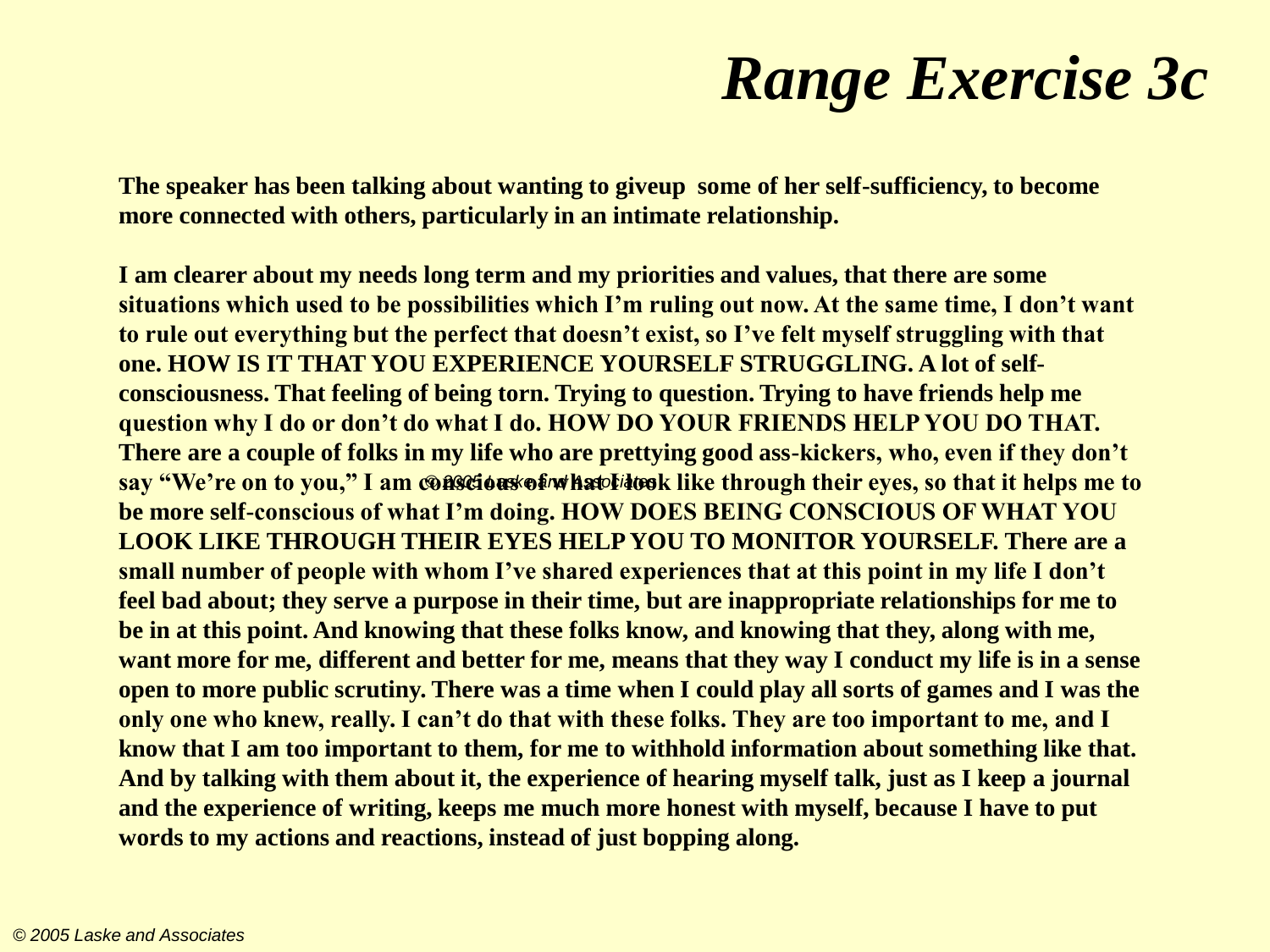# *Coaching Exercise*

**Let's assume that a STAGE 3 client, on account of a Need/Press Analysis, has the behavioral profile shown below, How, in this case, would you go about coaching this client? Advice: ask yourself what this client may or may not be able to take responsibility for.**

| <b>Behavioral Aspects</b>        | <b>Client</b>                                                                                                                                                                                                                   |
|----------------------------------|---------------------------------------------------------------------------------------------------------------------------------------------------------------------------------------------------------------------------------|
| <b>Self Conduct</b>              | Tends to blend in, preferring status quo, avoiding<br>positions of authority, does not express her needs in<br>the organization but does have a strong need to<br>control                                                       |
| <b>Approach to Tasks</b>         | Feels exploited and has a high need to self protect,<br>has difficulty to rise to the occasion when that is<br>needed, with a strong subjective need to explain,<br>and a lack of need for closure (loose task<br>organization) |
| <b>Interpersonal Perspective</b> | Minimizes social contact, is irreverant vs. the culture<br>and authority, has little sympathy for others, shows<br>avoidance behavior when her engagement is<br>required                                                        |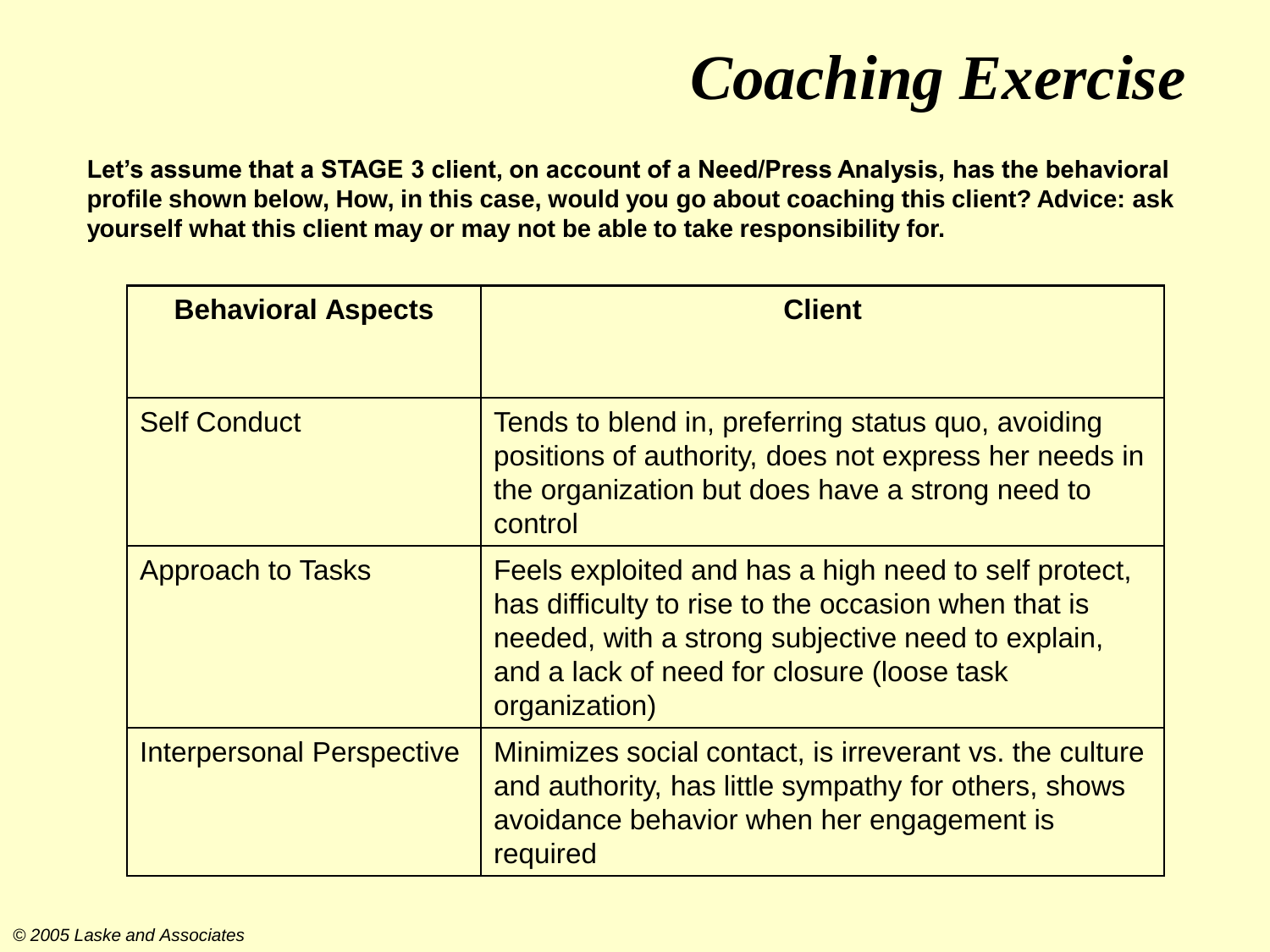# *What Have You Learned?*

- What have you learned about yourself as a coach, in terms of
	- forming a 'picture' (model) of the client?
	- actively listening to the client? (ICF #5)
	- being 'curious' about, and having compassion for, the client? (IA #6)
	- honing in on what is 'most important'? (IAC #8)
	- "entering new territories" with and for the client? (IAC  $\#12$ )
	- "communicating cleanly" (selflessly)? (IAC #9)
- What have you learned about the client that you didn't expect to have an insight into as a behavioral coach, in terms of:
	- the client's developmental resources
	- the client's developmental risks
	- the client's ability to "understand" you and trust you?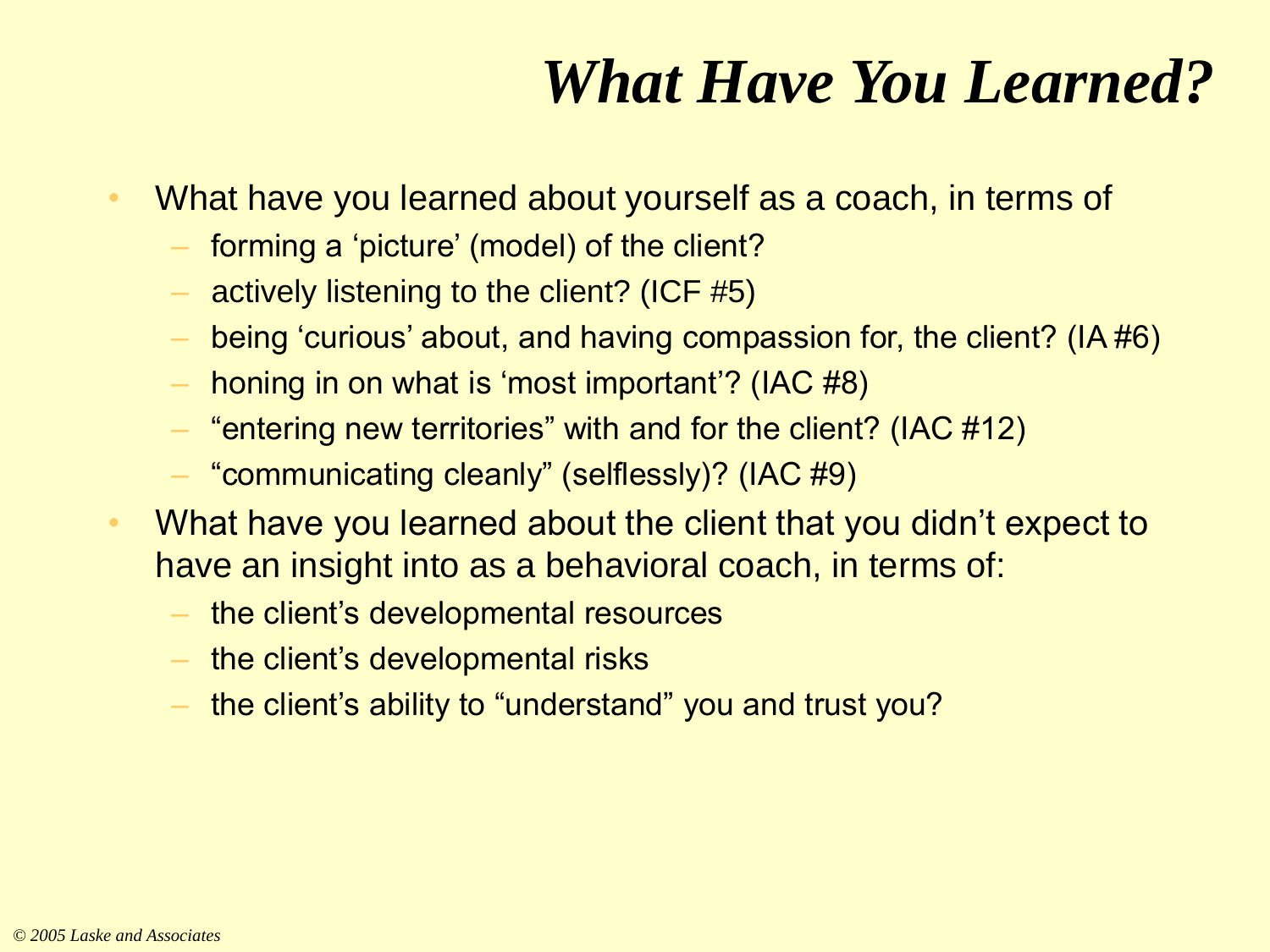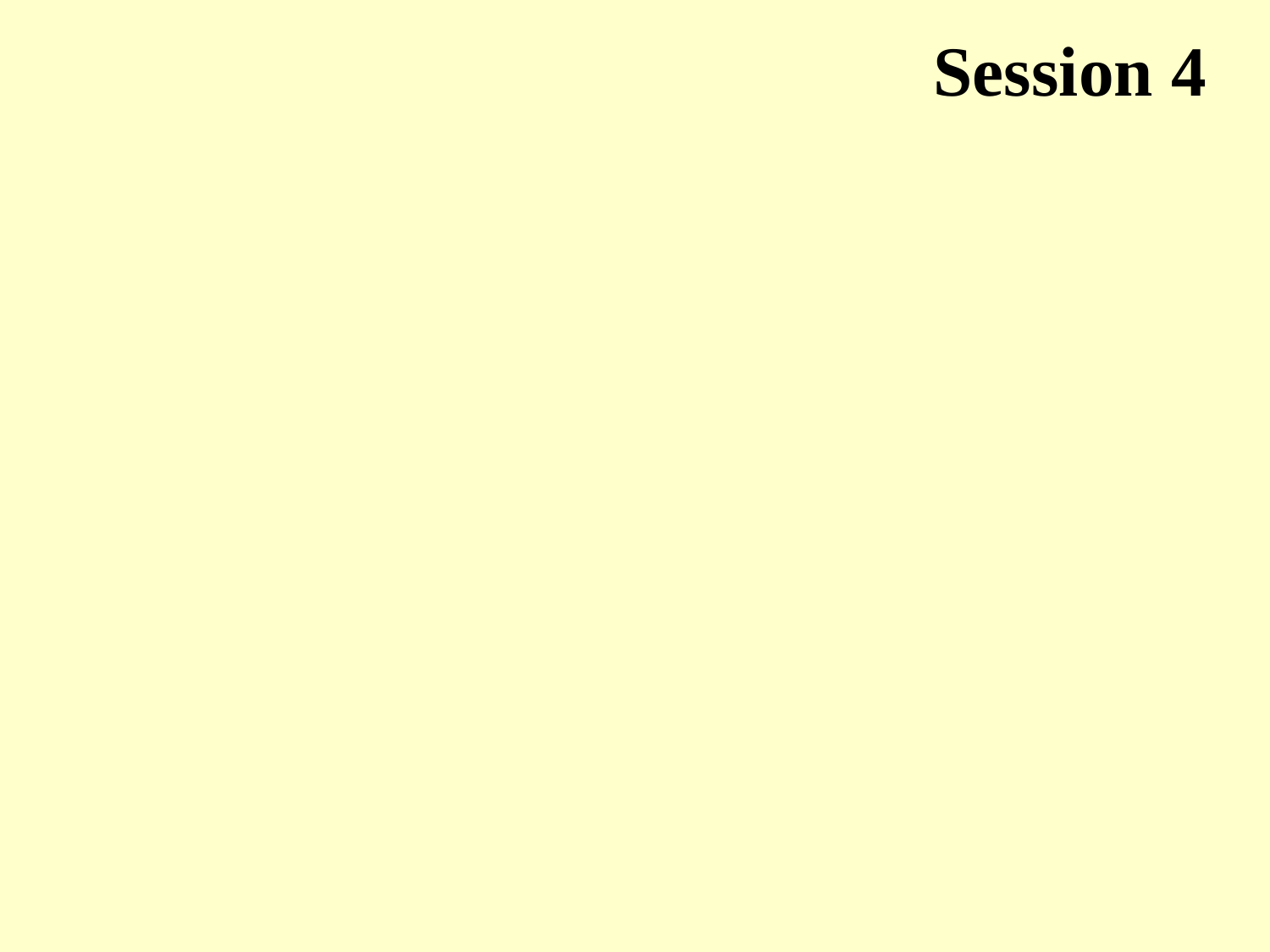# *Practice Reflection*

- **Considering what you now know about developmental stages:**
	- **what changes are you perceiving in your way of consulting and coaching, in terms of:**
		- **making assessments**
		- **giving feedback**
		- **leading coaching conversations**
		- **negotiating coaching and other strategic plans**
		- **embedding coaching programs in the HR landscape as a whole**
		- **approaching team coaching and team building**
		- **developing strategies for human capital development within a company**
		- **formulating goals for your own self development**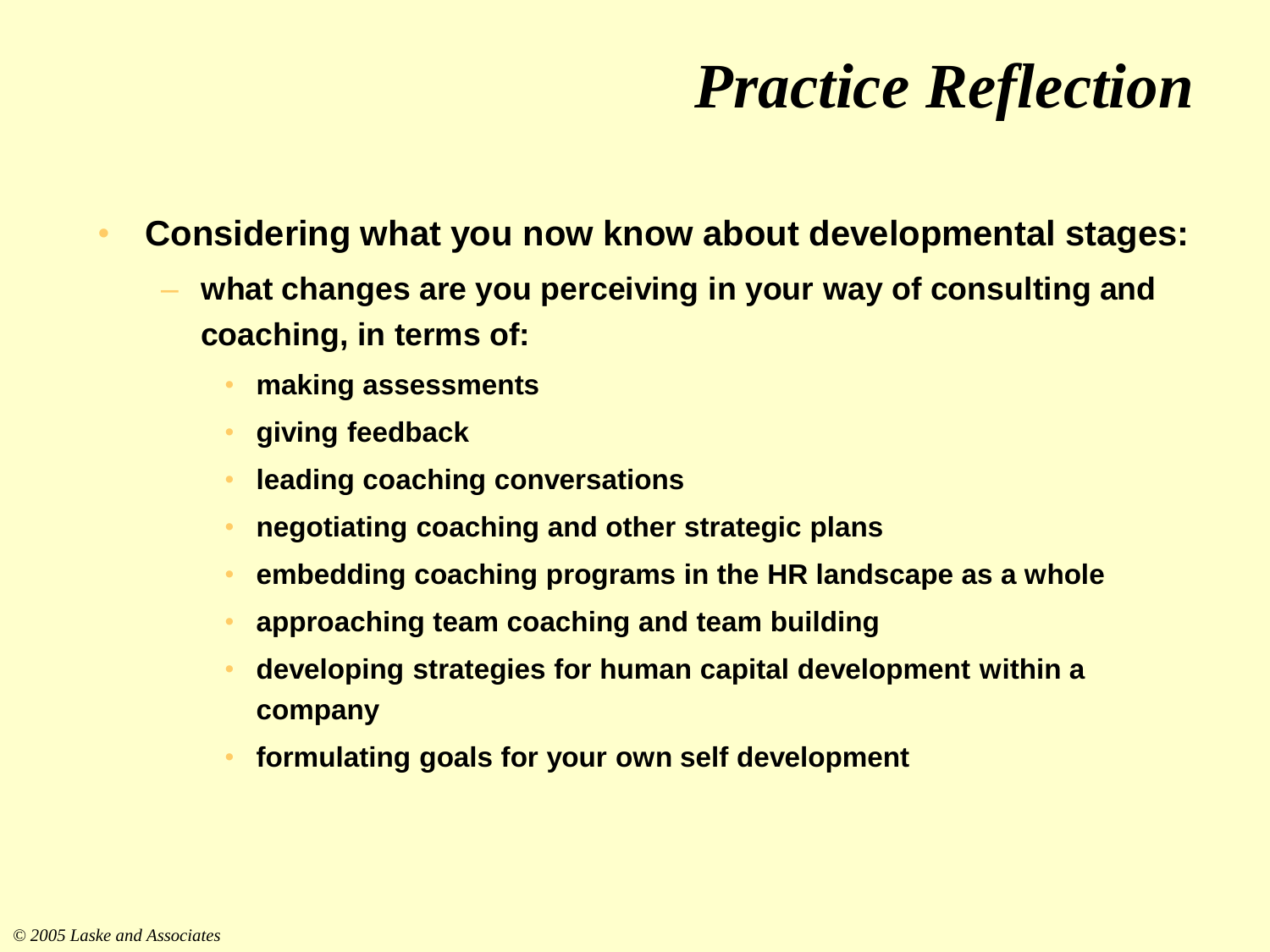# *Requirements of a Developmental Intake*

- Make sure the client has signed an interview agreement (see following slide)
- Make sure you have conveyed that the interview is an 'intake,' not a test, meant to optimize coaching work
- Leave behind any pre-defined agenda, and adopt the principle of non-interference with clients' discourse
- Become a recepticle for what the client shares with you, staying close to the client's "train of thought"
- Fully stand in the client's "shoes" (emphathy)
- Do not ask "Why?" questions; they derail the client's associative thinking and "train of thought"
- **Start with a reasonable hypothesis as to the client's developmental range.** *This takes practice.*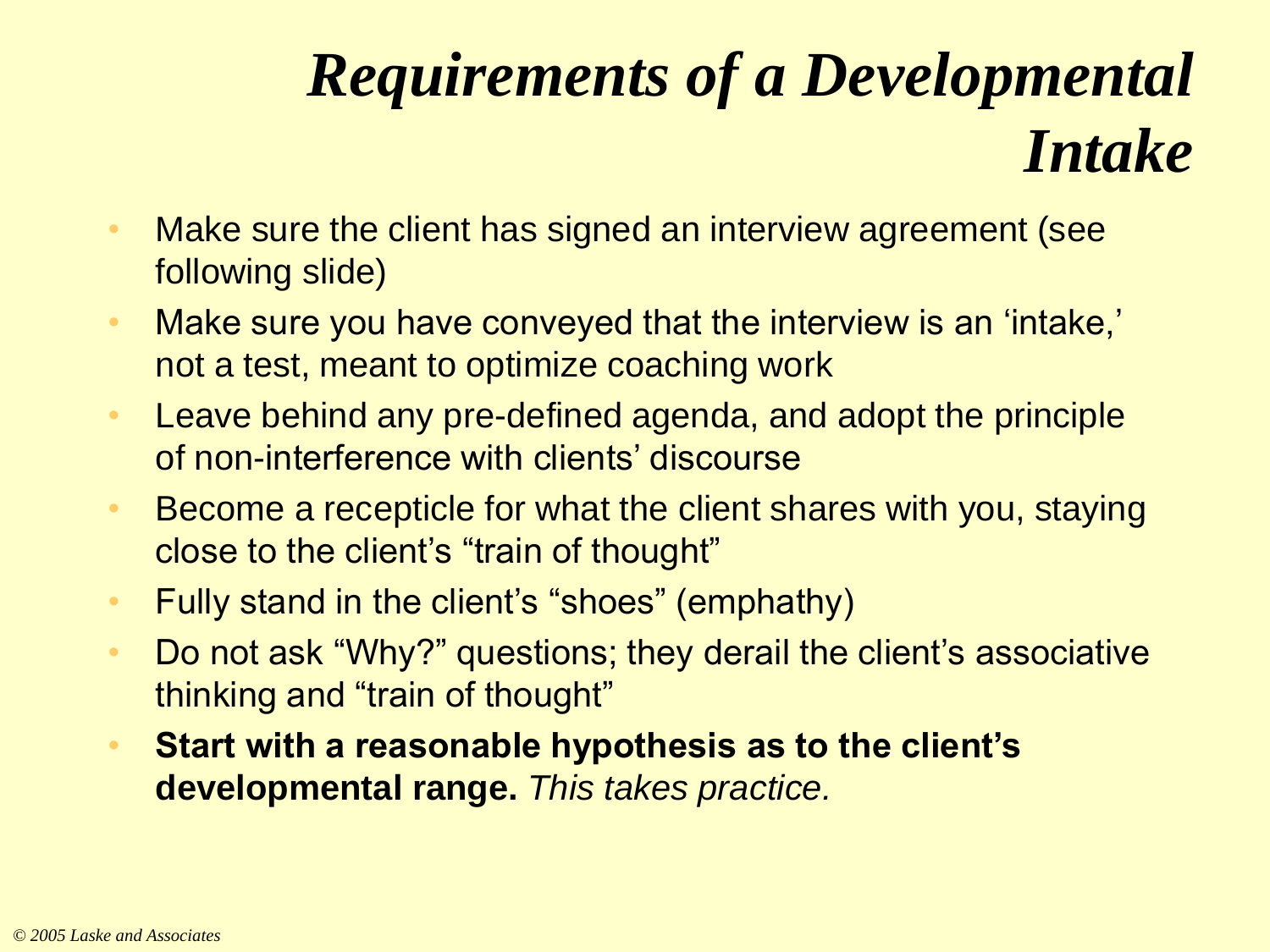# *What is a Developmental 'Intake'?*

**A developmental 'intake' is an 'interview,' a heightened form of the ACTIVE LISTENING competency.**

**Developmental intake is based on 'focusing and supporting attention' in all of its forms:**

**attention directing questions probing rephrasing reminding summarizing (empathic) acknowledgment asking permission (to insist, to repeat, to keep probing)**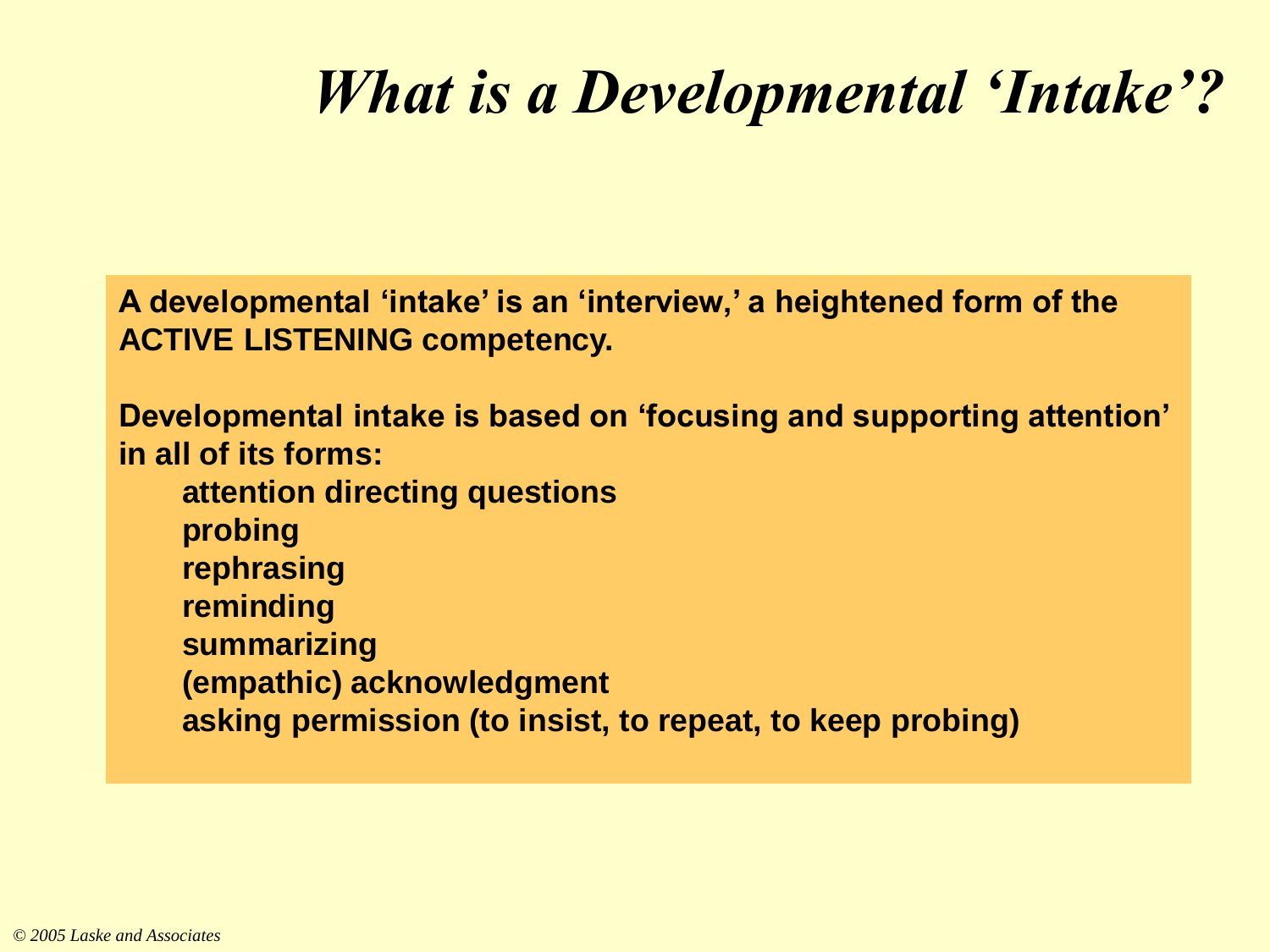# *What are Verbal Prompts?*

- **Developmental intake uses "verbal prompts," single verbs and nouns, or short phrases.**
- 'Prompts' are attention guiding and focusing verbal fragments that help clients control attention and remember relevant experiences
- Prompts initiate a kind of 'Rohrschach' test, since the client "projects" him-/herself" into the prompt adopted
- Based on a prompt, the client builds a scenario that lends itself to self inspection and self awareness -- just what you need to determine level
- It's up to the client to select the prompt; it's not your responsibility.
- Your only responsibility is to make sure that the client includes at least one prompt that can highlight "negative" experiences (the lower level, or developmental risk), in order for you to achieve a balanced intake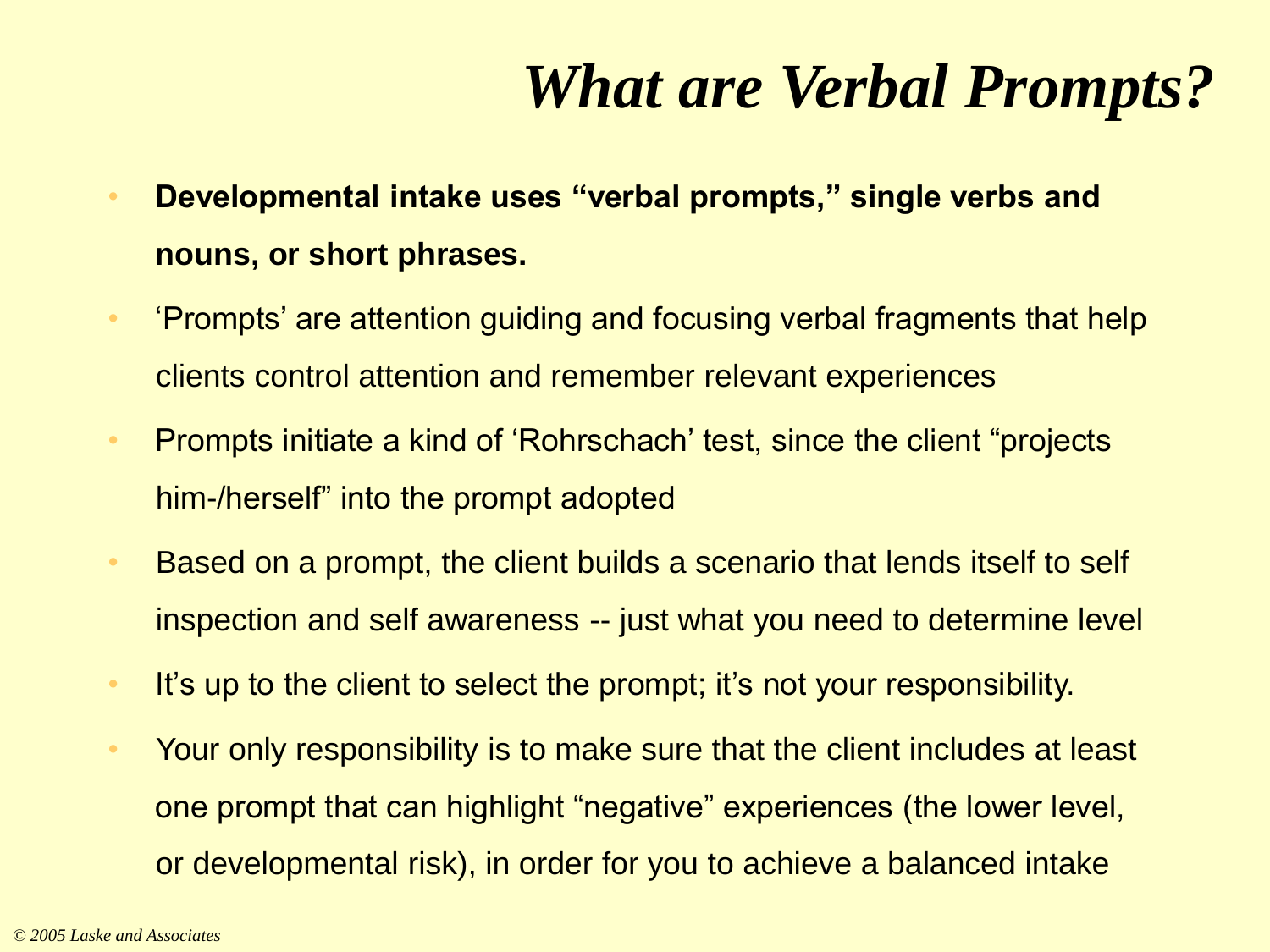# *Developmental Interview Prompts*

- **Success:** can you think of a time in your recent work where you felt somewhat jubilant, feeling you had achieved something that was difficult for you, or that you had overcome something?
- **Changed:** if you think of how you have changed over the last year or two, or even months, regarding how you conduct your life, what comes to mind?
- **Control:** can you think of a moment where you became highly aware that you were losing control, or felt the opportunity of seizing control, what occurs to you?
- **Limits:** if you think of where you are aware of limits, either in your life and/or work, something you wish you could do but feel excluded from, what comes up for you?
- **Outside of:** as you look around in the workplace or the family, where do you see yourself as not fitting in, being an outsider, and how does that make you feel?
- **Frustration:** if you think of a time where you were in a situation not of your choosing, where you felt totally frustrated, but unable to do something about it, what emerges?
- **Important to me:** if I were to ask you 'what do you care about most deeply,' 'what matters most,' are there one or two things that come to mind?
- **Sharing:** if you think about your need of sharing your thoughts and feelings with others, either at work or at home, how, would you say, that plays out?
- **Strong stand/conviction:** if you were to think of times where you had to take a stand, and be true to your convictions, what comes to mind?
- **Taking risks:** when thinking of recent situations where you felt you were taking, or had to take, risks, either to accomplish or fend off something, what comes to mind?

#### **Adapted from R. Kegan's "Subject-Object Interview"**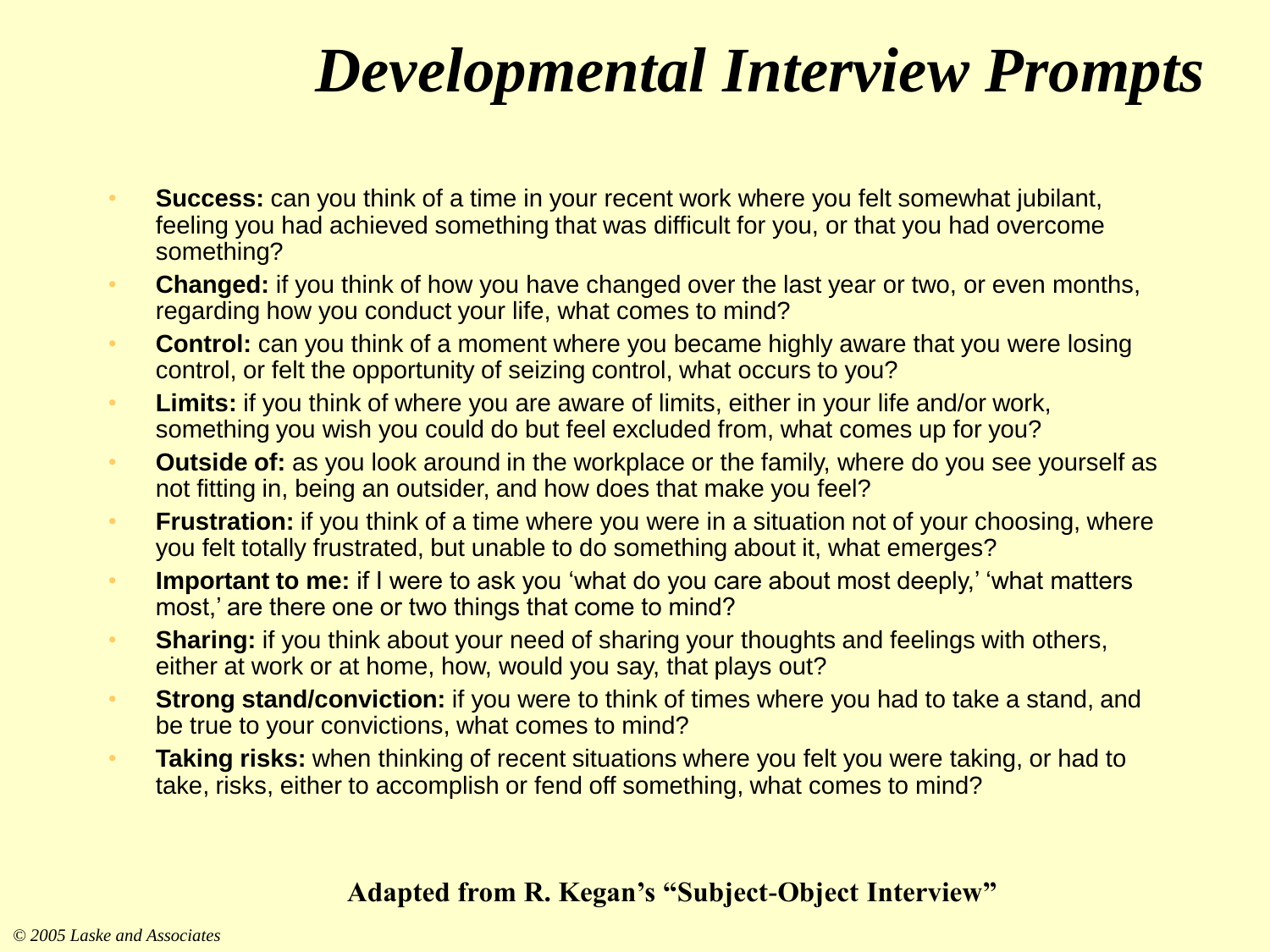### *Developmental Interview Agreement*

*I herewith agree to participate in two tape-recorded interviews making up a coaching "intake." The first interview helps the coach to understand the way in which I presently use concepts and theories that clarify for me what I can do in my work and life (Thought Form Assessment). The second interview focuses on the way I presently function in my work and/or life in terms of relating to myself and others (Relationship Assessment). I understand that both of these interviews lay the groundwork for planned coaching work, and are made to assist me in gauging my own developmental resources and potential.* 

*I understand that in both interviews, I am in charge of the interview agenda. In the Thought Form or "Professional Agenda" interview, I will be able to freely choose what to focus on regarding my approach to tasks, my self conduct, and my concept of my present organizational environment. In the Relationship Assessment interview, I will be choosing from a list of ten topics that form the framework of the interview. In the second interview, I will be asked about my experiences and meaning-making in regard to recent everyday issues (like taking risks, or taking a strong stand) that have occurred within the last six months or so.* 

*I do not have to answer any questions I do not wish to address. Furthermore, I understand that although most people find these interviews engaging and interesting, should I feel like discontinuing the interview or speak "off line," for any reasons, I may do so at any time.*

*I understand also that I will receive feedback from the coach so that we together can reach an agreement of what the coaching agenda should be, including its focus, length, confidentiality conditions, and milestones, and to formulate a developmental plan extending beyond the coaching proper. Feedback will occur throughout the coaching, and will inform our conversations, roleplays, and action plans.*

*I have the right to the absolute confidentiality of this interview, both toward the sponsor of the coaching, and the organization as a whole. Any excerpts taken from this interview, written or spoken, will disguise all names of persons and places so as to preserve my anonymity and privacy. None of the information I will share in this interview as well as results obtained will be conveyed, in any form, to any person without my written permission.*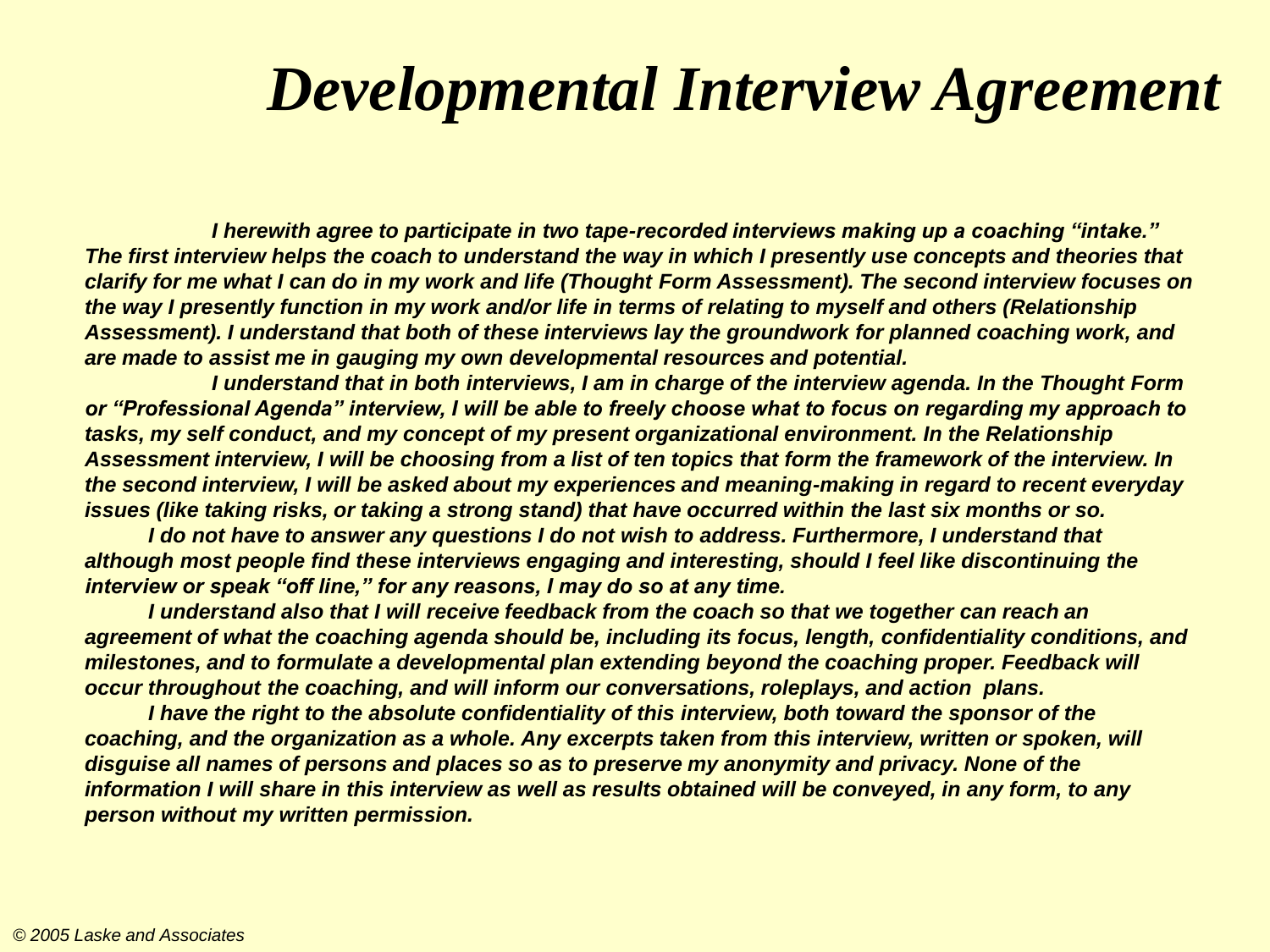# *Elementary Principles of Developmental Interviewing*

- As soon as possible, develop an hypothesis as to the client's developmental range, as a guide to interviewing\*
- Never interrupt the client's flow of thought
- Play devil's advocate to make sure you hypothesize the correct range (by questioning yourself)
- Stop probing only when sure that you are standing firmly in the client's "shoes," seeing the world as does s(he)
- When probing yields a result discordant with your intial hypothesis, REVISE your hypothesis
- When the client has trouble focusing attention because of discomfort or pain, stop probing and turn entirely *empathic*

**<sup>\*</sup> Doing a cognitive assessment first helps gather material for such an hypothesis**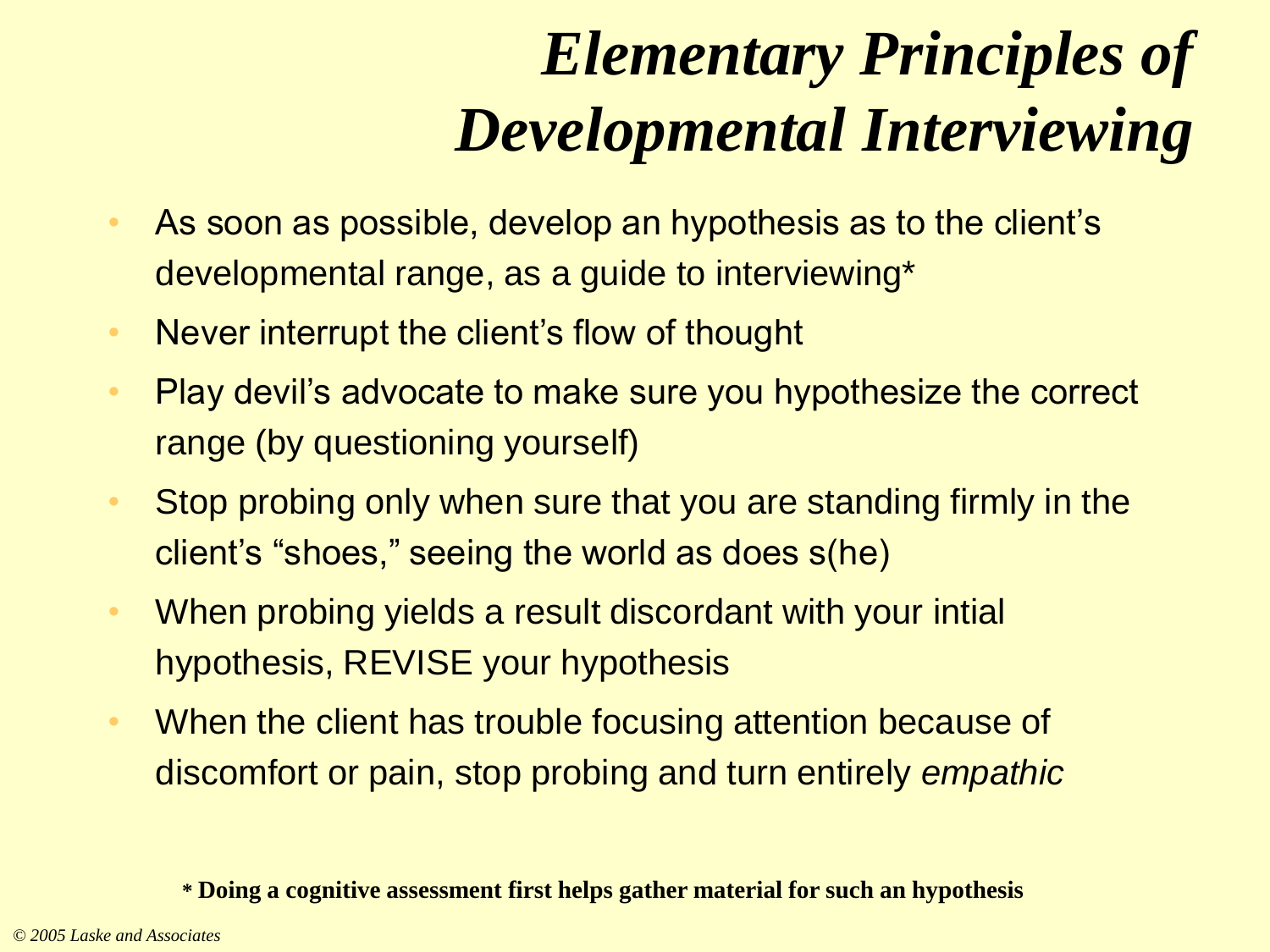# *Practice Template for Intake*

- **The class divides itself into a coach, client, and observers**
- **The volunteer client decides on a role to play, either actual or invented**
- *The client is asked by the coach to choose a starting prompt from among the 'prompts' introduced previously*
- **Fifteen minutes intake ...**
- **The client reports his/her experiences during the coaching**
- **The coach reports his/her experiences during the coaching**
- **The observers share their observations about:**
	- **the coach**
	- **the client**
- **The class summarizes what has been learned**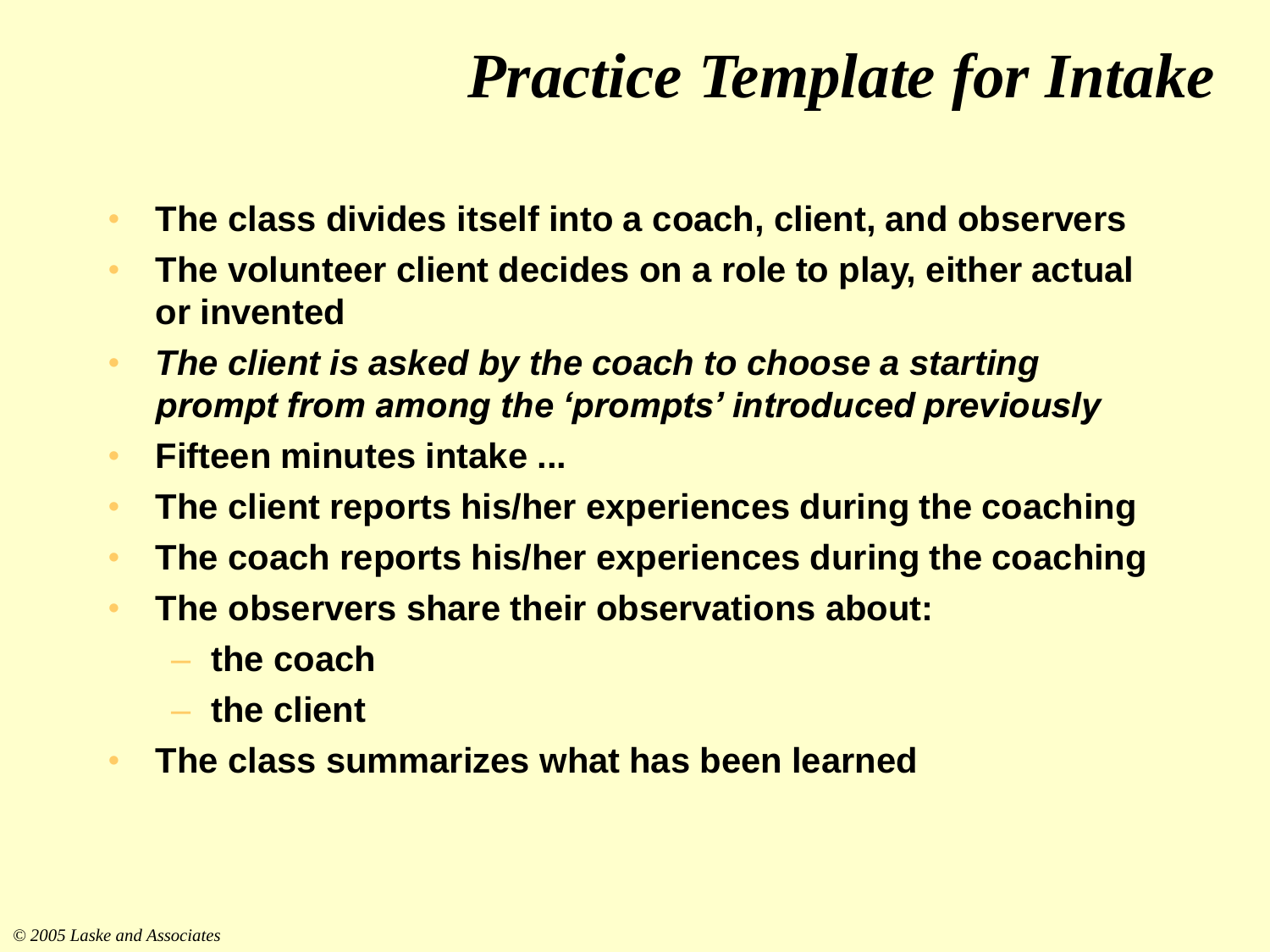# *Three Interviewing Exercises*

- #1: Interview a client whose self report falls into the range from stage 3 to 4. **Assume life coaching.** The volunteer client makes up a scenario of his/her choice, then interviewing begins. Ask the client to select a prompt. Interview for 15 minutes. Then debrief and ask for observations and comments from the client and the observers.
- #2: Interview a client whose self report falls into the range above stage 4. **Assume executive coaching or career coaching.** Do as described above.
- #3: Interview a client whose self report falls into the range from stage 2 to 3. **Assume relationship coaching** with two people in their late teens or early twenties. Follow the strategy above.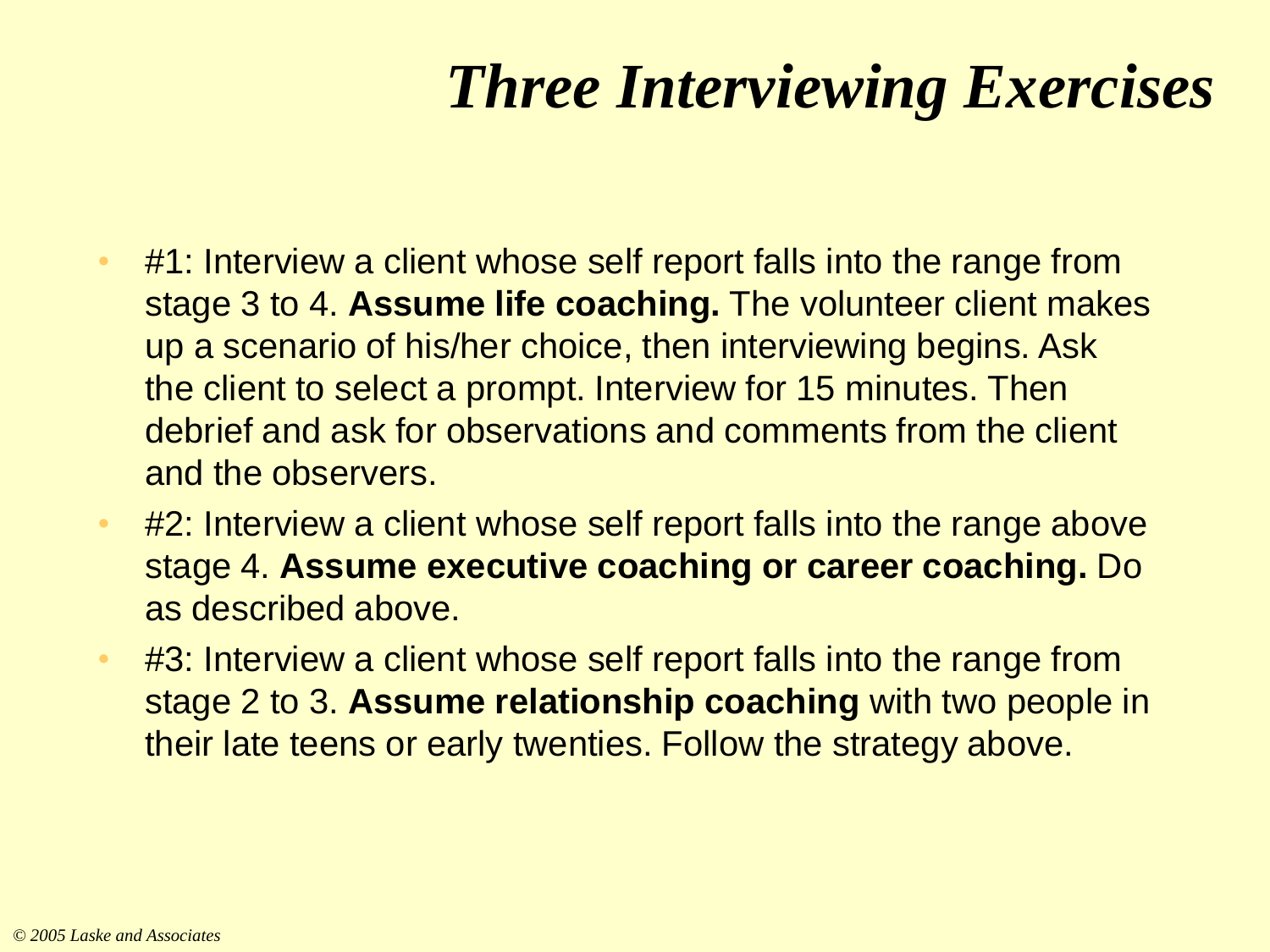# *About Coaching Competencies*

- In what way has the meaning of coaching competencies and proficiencies changed for you over the course of this workshop?
- Which coaching competencies have been particularly deepened, and how?
- What 'cherished assumptions' regarding coaching have been weakened or fallen by the wayside?
- Which cherished assumptions have been strengthened?
- What do you expect further deepening of the developmental approach to coaching will accomplish, in terms of your coaching effectiveness and kind of clientele?